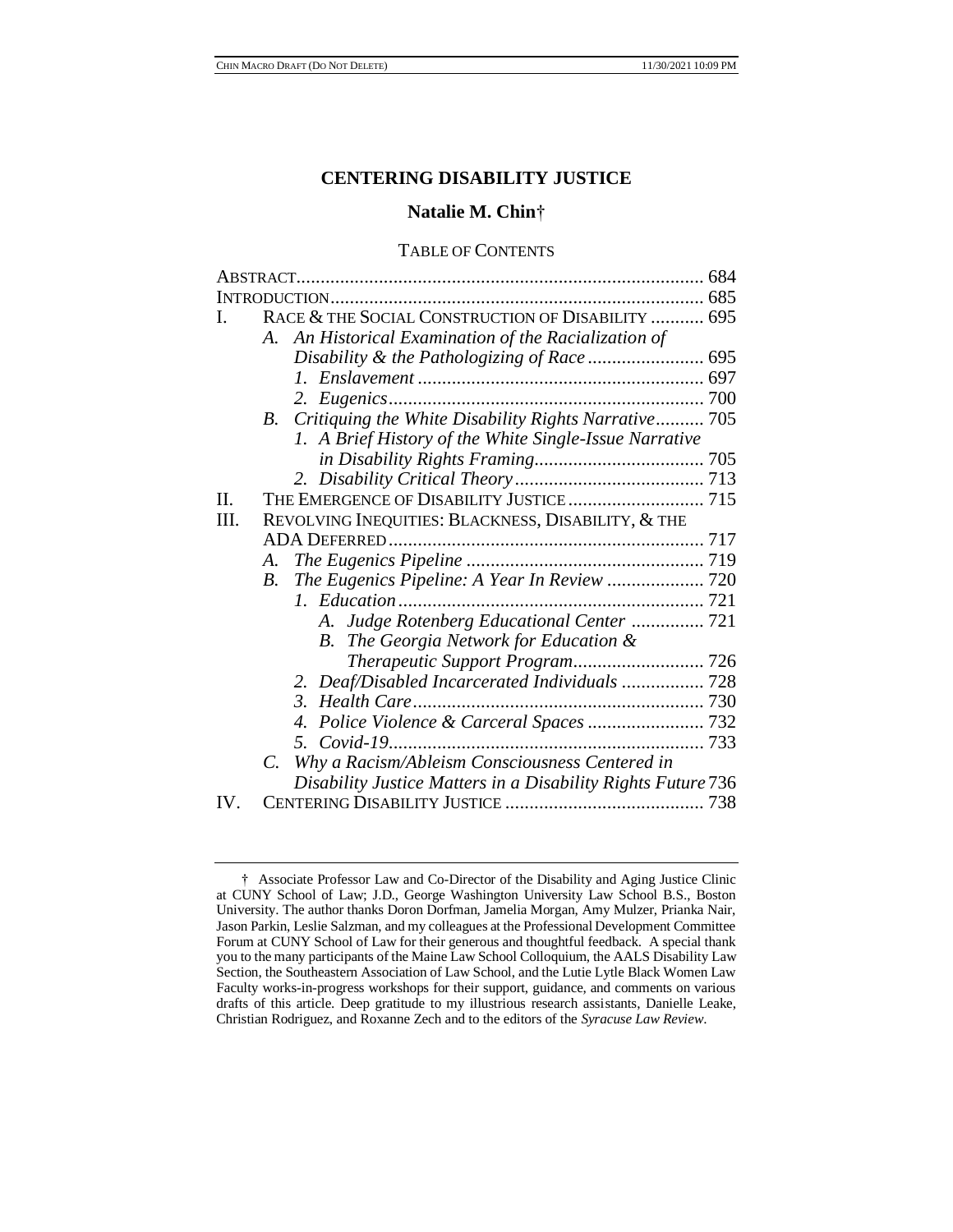| 684 | <b>Syracuse Law Review</b> | [Vol. 71:683] |
|-----|----------------------------|---------------|
|     |                            |               |

|  | A. The Building Blocks of a Racism/Ableism Consciousness |  |
|--|----------------------------------------------------------|--|
|  | Framework that Centers Disability Justice  738           |  |
|  | B. Applying a Racism/Ableism Consciousness Framework     |  |
|  |                                                          |  |
|  |                                                          |  |

## ABSTRACT

The coronavirus pandemic surfaced existing faults in the disability rights strategy, exposing a porousness in access to the promises of the Americans with Disabilities Act (ADA) for disabled Black, Indigenous, and other People of Color. This article examines the unsustainability of disability rights through the lens of Blackness and disability to argue that the future effectiveness of disability rights advocacy demands a re-centering that incorporates principles of Disability Justice. This recalibration requires a shift from a singleissue focus on disability to an informed consciousness that confronts the role of racism/ableism on Black, Indigenous, and other People of Color in accessing disability rights protections. This singular focus reflects the lack of intersectional analysis when it comes to issues of disability. It further points to the need for advocates to more strongly align themselves with other social justice movements in developing a strategy for disability rights and to intentionally center the voices and leadership of Black, Indigenous, and other People of Color into disability rights strategy.

This article argues that the absence of a critical racism/ableism analysis is subsuming the goals of disability equality under the ADA. In particular, the single-issue focus on disability is erasing the complex experiences that multiply marginalized disabled people experience, creating a revolving door of inequities that are compounded in disabled communities of color. This article focuses on Blackness in four areas: education, access to medical care, police violence, and the unjustified segregation of people with disabilities in carceral spaces. It further narrows its analysis by centering the discussion on Blackness and deaf/ disabled people and persons who are categorized with intellectual, developmental, cognitive, and/or psychiatric disability.

This examination endeavors to show that communities of color are benefiting very little by ADA advances and, in many respects, are existing under the conditions of a pre-ADA world. In so arguing, this article finds that a re-centering of the disability rights strategy is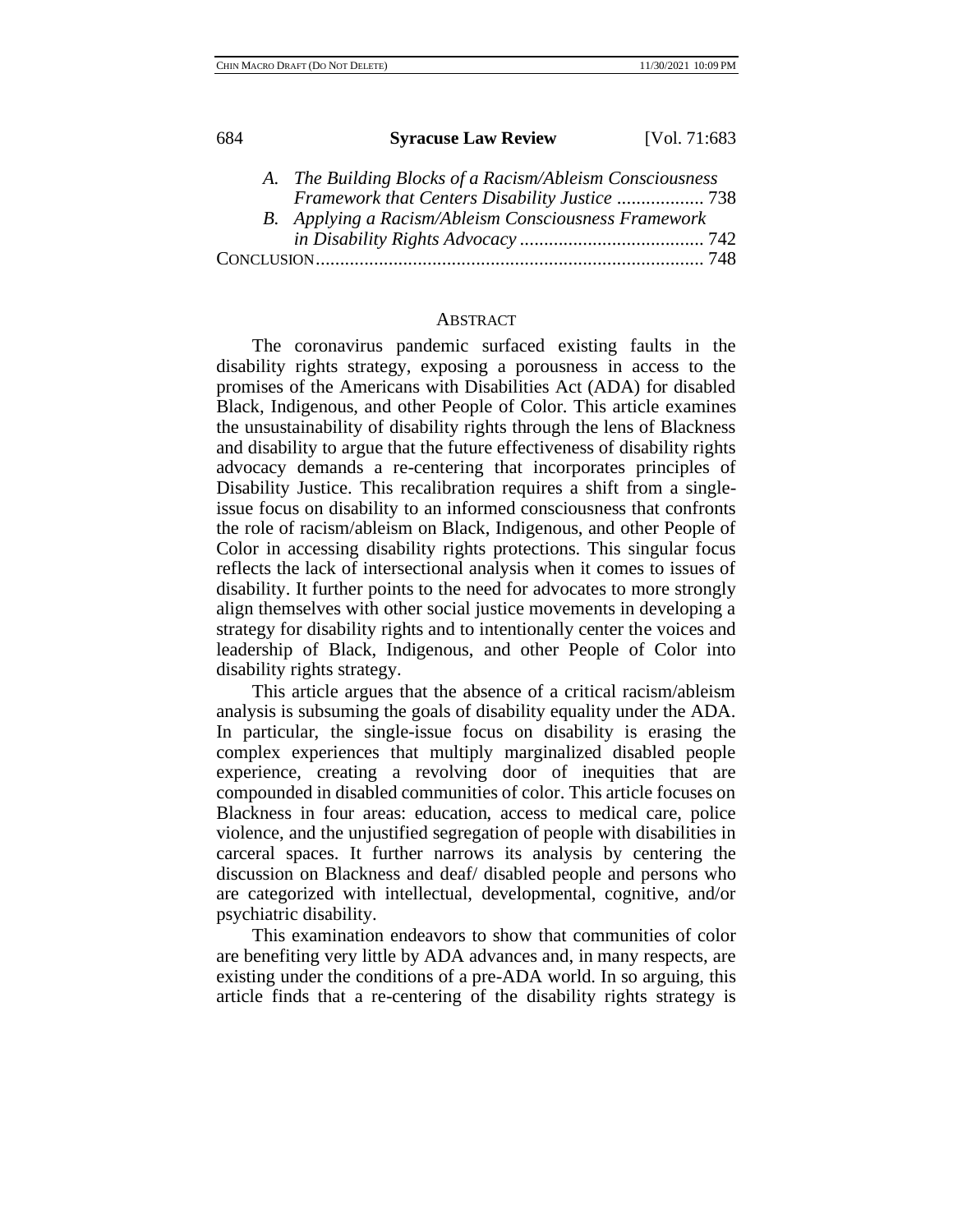required to bridge a disconnect that has developed over time between disability rights advances and people with disabilities who live at the intersection of marginalized identities. This article concludes by applying three principles of the Disability Justice framework intersectionality, centering the leadership and voices of the disabled communities most impacted, and cross-movement solidarity—to suggest a broader disability rights framework that centers its work more intentionally and structurally beyond a single disability-rights focus. Through this re-centering, this article seeks to map a way forward for the future of disability rights.

## **INTRODUCTION**

In "explor[ing] the Black body in the context of whiteness," George Yancy describes the confiscation of the Black body.<sup>1</sup> He writes, "[t]his confiscation occurred in the form of the past brutal enslavement of Black bodies, the cruel and sadistic lynching of Black bodies, the sexual molestation of Black bodies on Southern plantations, the literal breeding of Black bodies for white exploitation and the unethical experimentation on Black bodies during the horrific 'Tuskegee Syphilis Study'."<sup>2</sup>

Yancy's historical references are entrenched in hundreds of years of white supremacist brutality and oppression. This concept of the confiscation of the Black body applies with equal truth today when examining disability through the lens of Blackness.<sup>3</sup> The confiscation of the Black disabled "bodymind" is prevalent and enduring.<sup>4</sup> Because of the historical and current permanence of white supremacy, it pervades even the best-intentioned policies and legislation.

The comparison of disability oppression to the experience of slavery and segregation of Black people in the United States is

<sup>1.</sup> GEORGE YANCY, BLACK BODIES, WHITE GAZES: THE CONTINUING SIGNIFICANCE OF RACE xv, 1 (2008).

<sup>2.</sup> *Id.*

<sup>3.</sup> This article uses the word Blackness and Black as general terms to signify persons who are discriminated against because of their skin color in the United States. This includes African-Americans, Afro-Latinx, Black-Indigenous, Afro Indigenous, West-Indians, and others.

<sup>4.</sup> This article refers to the body and mind as one by using the term "bodymind," which is defined as "[t]he relationship between the human body and mind as a single integrated entity." SINS INVALID, SKIN, TOOTH AND BONE: THE BASIS OF MOVEMENT IS OUR PEOPLE 146 (2d ed. 2019). The term "bodymind is used instead of saying 'body and mind' to affirm the reality that our minds and bodies cannot be separated." *Id*. See SAMI SCHALK, BODYMINDS REIMAGINED (DIS)ABILITY, RACE, AND GENDER IN BLACK WOMEN'S SPECULATIVE FICTION 5– 6 (2018) for a more detailed background on the term "bodymind."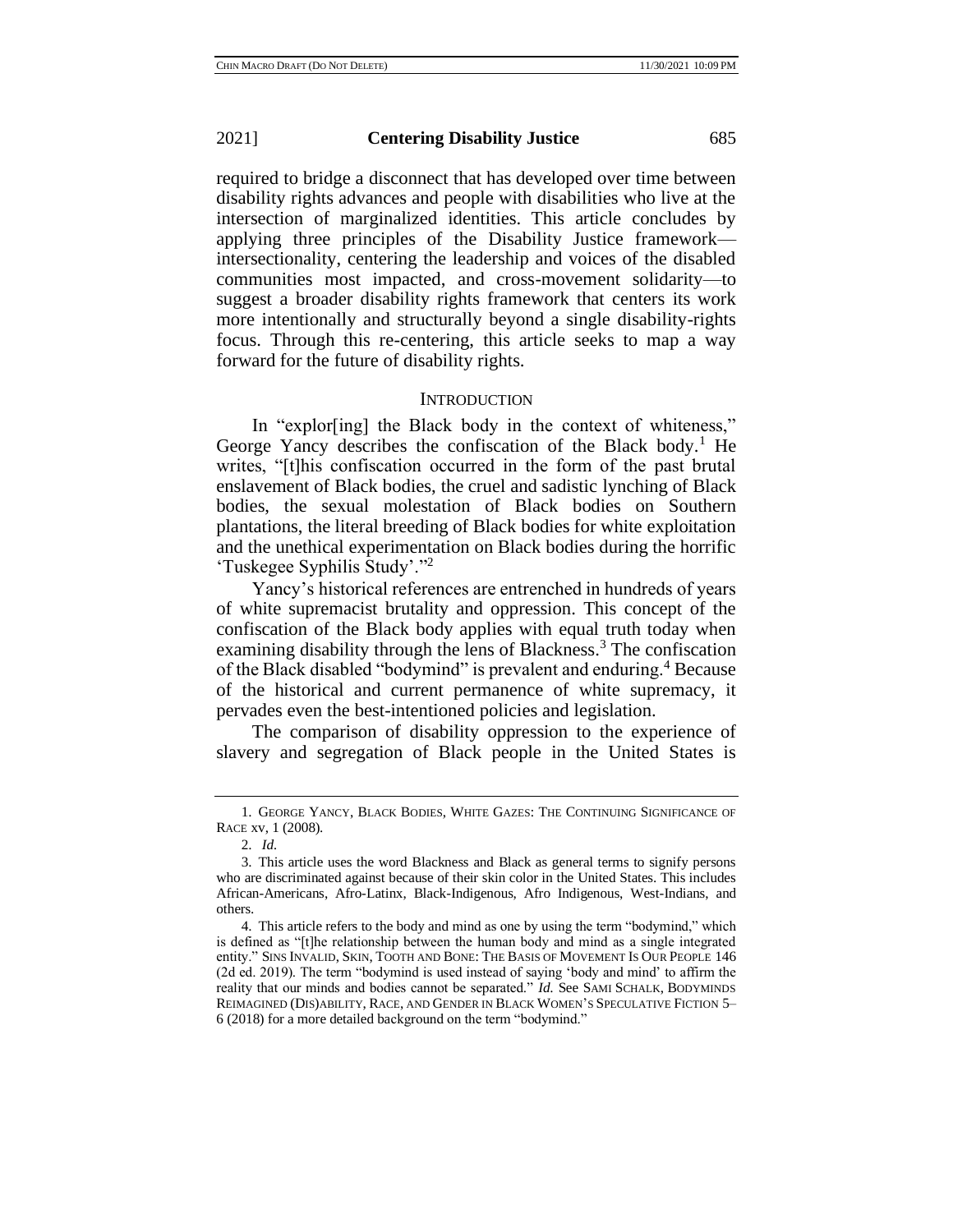persistent across disability rights discourse that focuses on the ADA and its predecessor, section 504 of the Rehabilitation Act (Section 504).<sup>5</sup> The Americans with Disabilities Act (ADA) has been called "an 'emancipation proclamation' for [Americans] with disabilities."<sup>6</sup> In testimony before a House of Representatives subcommittee in support of the ADA passage, a white supporter commented:

What difference ... is the change from persons who were beaten to death because of their disabilities in the assumption that the evil spirits would leave them, to slaves who were beaten to death because they happened to be black and viewed by their persecutors as people who are lesser than they—fourfifths of a man, was it?'

Further, analogizing disability oppression and slavery is simplistic, reductive, and reinforces the white disability narrative.<sup>8</sup> Disabled enslaved, for example, were often "[f]orced to remain in slavery during emancipation and then placed against their will in makeshift almshouses and asylums" where they engaged in forced labor.<sup>9</sup> Further, following the signing of the Emancipation Proclamation in 1862, slavery took on many different forms that resulted in the government-sanctioned brutality and segregation of Black people in the United States.<sup>10</sup> These forms included

9. *Id.*

<sup>5.</sup> *See, e.g.*, JOSEPH P. SHAPIRO, NO PITY: PEOPLE WITH DISABILITIES FORGING A NEW CIVIL RIGHTS MOVEMENT 126 (1994) ("[t]he history of segregation has been every bit as devastating for disabled Americans as it has been for black ones"); DORIS Z. FLEISCHER & FRIEDA ZAMES, DISABILITY RIGHTS MOVEMENT: FROM CHARITY TO CONFRONTATION 215 (2001) ("[] like Ralph Ellison's "Invisible Man," many members of the disability population, historically, were ignored, isolated, removed from the community.") *Id.* at 69 (people with disabilities have been "relegated to second-class citizenship no less than people of color.").

<sup>6.</sup> Michael Ashley Stein, *Same Struggle, Different Difference: ADA Accommodations as Antidiscrimination,* 153 U. PA. L. REV. 579, 581 (2004).

<sup>7.</sup> Americans with Disabilities Act of 1990, Pub. L. No. 101-336, 104 Stat. 327 (codified as amended 42 U.S.C. § 12101), *reprinted in* LEGISLATIVE HISTORY OF PUBLIC LAW 101-336, THE AMERICANS WITH DISABILITIES ACT: PREPARED FOR THE COMMITTEE ON EDUCATION AND LABOR, U.S. HOUSE OF REPRESENTATIVES, ONE HUNDRED FIRST CONGRESS, SECOND SESSION, VOLUMES 1-2 130 (1990).

<sup>8.</sup> *See, e.g.*, Jim Downs, *The Continuation of Slavery: The Experience of Disabled Slaves During Emancipation*, 28 DISABILITY STUD. Q. (2008).

<sup>10.</sup> *See infra* notes 12, 13 and 14.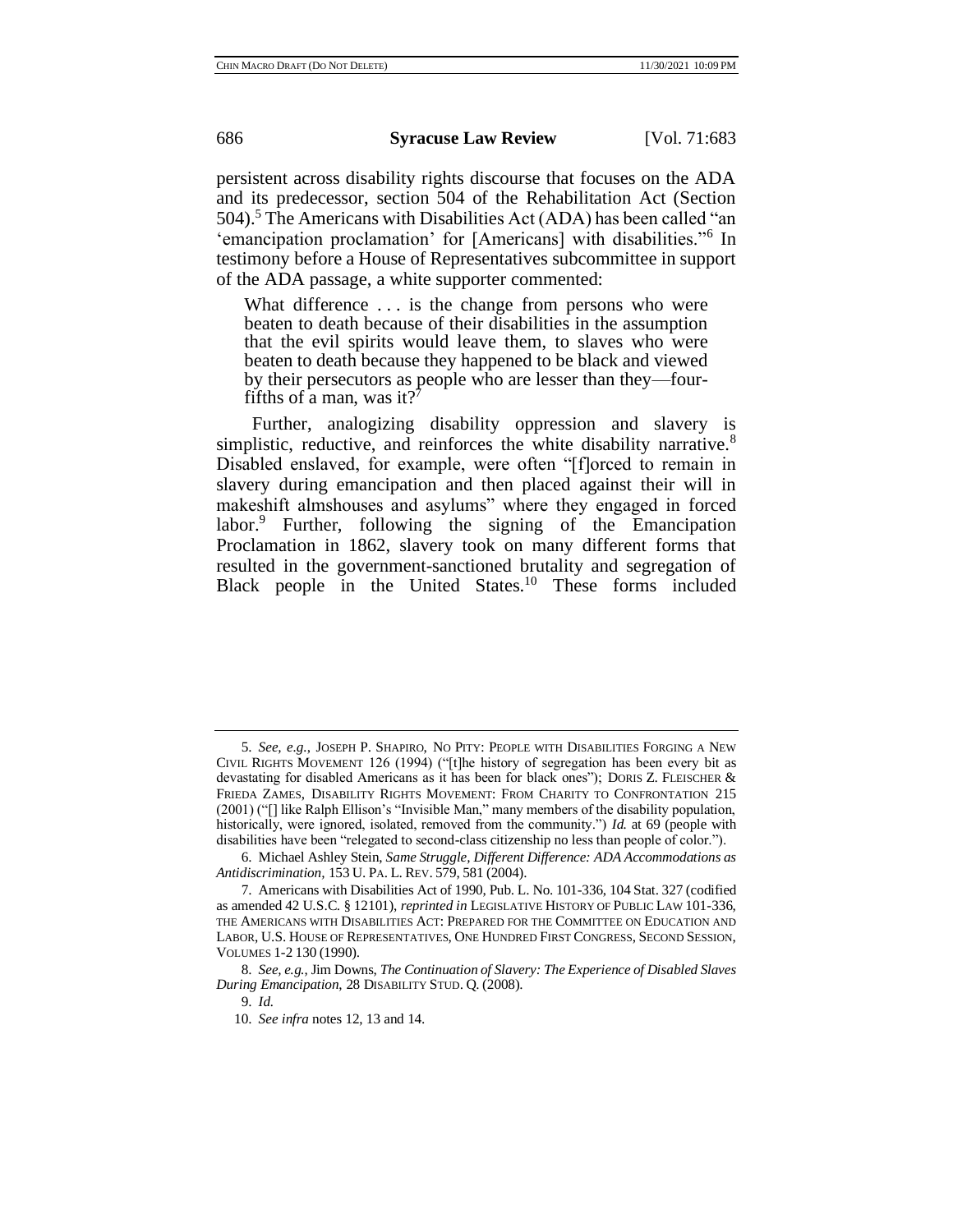sharecropping,<sup>11</sup> lynching, Black Codes,<sup>12</sup> and convict leasing.<sup>13</sup> From around 1877 to the 1950s, governments enforced Jim Crow, and the Supreme Court validated laws that legalized segregation against Black people living in the United States.<sup>14</sup>

This racism and disability discrimination analogy is often how race is incorporated into disability rights analysis.<sup>15</sup> *Olmstead v. L.C*., for example, is often heralded as the *Brown v. Board of Education* of disability rights.<sup>16</sup> As one advocate described, *Olmstead* is as significant to people with disabilities as *Brown v. Board of Education* was to people of color.<sup>17</sup> Yet, the fact that Louis Curtis, one of the plaintiffs in *Olmstead*, was a Black woman is erased in the litigation and historical references.<sup>18</sup>

The invisibilization of disabled people who possess multiple marginalized identities reflects the single-issue disability focus norm that pervades disability advocacy. This erasure leaves little understanding of the role that identity (race, class, gender identity, sexual orientation, and others that Curtis may have claimed) played in Curtis' experience at the Georgia psychiatric institution and what, if any, role this erasure had in the litigation strategy. Rather, Curtis' identity was limited to her psychiatric and intellectual disability.<sup>19</sup>

<sup>11.</sup> MELISSA NORTON, DUKE SANFORD WORLD FOOD POL'Y CTR., POWER & BENEFIT ON THE PLATE: THE HISTORY OF FOOD IN DURHAM, NORTH CAROLINA 21–31 (2020) (explaining that sharecropping required poor Black farmers to rent small plots of land from white landowners and to give a portion of their crop yield back to the landowner).

<sup>12.</sup> ANGELA Y. DAVIS, THE ANGELA DAVIS READER 76 (Joy James eds., 1st ed. 1998) (citing E. FRANKLIN FRAZIER, FROM SLAVERY TO FREEDOM: A HISTORY OF NEGRO AMERICANS 303 (1969) (describing how Black Codes "criminalized such behavior as vagrancy, bre[a]ch of job contracts, absence from work, the possession of firearms, insulting gestures or acts").

<sup>13.</sup> *The Untold History of Post-Civil War 'Neoslavery'*, NPR (Mar. 25, 2008, 10:00AM), https://www.npr.org/templates/story/story.php?storyId=89051115.

<sup>14</sup>*. See generally* Plessy v. Ferguson, 163 U.S. 537 (1896) (affirming segregationist laws as constitutional).

<sup>15.</sup> Compare *infra* note 35 for examples of recent scholarship that critiques disability rights through an intersectional analysis.

<sup>16.</sup> Samuel R. Bagenstos, *Justice Ginsburg and the Judicial Role in Expanding "We the People": The Disability Rights Cases*, 104 COLUM. L. REV. 49, 49 n.4 (2004) (collecting sources); Charles R. Bliss & C. Talley Wells, *Applying Lessons from the Evolution of Brown v. Board of Education to Olmstead: Moving from Gradualism to Immediate, Effective, and Comprehensive Integration*, 26 GA. ST. U. L. REV. 705, 705 (2010).

<sup>17.</sup> LIAT BEN-MOSHE, DECARCERATING DISABILITY: DEINSTITUTIONALIZATION AND PRISON ABOLITION 256 (2020) (citing Derrick Henry, *New Obituary Article for Elaine Wilson*, ATLANTA  $J.-\text{Consr.}$  (Dec. 10, 2004), https://www.legacy.com/obituaries/atlanta/obituary.aspx?pid=2907375).

<sup>18.</sup> *Id.*

<sup>19.</sup> *Id.*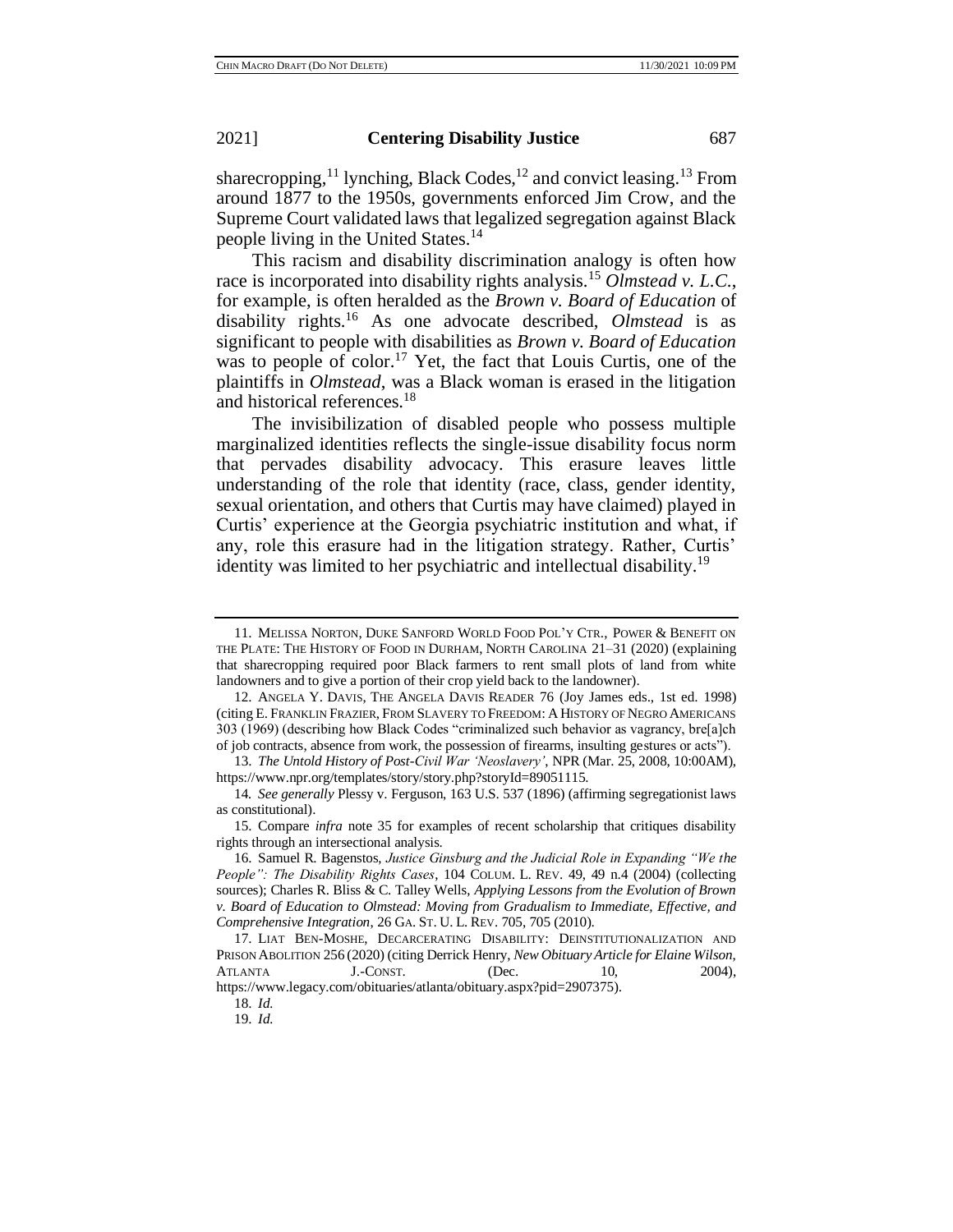The future of disability rights<sup>20</sup> requires advocacy and discourse that holds racism/ableism and interlocking systems of oppression at its center to better assess who is being left out of ADA advancements and why—and what steps future disability rights strategies can take to more intentionally center racism/ableism in its framework. The absence of a critical racism/ableism consciousness framework in a disability rights strategy threatens the future effectiveness of the ADA. Litigation is a strategic and necessary tool used to advance protections under the ADA, but it has limitations with respect to remedies. By focusing litigation and advocacy on single issues, we may solve for one inequity while others abound. This strategy, as a consequence, creates a revolving door of inequities for Black people with disabilities and other multiply marginalized disabled people. Challenging the single-issue approach to litigation and engaging in a broader advocacy perspective or strategy is required in moving toward a racism/ableism disability framework.

*Olmstead v. L.C.* largely shaped the trajectory in the fight for disability rights over the past twenty-two years.<sup>21</sup> This landmark case resulted in a cascade of litigation to hasten the closure of institutions and secure greater access to community-based supports and services for people with disabilities in a range of areas that include housing, mental health support, education, and employment support.<sup>22</sup> However, the execution of *Olmstead*—and who is benefitting under the ADA—presents a more complex narrative when examined through the prism of "the racialized experience of disability."<sup>23</sup> This article focuses its inquiry on anti-Black racism/ableism.<sup>24</sup> Ableism, at its base, "is oppression faced due to disability/impairment (perceived or lived), which not only signals disability as a form of difference but constructs it as inferior."<sup>25</sup> Through this prism, for many Black people

<sup>20.</sup> I use the terminology "disability rights" throughout this piece in a more limited way to focus on the varying advocacy efforts and analysis related to the Americans with Disabilities Act and section 504 of the Rehabilitation Act. When writing more specifically about disability rights as a particular movement in time, I use capital letters: "Disability Rights Movement."

<sup>21.</sup> *See, e.g.*, Natalie M. Chin, *Group Homes as Sex Police and the Role of the Americans with Disabilities Act*, 42 N.Y.U. REV. L. & SOC. CHANGE 379, 388–89 (2018)*.*

<sup>22</sup>*. Id.* at 389–90.

<sup>23.</sup> Sami Schalk, *Contextualizing Black Disability and the Culture of Dissemblance*, 45 J. WOMEN CULTURE & SOC'Y 535, 535 (2020).

<sup>24.</sup> Throughout this article I use the term racism/ableism to denote the co-construction of these identities. This term denotes that racism and ableism are not mutually exclusive but work together to reconstitute the subjugation and discrimination experienced by people with disabilities.

<sup>25.</sup> BEN-MOSHE, *supra* note 17, at 16.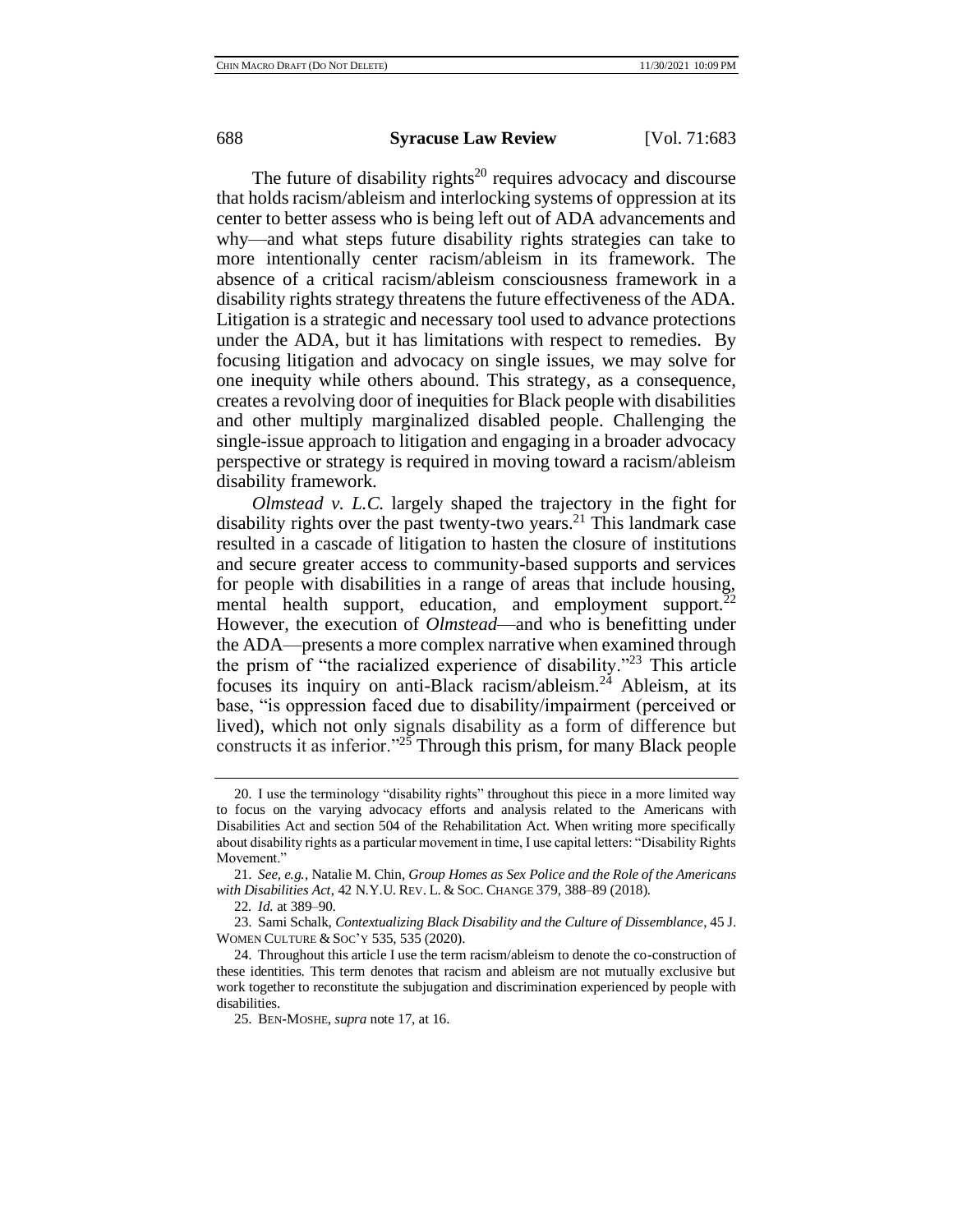with disabilities and Black deaf/ disabled<sup>26</sup> people who are subjugated by class, gender, sexual orientation, and other constructs, the promises of the ADA are failing. The failure of the ADA is most exposed when examined through the experiences of deaf/disabled people and persons who are categorized with intellectual, developmental, cognitive, and/or psychiatric disability.

In analyzing disability as a shared experience by all disabled people,<sup>27</sup> disability advocacy and discourse erase how the ADA is executed in ways that fail to account for the structural inequalities that overlap to compound and create a reconstituted form of racism/ableism against disabled Black, Indigenous, and other People of Color.<sup>28</sup> When the coronavirus pandemic surfaced in late 2019, it magnified the existing faults in the disability rights strategy.<sup>29</sup> For the Black disabled community, the coronavirus pandemic reflected a historical resonance, displaying the modern confiscation of the Black disabled bodymind by society and government built from past foundations of slavery, ableism, racism, and eugenics. $30$ 

At the time of this article, the pandemic maintained its path of harm in Black communities. Black Americans represent 12.4% of the population and suffered 13.7% of known COVID-19 deaths.<sup>31</sup> Said another way, within less than one year of its emergence, COVID-19 has killed 1 in every 645 of Black Americans, which necessarily

<sup>26.</sup> The term deaf/disabled seeks to name the importance of identifying deaf people as part of disability communities, thereby resisting disability hierarchies. HEARD, http://www.behearddc.org (last visited May 14, 2021).

<sup>27.</sup> This article interchanges between using identity-first and person-first language to reflect the differing views on the use of language when writing about disability. In academia, for example, person-first language is largely the default (i.e., people with a disability) when discussing disability. Many in the disabled community choose identity-first language. *See, e.g.*, Lydia X.Z. Brown, *The Significance of Semantics: Person-First Language: Why It Matters*, **AUTISTIC** HOYA (Aug. 4, 2011), https://www.autistichoya.com/2011/08/significance-of-semantics-person-first.html ("In the autism community, many self-advocates and their allies prefer terminology such as 'Autistic,' 'Autistic person,' or 'Autistic individual' because we understand autism as an inherent part of an individual's identity.").

<sup>28.</sup> Lydia X. Z. Brown et al., *Radical Disability Politics*, *in* ROUTLEDGE HANDBOOK OF RADICAL POL. 178, 186 (A.J. Withers & Liat Ben-Moshe eds., 2019).

<sup>29.</sup> *See* Daniel Young, *Black, Disabled and Uncounted*, NAT'L HEALTH L. PROGRAM (Aug. 7, 2020), https://healthlaw.org/black-disabled-and-uncounted/.

<sup>30.</sup> *See* Liat Ben-Moshe & Sandy Magana, *An Introduction to Race, Gender, and Disability: Intersectionality, Disability Studies, and Families of Color*, 2 WOMEN, GENDER & FAMS. COLOR 105, 105 (2014).

<sup>31.</sup> APM Research Lab Staff, *The Color of Coronavirus: COVID-19 Deaths by Race and Ethnicity in the U.S.*, APM RES. LAB (Mar. 5, 2021), https://www.apmresearchlab.org/covid/deaths-by-race.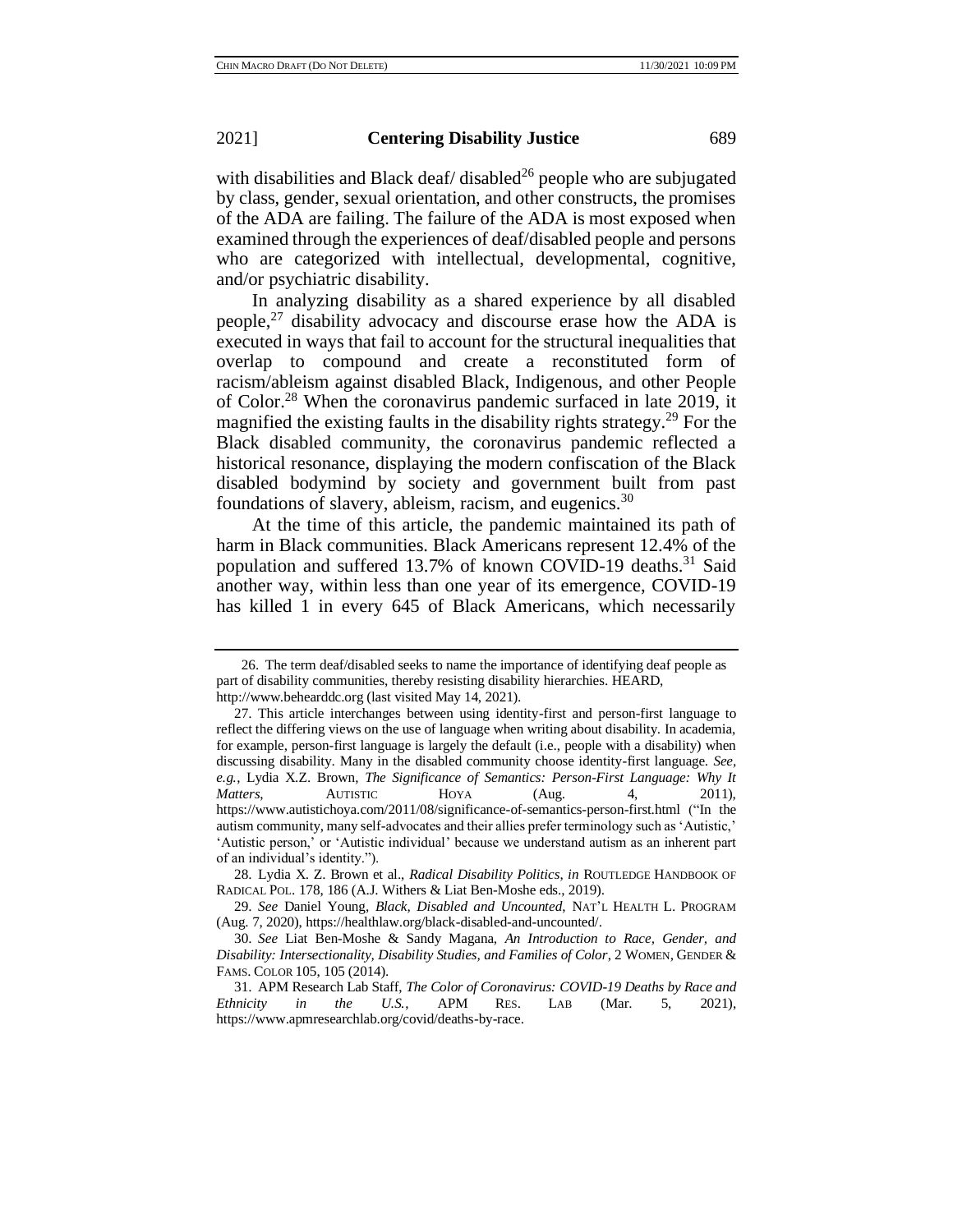includes Black disabled people. Further, research documents that "Black, Indigenous and Latino Americans," when using an indirect age adjustment, have a COVID-19 death rate averaging 2.7 times higher nationally compared to the white population.<sup>32</sup>

There is consensus among disability advocates and scholars that the ability of the ADA to achieve greater inclusion, access, and equality for people with disabilities requires more.<sup>33</sup> What this "more" is occupies much debate. Largely missing from disability scholarship is an examination of how the ADA is failing people with disabilities who live at the intersection of disability and a racialized identity and what strategies can be utilized to more effectively challenge the inequities in disability equality for multiply marginalized populations.<sup>34</sup>

33. *See* Arlene S. Kanter, *The Americans with Disabilities Act at 25 Years: Lessons to Learn from the Convention on the Rights of People with Disabilities*, 63 DRAKE L. REV. 819, 822 (2015); Michael Waterstone, *The Untold Story of the Rest of the Americans with Disabilities Act*, 58 VAND. L. REV. 1807, 1810 (2005).

<sup>32.</sup> The data tracking by APM Research of COVID-19 mortality rates fails to extrapolate for the virus's impact on other marginalized identities outside of race. It also does not indicate what identities encompass "Latino Americans," e.g., Afro-Latinx, white-Latinx. Additional data is required, but unavailable, to connect the dots in painting a clearer picture of COVID's impact on the disabled community, and specific racialized and marginalized populations within the disabled community. *Id.* Because age-specific death rates are not available, APM Research uses indirect standardization to approximate the impact of COVID-19 when comparing two populations that differ significantly in their age distributions, as may be the case among different racial groups. *Id.* Members of the U.S. House of Representative proposed a bill in April 2020, *Equitable Data Collection and Disclosure of COVID-19 Act*, seeking to, in part, collect disaggregated data on COVID-19 "testing, treatment, and outcomes." H.R. 6585, 116th Cong. (2020); *see also* Bonnielin Swenor, *Dearth of Disability-Related COVID-19 Data can Confound Response Efforts*, STAT (June 12, 2020), https://www.statnews.com/2020/06/12/dearth-disability-related-covid-19-data-confoundresponse-efforts/.

<sup>34.</sup> This critique of disability scholarship is not to say that the issues of disability, race, and other intersection of identity are absent from scholarly discussion. This article hopes to build on the existing scholarship that aims to center issues of race, ableism, poverty, gender, and other intersections into disability rights discourse. *See, e.g.*, BEN-MOSHE, *supra* note 17, at 1; Jamelia N. Morgan, *Reflections on Representing Incarcerated People with Disabilities: Ableism in Prison Reform Litigation*, 96 DENVER L. REV. 973, 976 (2019); Alice Abrokwa, *When They Enter, We All Enter: Opening the Door to Intersectional Discrimination Claims Based on Race and Disabilit*y, 24 MICH. J. RACE & L. 15, 17 (2018); Michael L. Perlin & Heather E. Cucolo, *Tolling for the Aching Ones Whose Wounds Cannot Be Nursed: The Marginalization of Racial Minorities and Women in Institutional Mental Disability Law*, 20 J. GENDER RACE & JUST. 431, 435–36 (2017); Michelle A. Travis, *Gendering Disability to Enable Disability Rights Law*, 105 CALIF. L. REV. 837, 839 (2017); Jennifer Pokempner & Dorothy E. Roberts, *Poverty, Welfare Reform, and the Meaning of Disability*, 62 OHIO ST. L.J. 425, 428, 463 (2001) (arguing that "[d]isability rights strategies should focus more on the promotion of economic, racial, and gender justice" and the need for disability policy to "reimagine social policies and advocacy agendas addressing both poverty and disability.").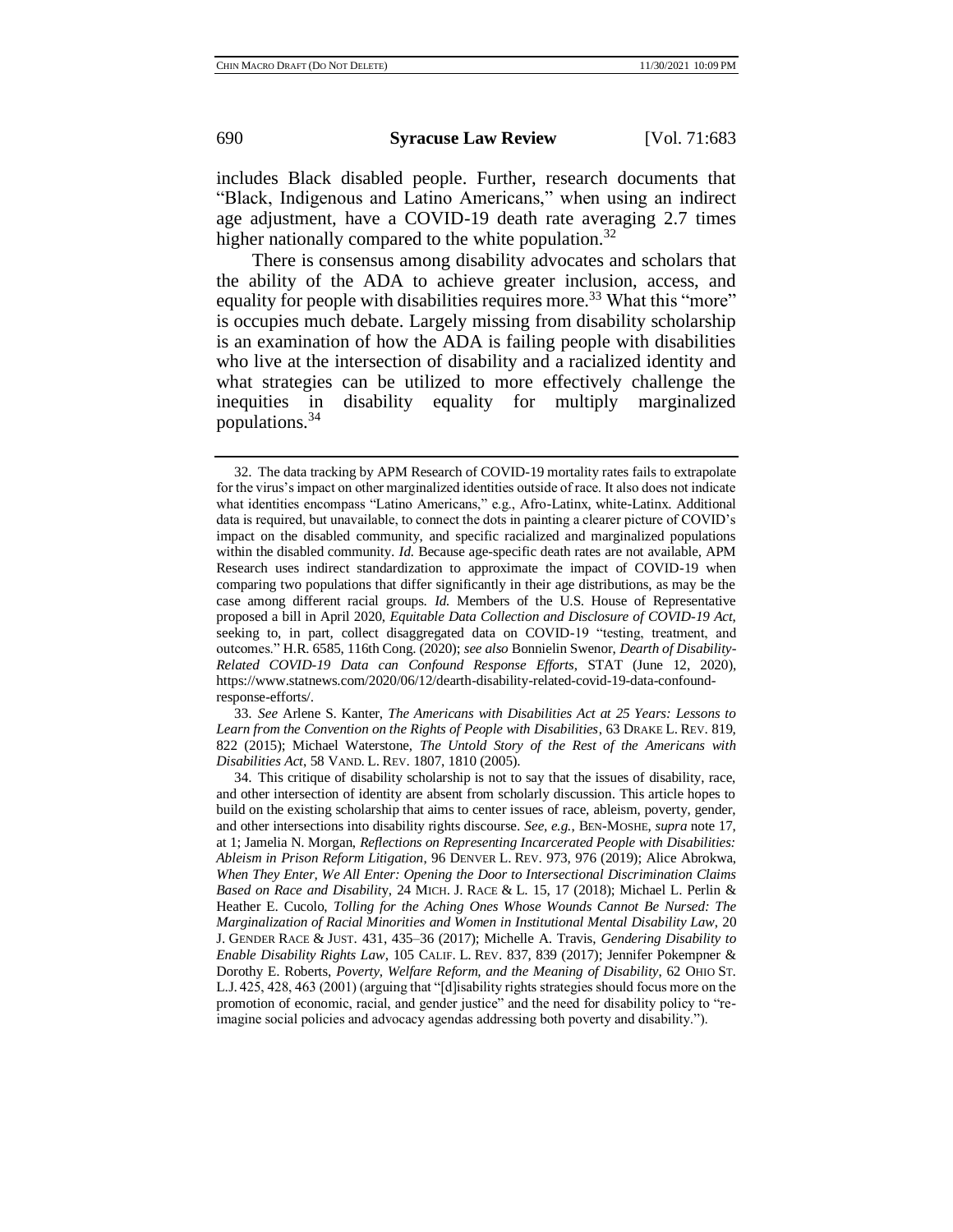Scholars have long explored what "more" is needed to strengthen the force of the ADA and address the "deep-rooted structural obstacles to disability equality."<sup>35</sup> Samuel Bagenstos, generally emphasizing the failure of the ADA to root out structural inequalities in employment, has urged disability rights advocates to "move beyond" the "antidiscrimination/accommodation strategy"<sup>36</sup> by embracing, for example, social welfare interventions that focus more on universality versus individual interventions, such as expanding the eligibility for public health insurance and the services covered under these programs.<sup>37</sup>

Additional strategies proposed by disability rights scholars to address ADA limitations include "adopt[ing] a disability human rights paradigm."<sup>38</sup> This paradigm "combines the type of civil and political rights provided by antidiscrimination legislation . . . with the full spectrum of social, cultural, and economic measures . . . bestowed by many human rights treaties."<sup>39</sup> Other proposals include using "targeted constitutional strategies" to reframe the rights of people with disabilities;<sup>40</sup> "challeng[ing] the roots of disability stigma . . ." by eliminating the secrecy that shrouds the adjudicative procedures brought under the ADA;<sup>41</sup> and "claim[ing] disability identity" as a means of "challenging stereotypes on a large scale and disrupting longstanding conceptions linking disability inextricably to limitation."<sup>42</sup>

The disability rights framework emphasizes individualism and self-sufficiency with the goal of assimilation through integration at its core.<sup>43</sup> Historically, advocates of the ADA promoted this ideal,

39. *Id.* at 1205–06.

<sup>35.</sup> SAMUEL R. BAGENSTOS, LAW AND THE CONTRADICTIONS OF THE DISABILITY RIGHTS MOVEMENT 11 (2009) [hereinafter Bagenstos, LAW AND CONTRADICTIONS]

<sup>36.</sup> *Id.* at 149.

<sup>37.</sup> *Id.* at 140–42, 149. Bagenstos has further argued for "the need to build on and go beyond 'the principle of integrationism' and [to] embrace 'the abolitionist understanding of the equal protection of the laws' when thinking about the future of the disability rights movement." Samuel R. Bagenstos, *From Integrationism to Equal Protection: tenBroek and the Next 25 Years of Disability Rights*, 13 U. ST. THOMAS L.J. 1, 17, 32 (2016).

<sup>38.</sup> Michael A. Stein & Penelope J.S. Stein, *Beyond Disability Civil Rights*, 58 HASTINGS L.J. 1203, 1205 (2007).

<sup>40.</sup> Michael E. Waterstone, *Disability Constitutional Law*, 63 EMORY L.J. 527, 533 (2014).

<sup>41.</sup> Jasmine E. Harris, *Processing Disability*, 64 AM. U. L. REV. 457, 462 (2015).

<sup>42.</sup> Katie R. Eyer, *Claiming Disability*, 71 B.U. L. REV. (forthcoming 2021).

<sup>43.</sup> *See*, *e.g.*, Martha Minow, *Accommodating Integration*, 157 U. PA. L. REV. PENNUMBRA 1, 3 (2008) ("American disability law shares the same preoccupation with distinct and autonomous individuals that underlies much of U.S. law."); Brown et al., *supra*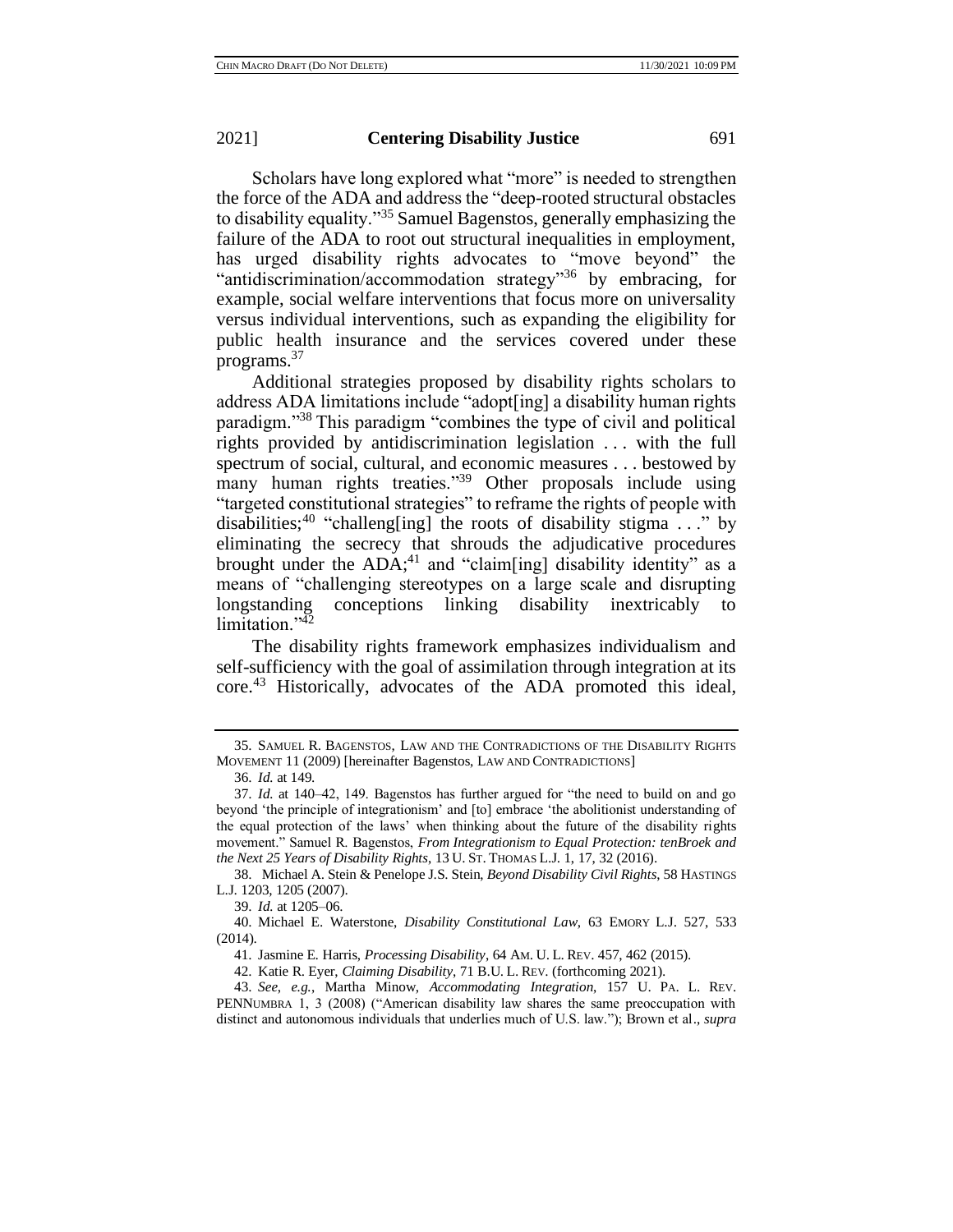centering a "rights-focused, welfare opposing approach…[that] disproportionately benefit[ed] a relatively advantaged class of people with disabilities."<sup>44</sup> This approach remains largely unchanged today as the ADA has less impact for disabled people who live at the intersection of multiply marginalized identities.<sup> $45$ </sup> Consequently, the single-issue focus on disability anchors the disability rights framework, further reflecting the need for a re-imagined approach to disability analysis and advocacy. As Michael Perlin and Heather Ellis Cucolo stated in their discussion on the marginalization of certain nondominant communities in disability law, "we need to focus on why the struggle to overcome rights violations is often greater for persons who are not of the dominant race or gender, and why it is essential that this area of law must be studied in the context of prevailing social policies as they relate" to disability.<sup>46</sup>

Is it possible to re-imagine a disability rights future that incorporates a racism/ableism consciousness? This article explores this possibility by arguing that a re-centering of the disability rights strategy is required to bridge a disconnect that has developed over time between the promises of the ADA and disabled Black, Indigenous, and other People of Color. This recalibration requires a shift to an informed consciousness that confronts the role of racism, ableism, and its intersections on disabled Black and other multiply marginalized disabled communities.

Disability Justice offers principles to guide disability rights into the future.<sup>47</sup> Created and led by disabled people of color and queer and gender non-conforming disabled people of color, Disability Justice emerged in response to how the disability rights movement prioritized a single-issue civil rights framework at the expense of the lived experiences of disabled people who live "at intersecting junctures of oppression."<sup>48</sup> As a framework, Disability Justice centers the experiences of "disabled people of color, immigrants with disabilities, queers with disabilities, trans and gender non-conforming people with disabilities, people with disabilities who are houseless, people with disabilities who are incarcerated, people with disabilities who have

note 28, at 179 ("Rights frameworks in general can be described as assimilationist rather than radical (radical in the sense of transforming the root causes of oppression).").

<sup>44.</sup> Samuel R. Bagenstos, *The Future of Disability Rights*, 114 YALE L.J. 1, 82 (2004).

<sup>45.</sup> *See infra* Parts III.B, IV.A.

<sup>46.</sup> Perlin & Cucolo, *supra* note 34, at 432.

<sup>47.</sup> For greater depth on the principles of Disability Justice, *see infra* Part II.

<sup>48.</sup> SINS INVALID, SKIN, TOOTH, AND BONE, THE BASIS OF OUR MOVEMENT IS OUR PEOPLE:

A DISABILITY JUSTICE PRIMER 12 (1st ed. 2016) [hereinafter SKIN, TOOTH, AND BONE].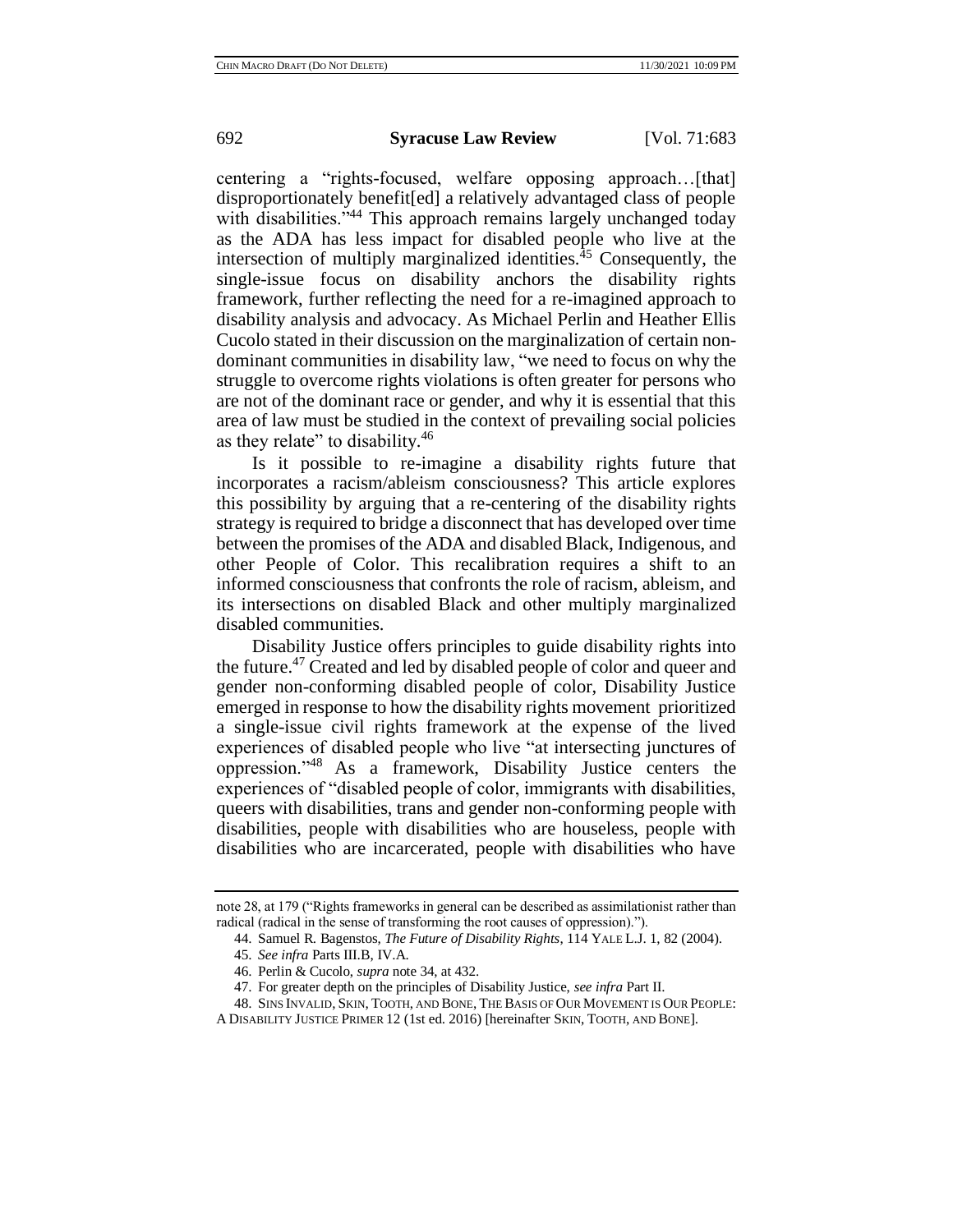had their ancestral lands stolen, amongst others."<sup>49</sup> In this centering, Disability Justice seeks to identify and resist how ableism intersects with capitalism and white supremacy to designate bodies and minds as deviant, unvaluable, or unproductive.<sup>50</sup>

Disability Justice is grounded in principles that include recognizing the complexity and nuance of intersectional identity in challenging systems of oppression, pushing back against capitalist notions of productivity as a means to value one's worth, engaging in cross-disability movement building and cross-movement solidarity, and envisioning a collective liberation where all bodyminds are valued.<sup>51</sup> These principles share some ideologies of critical theorists who challenge the limitations of rights-based and legal strategies.<sup>52</sup> Activists and scholars have long-critiqued the shortcomings of the rights-based model in civil right strategies as failing to root out inequities "facing intersectionally targeted communities" and sometimes exacerbating the systems of "violence and control" that they intend to address.<sup>53</sup> Disability Justice, however, further unpacks this critique by centering within its framework the role of ableism, viewing it as "[t]he root of disability oppression."<sup>54</sup>

This article proposes a critical racism/ableism consciousness framework that is guided by principles of Disability Justice. This framework also relies heavily on visionaries of Critical Race Theory and Disability Critical Theory.<sup>55</sup> In exploring concepts such as

54. SINS INVALID, *supra* note 4, at 15.

<sup>49.</sup> Patty Berne, *Disability Justice - A Working Draft by Patty Berne*, SINS INVALID (June 9, 2015), https://www.sinsinvalid.org/blog/disability-justice-a-working-draft-by-patty-berne.

<sup>50.</sup> *Id*.

<sup>51.</sup> SINS INVALID, *supra* note 4, at 25–26.

<sup>52.</sup> *See* Linda Steele et al., *Who is Diverted? Moving Beyond Diagnosed Impairment towards a Social and Political Analysis of Diversion*, 38 SYDNEY L. REV. 179, 181 (2016).

<sup>53.</sup> Dean Spade, *Intersectional Resistance and Law Reform*, 38 J. WOMEN CULTURE & SOC'Y 1031, 1032, 1042–43 (2013); *see, e.g.*, Alan David Freeman, *Legitimizing Discrimination through Antidiscrimination Law: A Critical Review of Supreme Court Doctrine*, 62 MINN. L. REV. 1049, 1054 (1978) (arguing that "[a]nti-discrimination law has [] been ultimately indifferent to the condition of the victim; its demands are satisfied if it can be said that the 'violation' has been remedied"); Beth Ribet, *Surfacing Disability Through a Critical Theoretical Paradigm*, 2 GEO. J. L. & MOD. CRITICAL RACE PERSP. 209, 223 (2010) ("the particular challenge of responding to systemic violent or exploitative disablement . . . may not be readily fully realizable through an equality paradigm . . . or through a rights-based matrix for making claims").

<sup>55.</sup> *See infra* Part I.B.2. Deep respect and gratitude to the scholars and activists of Critical Race Theory, Disability Critical Theory, Critical Race Feminism, Latin American Critical Race Theory (LatCrit), and other progressive theorists for laying the groundwork and stimulating my thinking in this endeavor.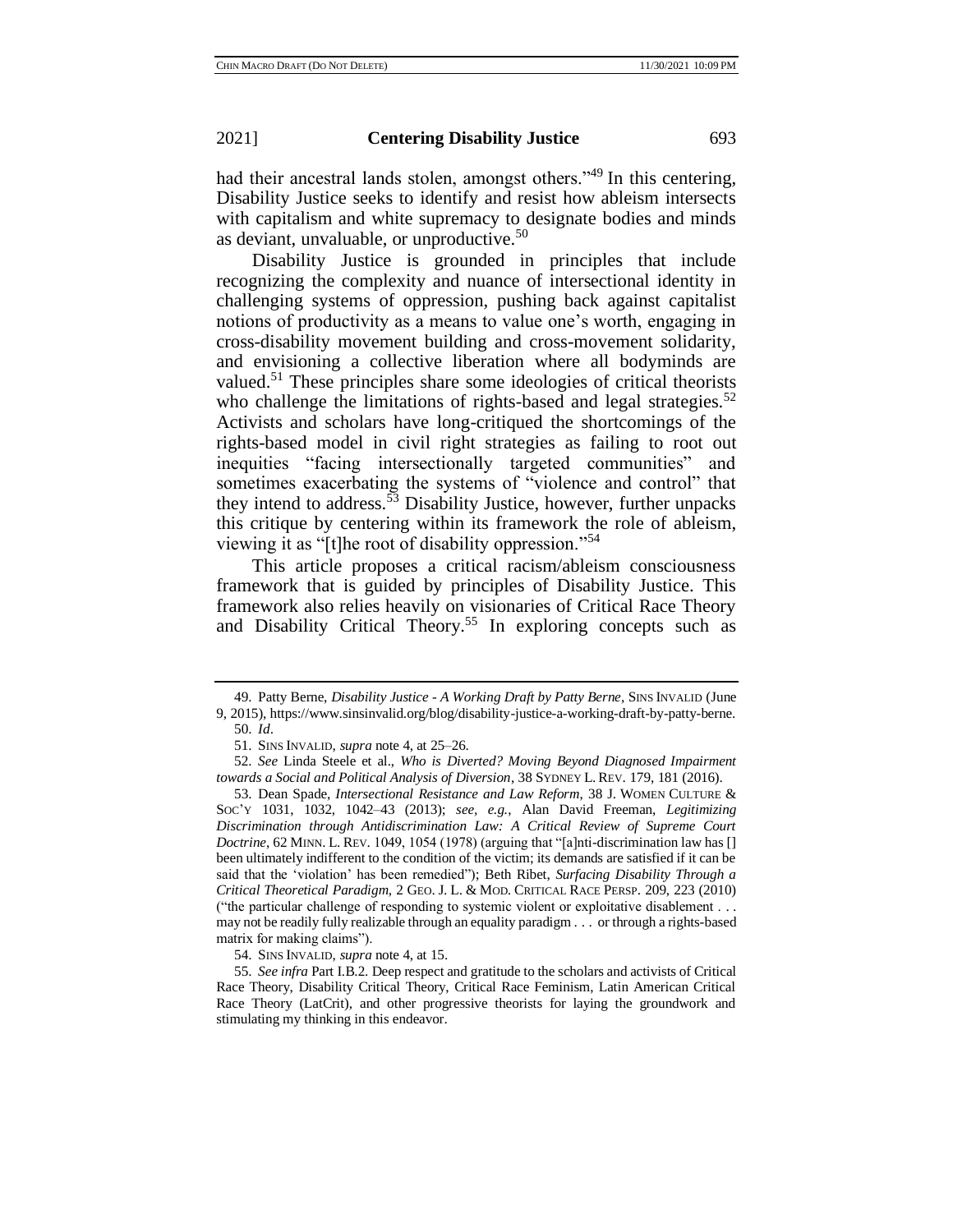intersectionality, a term first conceptualized by Kimberlé Crenshaw,<sup>56</sup> a racism/ableism consciousness framework seeks to serve as a guide for further exploration by disability rights advocates and scholars in re-imagining a disability rights future beyond the single-issue narrative of disability.

This framework centers racism/ableism as the co-constituted systems that are the root of the disability-based harm, dislodging the white, single-issue disability focus as the normative frame. Through this centering, a critical racism/ableism consciousness framework demands an examination of disability through the prism of its intersections—race, class, sexual orientation, gender, immigrant status, and others—and further recognizes with equal weight the physical, cognitive, and psychological impact of disability on one's bodymind.<sup>57</sup>

The legacy of slavery, racism/ableism, and eugenics are central driving forces in sustaining oppressive systems that disproportionately impact disabled Black, Indigenous, and other People of Color.<sup>58</sup> In not recognizing the history and harm of white supremacy that Yancy describes and how it pervades disability and many types of oppression, any disability strategy will fall short.

Part I of this article explores the history of enslavement and the racialization of eugenics as the building blocks of ableism and the social construction of disability. This section then discusses a disability rights movement that followed a course largely centered on white maleness as the normative identity in disability strategy and concludes with an overview of Disability Critical Theory. Part II discusses the emergence of Disability Justice.

<sup>56.</sup> Kimberlé Crenshaw first introduced the concept of intersectionality in *Demarginalizing the Intersection of Race and Sex: A Black Feminist Critique of Antidiscrimination Doctrine, Feminist Theory and Antiracist Politics*, 1989 U. CHI. LEGAL F. 139, 140 (1989). Since its inception over thirty years ago, the term intersectionality has taken on many interactions. In a recent interview with Crenshaw, she described what intersectionality means today: "It's basically a lens, a prism, for seeing the way in which various forms of inequality often operate together and exacerbate each other. We tend to talk about race inequality as separate from inequality based on gender, class, sexuality or immigrant status. What's often missing is how some people are subject to all of these, and the experience is not just the sum of its parts." Katie Steinmetz, *She Coined the Term 'Intersectionality' Over 30 Years Ago. Here's What It Means to Her Today, TIME (Feb. 20,* 2020), https://time.com/5786710/kimberle-crenshaw-intersectionality/.

<sup>57.</sup> Subini A. Annamma, *Dis/ability Critical Race Studies (DisCrit): Theorizing at the Intersections of Race and Dis/ability*, 16 RACE ETHNICITY EDUC. 1, 11–12 (2013).

<sup>58.</sup> *See* Abrokwa, *supra* note 34, at 23–25, 38–39, 44.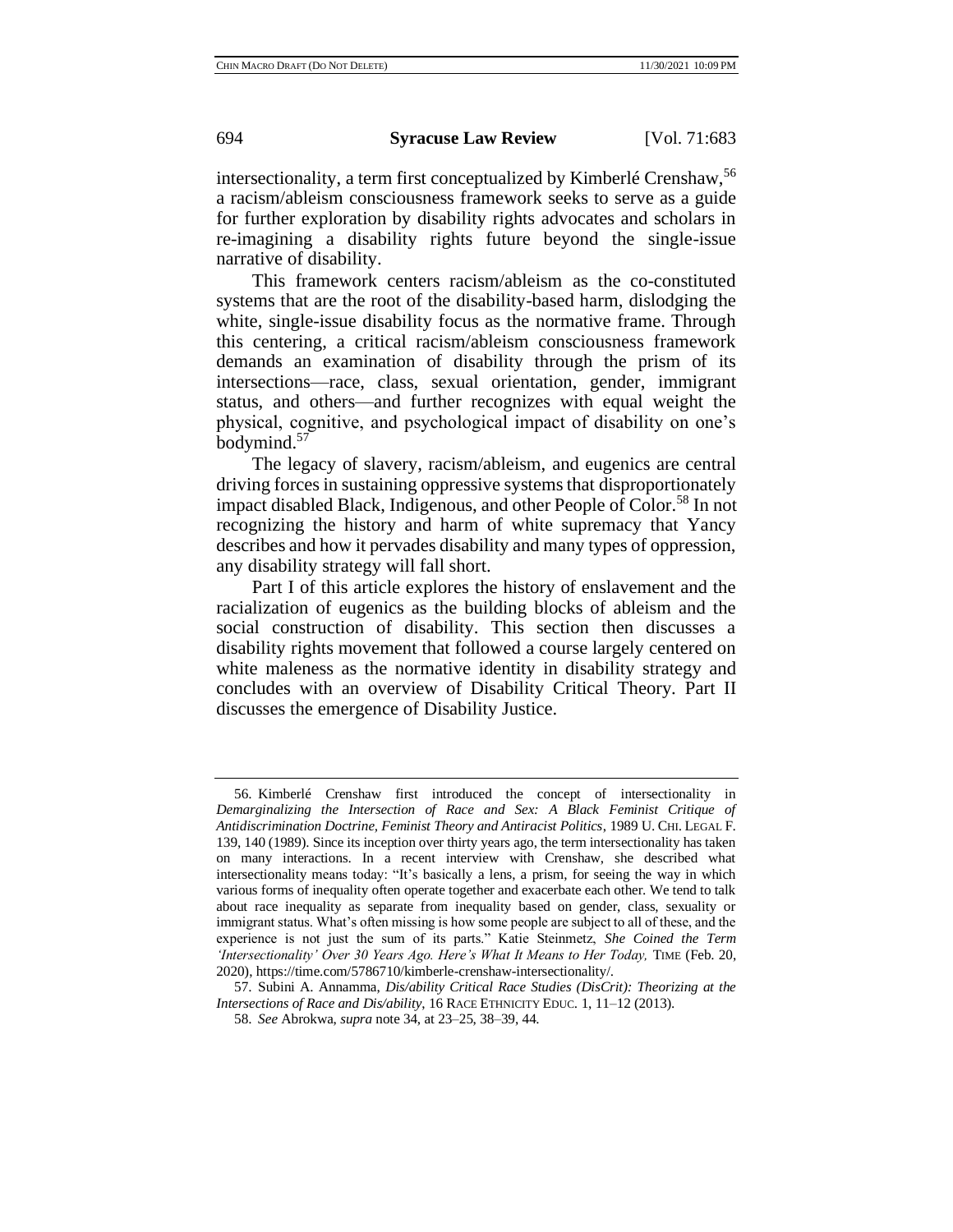Part III asserts that the "race-neutral," single-issue focus on disability is failing as a tool to achieve equal opportunities and access for people who live at the intersection of disability, race, and other marginalized identities. To illustrate, I center the analysis on Blackness as it intersects with education, deaf/disabled incarcerated people, access to medical care, police violence, and the expansion of carceral spaces for people with psychiatric disabilities. I focus more specifically on these areas as they relate to individuals with intellectual, developmental, cognitive, and psychiatric disabilities.

In conclusion, Part IV applies three principles of Disability Justice—intersectionality, centering the voices of the disabled communities most impacted, and cross-movement solidarity—to illustrate a broader disability rights framework that centers its work more intentionally and structurally beyond a single disability-rights focus. In acknowledging that "disabled Black and brown creators face a specific 'invisibilization' and erasure of [their] political and cultural work," this article is not an argument to co-opt the principles of Disability Justice or water down the politics of its movement.<sup>59</sup> Rather, these words are a call for disability rights advocates and scholars to engage more intentionally in centering racism/ableism and principles of Disability Justice in the collective efforts to challenge and dismantle discriminatory systems with the goal of transformative justice.

# I. RACE & THE SOCIAL CONSTRUCTION OF DISABILITY

# *A. An Historical Examination of the Racialization of Disability & the Pathologizing of Race*

"*The United States government and corporations have always used constructed ideas around disability and criminality alongside constructed ideas about class and race to classify, criminalize, cage, and disappear its 'undesirables.'"* 

# *-Talila A. Lewis*<sup>60</sup>

The history of Blackness and disability in the United States created the fertile foundation that nurtures the interlocking systems of racism/ableism that are stifling the ADA and its impact for Black

<sup>59.</sup> LEAH L. PIEPZNA-SAMARASINHA, CARE WORK: DREAMING DISABILITY JUSTICE 11 (2018).

<sup>60.</sup> Talila "TL" Lewis, *Disability Justice Is an Essential Part of Abolishing Police and Prisons*, LEVEL (Oct. 7, 2020), https://level.medium.com/disability-justice-is-an-essentialpart-of-abolishing-police-and-prisons-2b4a019b5730.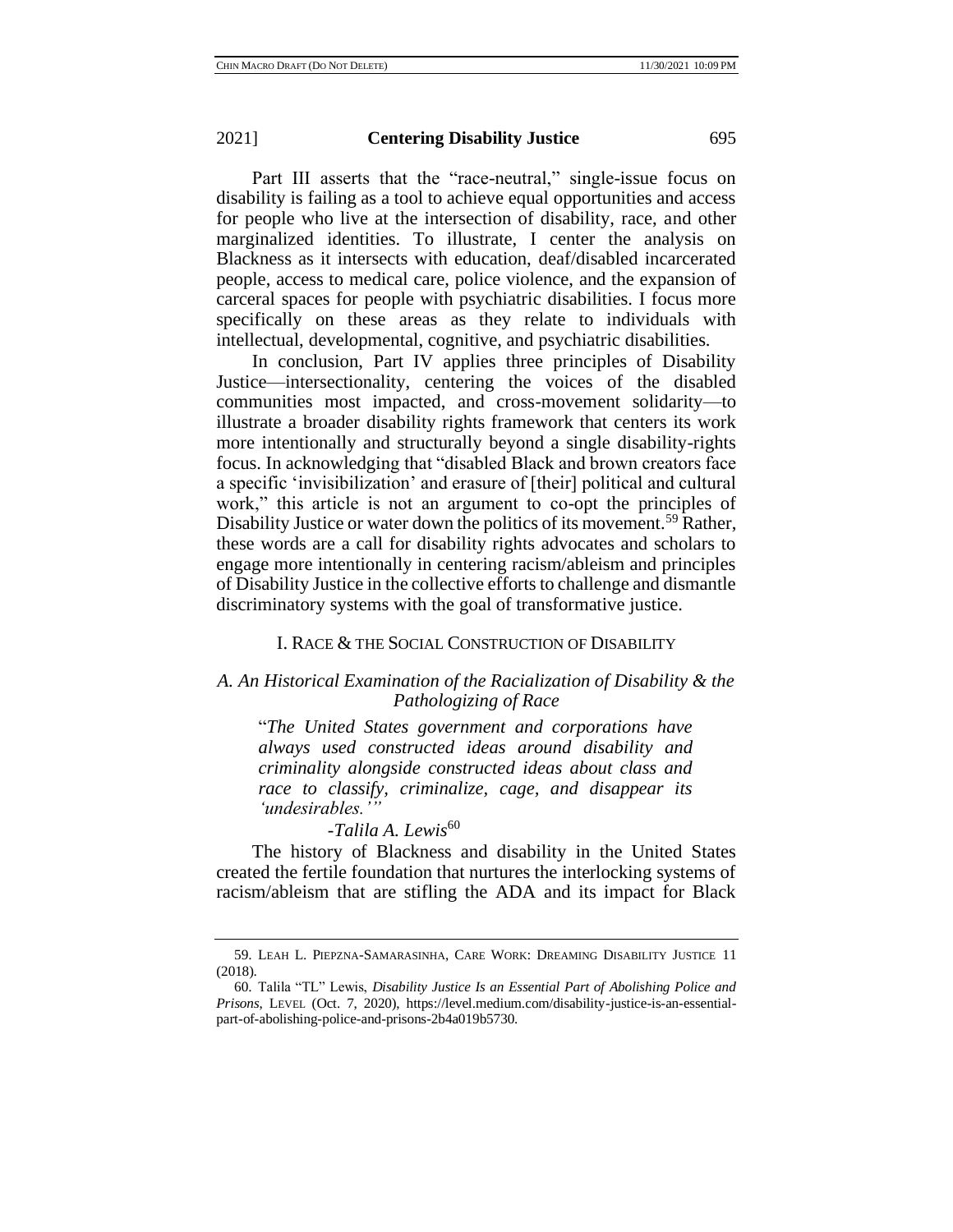people with disabilities. By examining the "historical, social, and economic context" of disability, we can critique through an intersectional lens how the "very embodiment of [B]lackness and disability" is subject to state and social control.<sup>61</sup>

This section traces some of the historical building blocks in the co-construction of anti-Black racism and disability. This analysis seeks to make connections in how the historical roots of racism/ableism legitimize and perpetuate the disabling and discarding of the Black bodymind in modern law and society. The discussion then moves into a critique of the Disability Rights Movement in how it evolved through the default lens of whiteness to create a racial stratification of disability. And, in doing so, maintained a disability rights framework that effectively omits the voices and policy priorities of disabled people of color and other multiply marginalized disabled people.

A working definition of ableism by Talila Lewis, Dustin Gibson, and other "Disabled Black and other negatively racialized people"<sup>62</sup> anchors this discussion because their definition encapsulates the complex meaning of ableism when examining the enduring state and societal control of Black and brown disabled bodies.

Ableism: A system that places value on people's bodies and minds based on societally constructed ideas of normality, intelligence, excellence, desirability, and productivity. These constructed ideas are deeply rooted in anti-Blackness, eugenics, misogyny, colonialism, imperialism and capitalism. This form of systemic oppression leads to people and society determining who is valuable and worthy based on a person's language, appearance, religion and/or their ability to satisfactorily [re]produce, excel and "behave." You do not have to be disabled to experience ableism.<sup>63</sup>

In centering ableism as the root of disability oppression, Disability Justice peels back the layers of an intricate and purposeful

<sup>61.</sup> Nirmala Erevelles, *Crippin' Jim Crow: Disability, Dis-Location, and the School-to-Prison Pipeline*, *in* DISABILITY INCARCERATED: IMPRISONMENT AND DISABILITY IN THE UNITED STATES AND CANADA 81, 87 (Liat Ben-Moshe et al. eds., 2014) (quoting Hortense J. Spillers, *Mama's Baby, Papa's Maybe: An American Grammar Book*, 17 CULTURE & COUNTERMEMORY: "AM."CONNECTION 64, 67 (1987)) ("black bodies and disabled bodies are inextricably intertwined in the punitive patrol of bodily boundaries.").

<sup>62.</sup> A working definition by Talila "TL" Lewis in conversation with Disabled Black and other negatively racialized folk, especially Dustin Gibson, updated in January 2021. Talila "TL" Lewis, *January 2021 Working Definition of Ableism*, TALILA A. LEWIS (Jan. 1, 2021), https://www.talilalewis.com/blog/january-2021-working-definition-of-ableism.

<sup>63.</sup> *Id.*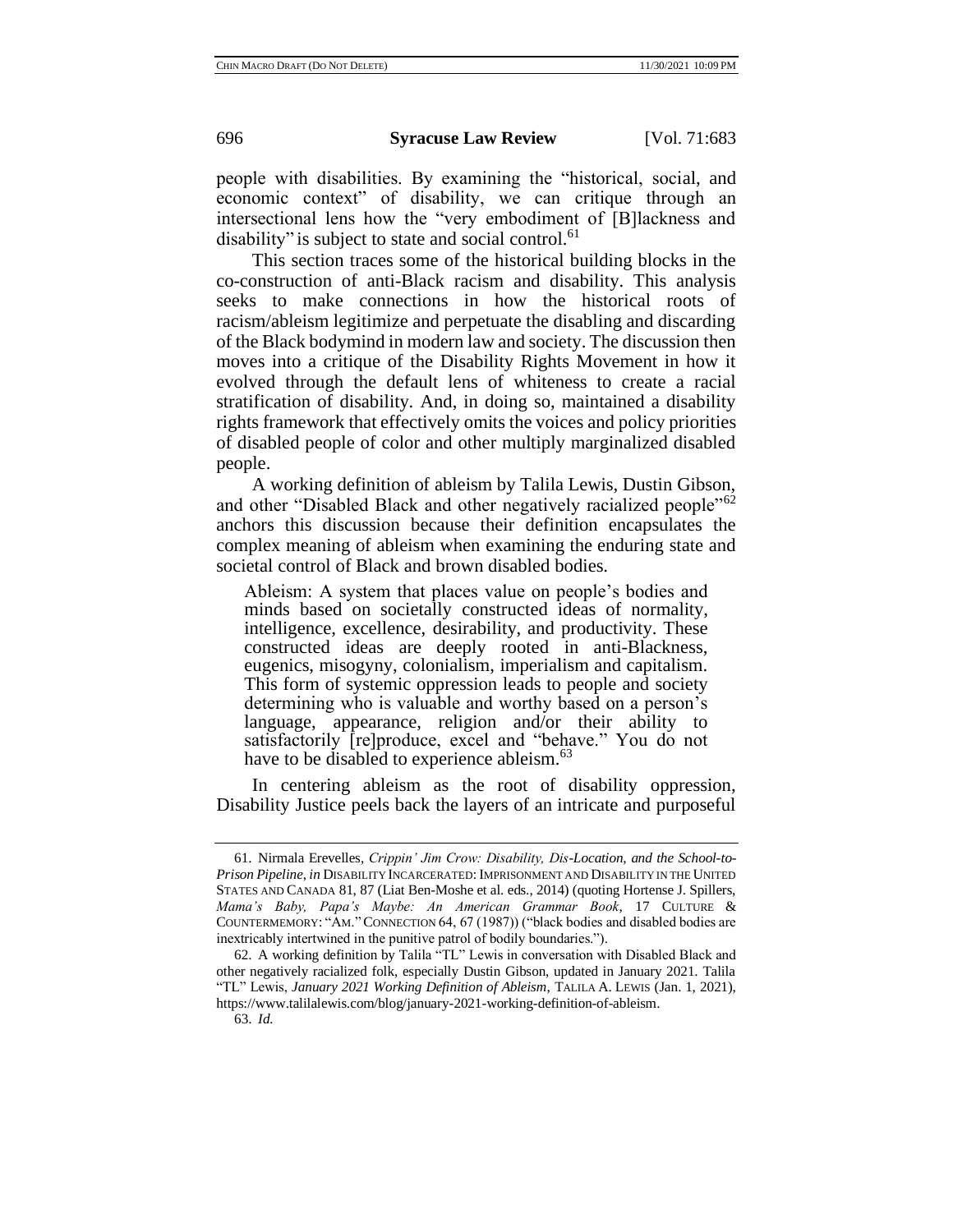system fueled by a centuries-long history rooted in white supremacy that sanctioned the enslavement, institutionalization, criminalization, and sterilization of Black people for profit, dominance, and control.<sup>64</sup> Analyzing ableism through this definitional framework allows for a deeper analysis of disability. It further provides a tool to examine more critically who is and is not most benefitting from the ADA.

## *1. Enslavement*

The legacy of slavery created an enduring recipe for ableism, developing and cementing "conceptions of ability [as] largely based on race."<sup>65</sup> Views that garnered legitimacy based on pseudoscience and reinforced through law and society equated Blackness with mental and physiological inferiority<sup>66</sup> and cemented tropes around the Black bodymind as innately dangerous, depraved, and prone to criminality, <sup>67</sup> and labeled Black women as sexually aggressive.<sup>68</sup> As expressed by Nirmala Ervelles, "[B]lackness itself does not stand in for skin color. ˛ *Black* and *disabled* are not just linguistic tropes used to delineate difference, but are, instead, materialist constructs produced for the appropriation of profit in an historical context where Black disabled bodies were "subjected to the most brutal violence."<sup>69</sup>

68. HARRIET A. WASHINGTON, MEDICAL APARTHEID: THE DARK HISTORY OF MEDICAL EXPERIMENTATION ON BLACK AMERICANS FROM COLONIAL TIMES TO THE PRESENT 45 (2006).

<sup>64.</sup> *Id*.

<sup>65.</sup> Subini Annamma & Deb Morrison, *DisCrit Classroom Ecology: Using Praxis to Dismantle Dysfunctional Education Ecologies*, 73 TEACHING & TCHR. EDUC. 70, 72 (2018).

<sup>66.</sup> Samuel A. Cartwright, *Report on the Diseases and Peculiarities of the Negro Race*, NEW ORLEANS MED. & SURGICAL J. 691, 693, 694 (1851) ("debasement of mind, which has rendered the people of Africa unable to take care of themselves.").

<sup>67.</sup> *See, e.g.*, THOMAS R.R. COBB, AN INQUIRY INTO THE LAW OF NEGRO SLAVERY IN THE UNITED STATES OF AMERICA. TO WHICH IS PREFIXED, AN HISTORICAL SKETCH OF SLAVERY (Paul Finkelman ed., U. of Ga. Press 1999) (1858). An ardent supporter of slavery, Cobb, who was an attorney and law professor, saw slavery as an imperative to "republican equality" and as a "protection from *pauperism.*" *Id.* at ccxiii, ccxiv (emphasis in the original). Author of a pro-slavery treatise, Cobb articulated support for the necessity of slavery and believed "negroes are less addicted to crime, and [healthier] and long-lived, in a state of slavery than freedom." *Id.* at cciv-ccv. The release of the 1915 film, *Birth of a Nation*, reinforced tropes of Black men as menacing, rapists and "beasts that would destroy both white families and southern civilization as a whole." SUSAN BURCH & HANNAH JOYNER, UNSPEAKABLE: THE STORY OF JUNIUS WILSON 31 (2007). Membership of the Ku Klux Klan surged at the release of the film with the KKK using this film propaganda to recruit members. *100 Years Later, What's The Legacy of 'Birth of a Nation?'*, NPR (Feb. 8, 2015), https://www.npr.org/sections/codeswitch/2015/02/08/383279630/100-years-later-whats-thelegacy-of-birth-of-a-nation.

<sup>69.</sup> Erevelles, *supra* note 61, at 87.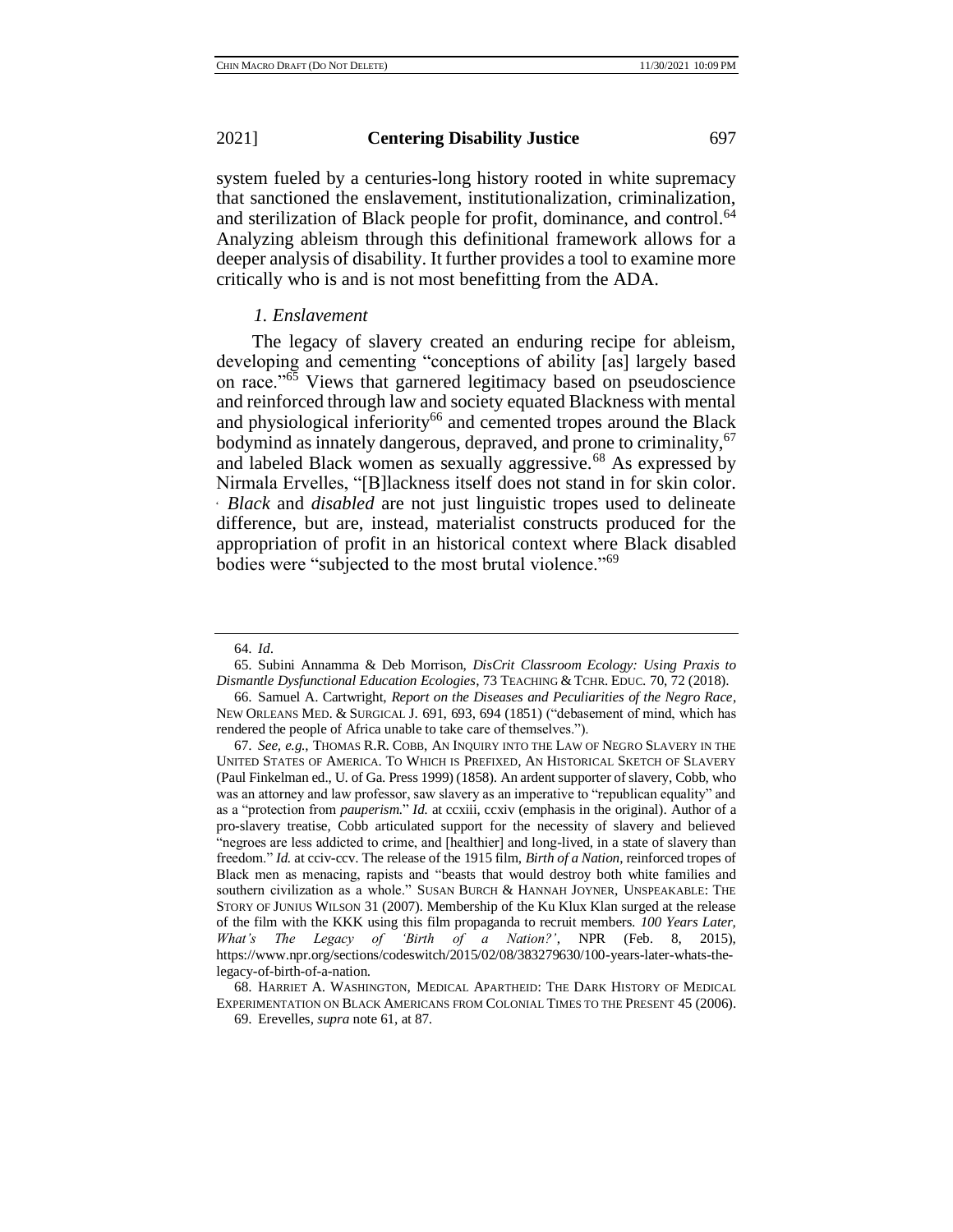The New Orleans Surgical and Medical Journal, for example, published "*Report on the Diseases and Physical Peculiarities of the Negro Race*" in 1851 that proffered theories such as Drapetomania and Dysaesthesia Aethiopica.<sup>70</sup> In this writing, Dr. Samuel Cartwright asserted that enslaved laborers were deemed to have "a disease of the mind" called Drapetomania that "induce[d] the Negro to run away."<sup>71</sup> The remedy, according to Cartwright, was "whipping the devil out of them" as a "preventive measure against absconding."<sup>72</sup>

Cartwright used the term Dysaesthesia Aethiopica, referring to it as a "disease peculiar to negroes, affecting both mind and body."<sup>73</sup> The terms Drapetomania and Dysaesthesia allowed Cartwright to label enslaved workers with a "mental disease" for what can be characterized as actions taken when enslaved persons challenged their slaveholder.<sup>74</sup> Cartwright reasoned that Dysaesthesia existed as "a natural offspring of negro liberty."<sup>75</sup>

Entrenched in the capitalist political system that drove the value and worth of the Black enslaved body, ableism determined whether the enslaved worker was "productive or useful—in the fields, in labor and reproduction, through sexual exploitation, in the house of the master, or . . . in medicine."<sup>76</sup> Slaveholders punished enslaved workers more severely if they could not keep up with the rigorous demands of labor, which often included those with actual or perceived mental or cognitive impairments<sup>77</sup> The punishment ranged from severe beatings to abandonment without food or resources for survival and murder.<sup>78</sup>

By the mid-nineteenth century, the "perceived links between race and disability in the legal realm were . . . so naturalized that they appeared to have always existed, though, they had . . . been forged through statute and case law that reached back to the colonial era."<sup>79</sup>

<sup>70.</sup> Cartwright, *supra* note 66, at 707, 709.

<sup>71.</sup> *Id.* at 707.

<sup>72.</sup> *Id.* at 708.

<sup>73.</sup> *Id.* at 709.

<sup>74.</sup> *Id.* at 708–10.

<sup>75.</sup> Cartwright, *supra* note 66, at 710.

<sup>76.</sup> Rachel Dudley, *Toward an Understanding of the 'Medical Plantation' as a Cultural Location of Disability*, 32 DISABILITY STUD. Q. (2012).

<sup>77.</sup> DEA H. BOSTER, AFRICAN AMERICAN SLAVERY AND DISABILITY: BODIES, PROPERTY AND POWER IN THE ANTEBELLUM SOUTH, 1800-1860 64 (2012).

<sup>78.</sup> *Id.* In his autobiography, Douglass described the treatment of his cousin, "a lame young women" who experienced severe beatings by the slave holder until her eventual abandonment. FREDERICK DOUGLASS, NARRATIVE OF THE LIFE OF FREDERICK DOUGLASS, AN AMERICAN SLAVE 93–94 (2008).

<sup>79.</sup> Jennifer L. Barclay, *The Greatest Degree of Perfection: Disability and the Construction of Race in American Slave Law*, 46 S.C. REV. 27, 28 (2014).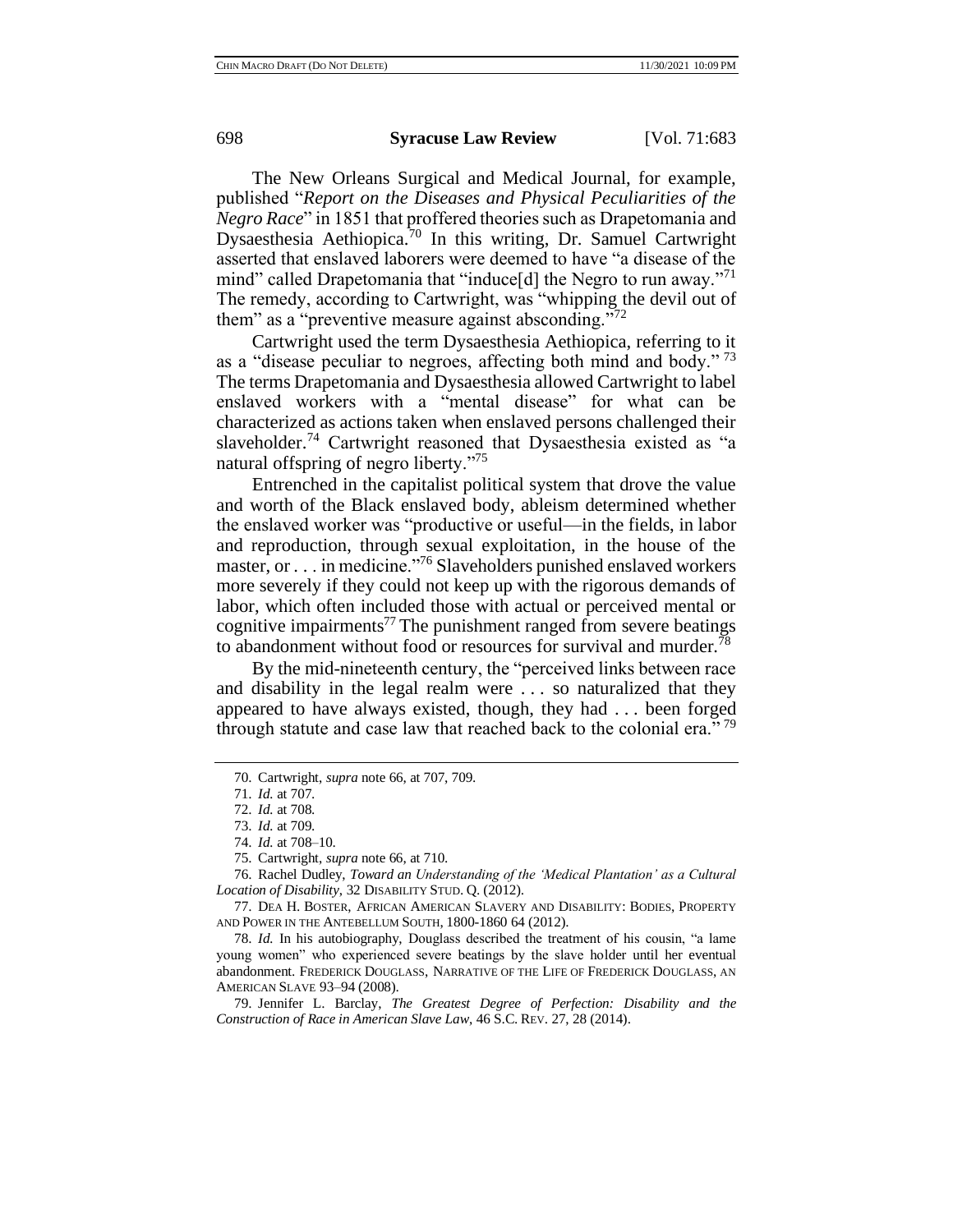Following the emancipation of enslaved people, in 1862, for example, the *North Carolina Medical Journal* reasoned that due to inherent physical and mental weakness of "the negro" in adapting to the demands of a free society, emancipation of the enslaved in the South resulted in "insanity" and "mental and physical degeneration."<sup>80</sup> States enacted laws that enforced and incorporated into white society the legitimization that Blackness equated with inferiority, "metaphorically render[ing] enslaved people virtually 'feebleminded' as if they were perennially afflicted with intellectual deficiencies."<sup>81</sup>

Slavery's blueprint has endured. Structures of power reinforce ideals of normalcy, intelligence, and productivity.<sup>82</sup> As expressed by Beth Ribet, "[r]ace, as a category grounded in notions of physical, cognitive, moral deficit, and defect, reinforces and relies on a construct of White, European, bodies and minds as normal, healthy, and reflecting a more complete or idealized evolution/civilization."<sup>83</sup> Racism/ableism cannot be disengaged from the other. $84$  And dehumanization is a tenet of ableism. $85$  As such, disability law advocacy and discourse cannot disengage from centering racism/ableism into the disability rights framework.

Cartwright's pathologizing of the Black bodymind to legitimize using forms of violence to attain control of the enslaved body, as an example, is not a practice that dissolved with slavery.<sup>86</sup> Similarly, false science that determined Black people were impervious to pain—or could endure pain at a greater degree than white people—is also

83. *Id.* at 240.

<sup>80.</sup> JOHN F. MILLER, THE EFFECTS OF EMANCIPATION UPON THE MENTAL AND PHYSICAL HEALTH OF THE NEGRO OF THE SOUTH 5, 6 (1896).

<sup>81.</sup> Barclay, *supra* note 79, at 37; *see also* Leon J. Hilton, *Avonte's Law: Autism, Wandering, and the Racial Surveillance of Neurological Difference*, 50 AFR. AM. REV. 221, 223 (2017) (noting how the label of Drapetomania "rendered slaves' flight from captivity a form of mental illness, is an early, indicative example of the persistent scientific, social, and cultural pathologization of the black psyche as preternaturally irrational, unruly, criminal, and insane.").

<sup>82.</sup> Ribet, *supra* note 53, at 245.

<sup>84.</sup> Liat Ben-Moshe uses the term "race-ability" to reflect "the ways race and disability, and racism, sanism, and ableism as intersecting oppressions, are mutually constitutive and cannot be separated, in their genealogy (eugenics, for example), current iterations of resistance (in the form of disability justice, for example), or oppression (incarceration and police killing, for example)." BEN-MOSHE, *supra* note 17, at 5.

<sup>85.</sup> *Id.* at 5.

<sup>86.</sup> Cartwright, *supra* note 66, at 1.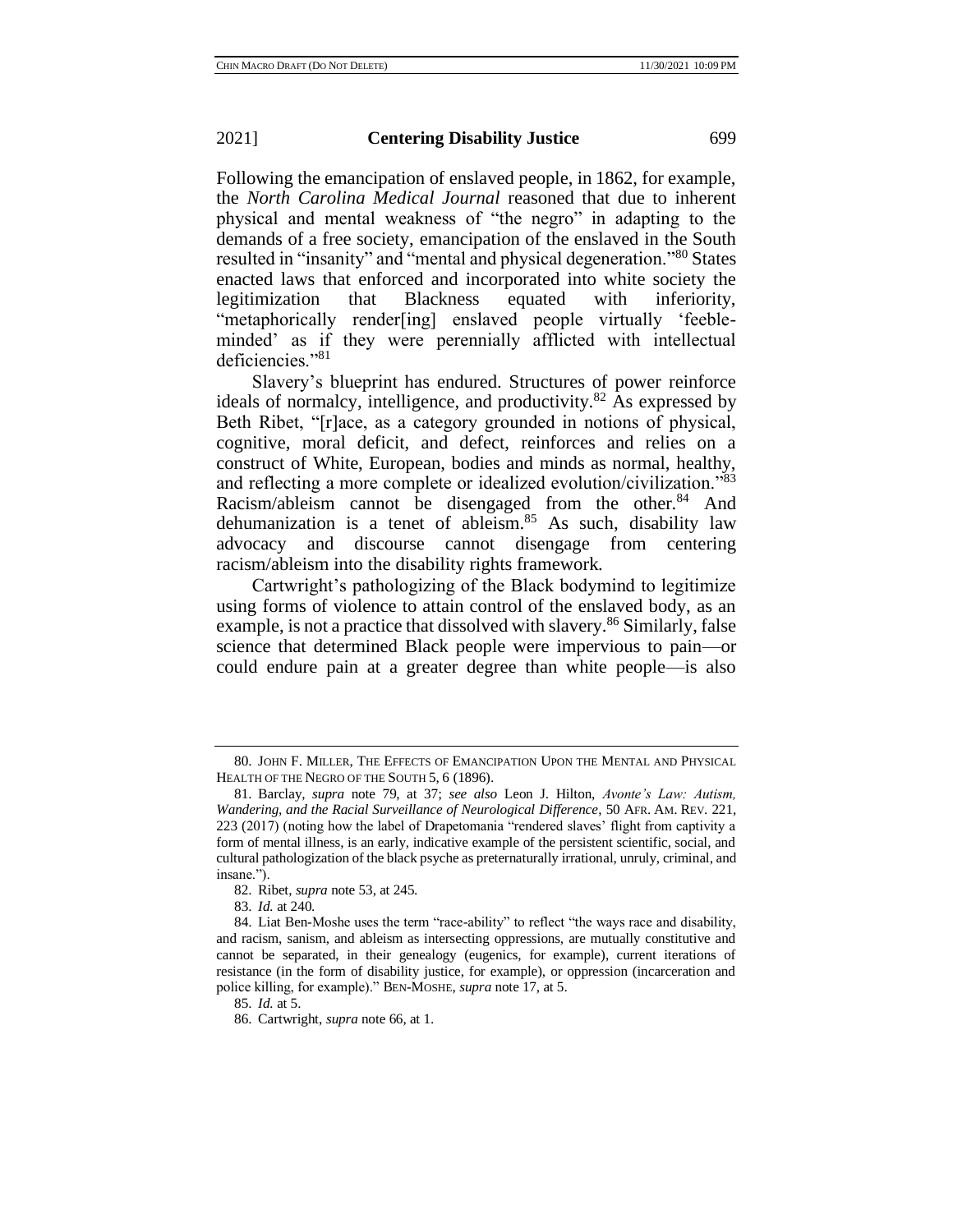reflected in modern society.<sup>87</sup> Theories embedded in racism/ableism that legitimized the subjugation and control of the Black bodymind during slavery are ubiquitous today.

The theories have morphed into varying iterations that provide a basis for their purported legitimacy. These iterations include the punitive treatment of disabled children and young adults in specialized school settings, the intentional isolation and withholding of information from deaf/disabled incarcerated people, by the withholding of life sustaining treatment of a Black, disabled man over the objection of his loved one, through state violence against Black people with disabilities, and by the unjustified institutionalization of homeless people with psychiatric disabilities.<sup>88</sup>

## *2. Eugenics*

Exploring eugenics theories and its modern application through the interlocking systems of racism/ableism provides another building block atop the history of enslavement to deepen the understanding of how "race and disability are mutually constitutive and inseparable."<sup>89</sup> Between 1890 and 1920, the theory of eugenics began to take hold in the United States.<sup>90</sup> Leading up to this period in the United States, scientific racism had successfully embedded itself into society providing "a biological and ethical rationale for enslavement."<sup>91</sup> And Black Codes and Jim Crow laws further legitimized the role of state power over the bodyminds of Black people, reinforcing Black racial inferiority and subjugation.<sup>92</sup> Together with this foundation of white

<sup>87.</sup> *See* BENJAMIN MOSELEY, A TREATISE ON TROPICAL DISEASES, AND ON THE CLIMATE OF THE WEST-INDIES 472–73 (1787) (claiming that Black people bore a greater capacity to endure pain than white people, Moseley noted, "what would be the cause of insupportable pain to a white man, a Negro would almost disregard."); Kelly M. Hoffman et al., *Racial Bias in Pain Assessment and Treatment Recommendations, and False Beliefs about Biological Differences Between Blacks and Whites*, 113 PNAS 4296, 4296 (2016) ("a substantial number of white laypeople and medical students and residents hold false beliefs about biological differences between blacks and whites and demonstrates that these beliefs predict racial bias in pain perception and treatment recommendation accuracy.").

<sup>88.</sup> *See infra* Part III.B.

<sup>89.</sup> ELLEN SAMUELS, FANTASIES OF IDENTIFICATION: DISABILITY, GENDER, RACE 113 (2014).

<sup>90.</sup> PAUL A. LOMBARDO, THREE GENERATIONS, NO IMBECILES: EUGENICS, THE SUPREME COURT, AND BUCK V. BELL 136 (2010); *see also* JAMES W. TRENT, JR., INVENTING THE FEEBLE MIND: A HISTORY OF MENTAL RETARDATION IN THE UNITED STATES 193 (1994).

<sup>91.</sup> WASHINGTON, *supra* note 68, at 33.

<sup>92.</sup> *See The Black Codes and Jim Crow Laws*, NAT'L. GEOGRAPHIC, https://www.nationalgeographic.org/encyclopedia/black-codes-and-jim-crow-laws/ (last visited May 14, 2021).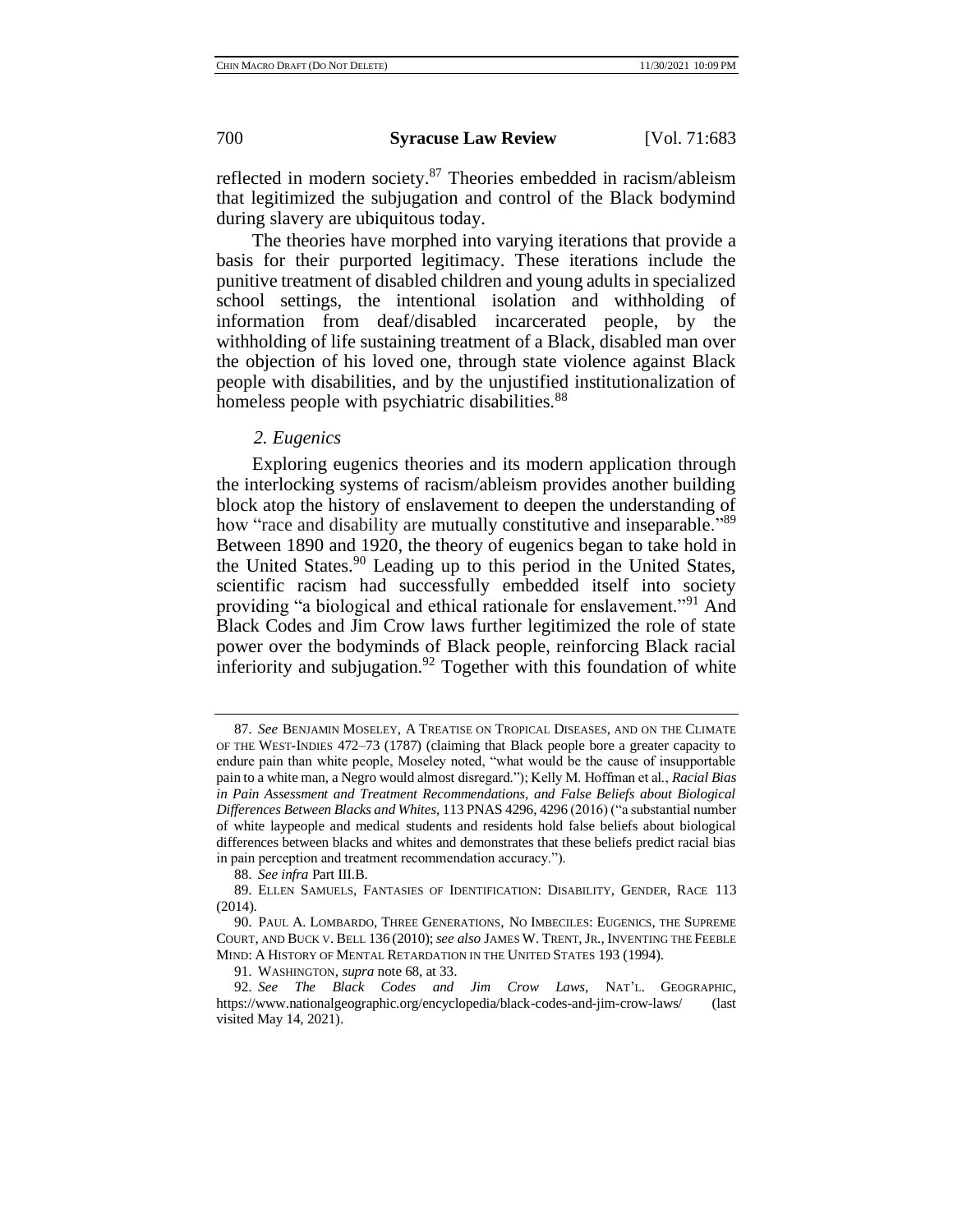supremacy and ableism, eugenics theory also tapped into society's anger at paying taxes to support those who were deemed not selfsufficient and affirmed that heredity played a significant role in the transmission of imbecility, insanity, and crime. $93$ 

The 1927 Supreme Court decision, *Buck v. Bell*, found constitutional grounds for states to forcibly sterilize "mental defectives" and individuals who are "afflicted with hereditary forms of insanity [and] imbecility." <sup>94</sup> In a decisively worded three-page decision, Justice Holmes reasoned, "We have seen more than once that the public welfare may call upon the best citizens for their lives. It would be strange if it could not call upon those who already sap the strength of the State for these lesser sacrifices, often not felt to be such by those concerned, in order to prevent our being swamped with incompetence."<sup>95</sup> Eugenicists sought to create a "superior human stock" by eradicating the reproduction of "undesirables," who would perpetuate cycles of "poverty, crime and vice, unwanted children, insanity and feeblemindedness."<sup>96</sup>

In her essay, *White Privilege and White Disadvantage*, Khiara M. Bridges examines the racial trajectory of eugenics as it relates to racialized identities and reproductive control.<sup>97</sup> In the pre-civil rights era, Bridges argues, eugenics focused on the coercive sterilization of white people with the goal of creating a master white race.<sup>98</sup> She noted that eugenics theories focused on the "most disadvantaged white people—the intellectually and physically disabled, the mentally ill, the incarcerated, the poor" because they represented the "biggest threat to the white gene pool."<sup>99</sup>

Bridges notes that the government's focus away from its goal of protecting a superior white race to the sanctioned sterilization of poor Black women occurred "*after the Civil Rights Movement forced the*  installation of formal racial equality across the country,"<sup>100</sup> In making this point, Bridges points out the dramatic increase in the forced

<sup>93.</sup> Paul A. Lombardo, *Medicine Eugenics and the Supreme Court Coercive Sterilization to Reproductive Freedom,* 13 J. CONTEMP. HEALTH L. & POL'Y 1, 10 (1996).

<sup>94.</sup> 274 U.S. 200, 205–06 (1927).

<sup>95.</sup> *Id.* at 207.

<sup>96.</sup> TRENT, JR., *supra* note 90, at 136; *see also* MENTAL RETARDATION IN AMERICA 226– 27 (Steven Noll & James W. Trent, Jr. eds., 2004).

<sup>97.</sup> Khiara M. Bridges, *White Privilege and White Disadvantage*, 105 VA. L. REV. 449, 480 (2019) (emphasis in original).

<sup>98.</sup> *Id.*

 <sup>99.</sup> *Id.* at 468.

<sup>100.</sup> *Id.* at 472.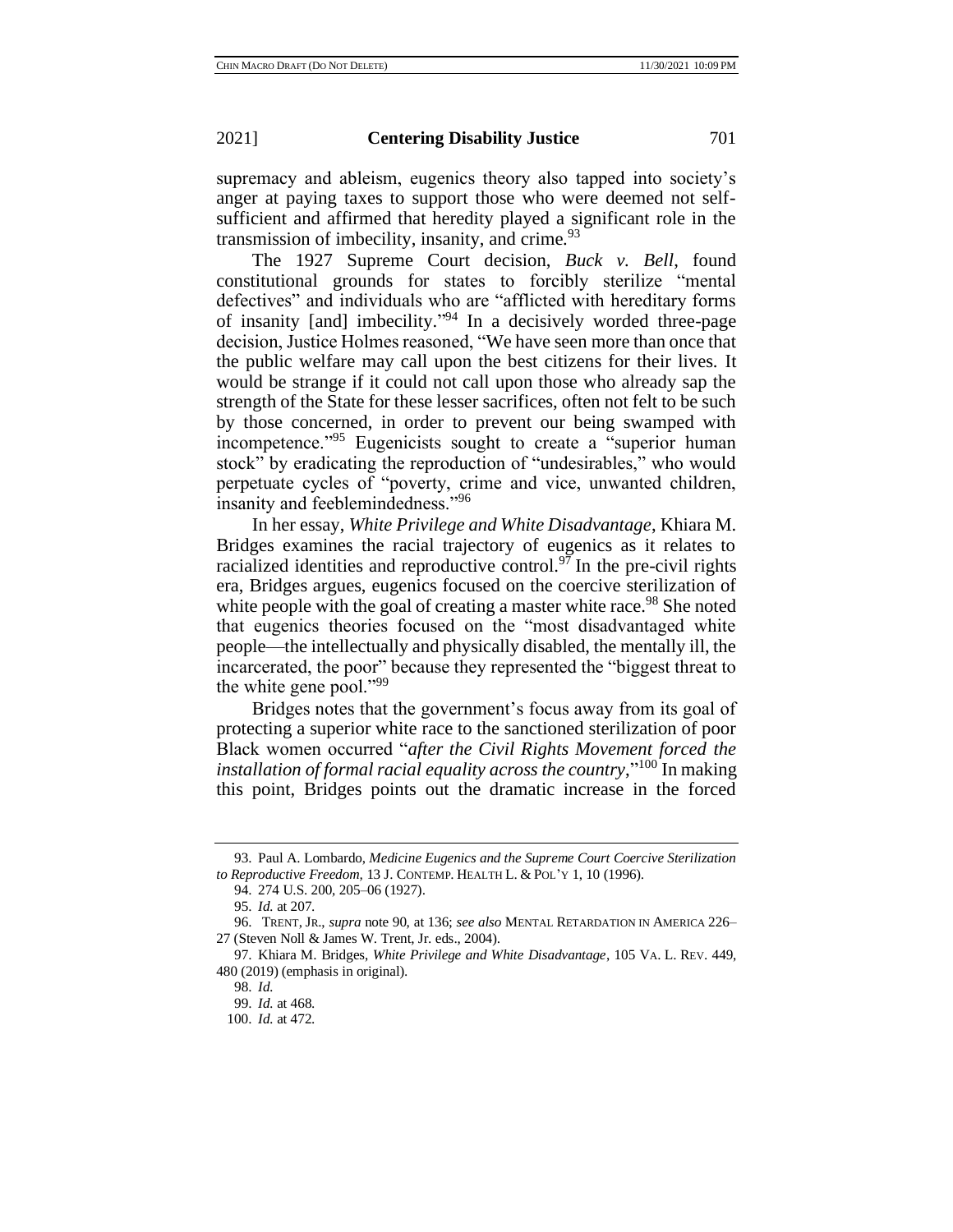sterilization of Black women through specific decades.<sup>101</sup> In the 1930s and 1940s, for example, "black people represented 23% of those sterilized."<sup>102</sup> Between 1958 and 1960, Bridges notes that Black women represented "59% of those sterilized" with these numbers rising to  $64\%$  between 1964 and 1966.<sup>103</sup> In 1965, Fannie Lou Hamer, the leader of the Mississippi Freedom Democratic Party, testified before Congress that 60% of the Black women in her town in Mississippi were sterilized for no medical reason and without their consent.<sup>104</sup> The forced sterilization of Black women became so pervasive in the South that it was termed "Mississippi appendectomies."<sup>105</sup> Eugenics through the form of reproductive control focused on Black women and women of color persisted through the "post-civil rights decades" <sup>106</sup>

The federal government began funding sterilization as a form of birth control.<sup>107</sup> Between 1970 and 1980, sterilization rates rose from  $200,000$  to over  $700,000$ ,  $108$  targeting low-income women with the goal of "curb[ing] the reproduction of the poor."<sup>109</sup> Black women and other women of color were primary targets.<sup>110</sup> The violence of forced sterilization "was committed by doctors paid by the government to provide health care for these women."<sup>111</sup> The government sterilization program found success largely "under the auspices of a government

110. *Id.* at 175.

<sup>101.</sup> *Id.*

<sup>102.</sup> Bridges, *supra* note 97, at 470 (internal citations omitted).

<sup>103.</sup> *Id.*

<sup>104.</sup> Julius Paul, *The Return of Punitive Sterilization Proposals: Current Attacks on Illegitimacy and the AFDC Program*, 3 L. & SOC'Y REV. 77, 92 (1968).

<sup>105.</sup> DOROTHY ROBERTS, KILLING THE BLACK BODY: RACE, REPRODUCTION, AND THE MEANING OF LIBERTY 146 (1998).

<sup>106.</sup> Bridges, *supra* note 97, at 470 (internal citations omitted).

<sup>107.</sup> ROBERTS, *supra* note 105, at 90.

<sup>108.</sup> *Id*. Government's focus on the sterilization of Black women did not inoculate other communities of women as government targets. Between 1973–76, the Indian Health Service—an agency within the Department of Health and Human Services—were deemed responsible for the sterilization of 3,406 women and 142 men—3,001 of the sterilized women were between the ages of 15–44. Letter from Comptroller Gen. of the U.S., to James G. Abourezk, Sen. (Nov. 4, 1976) [hereinafter Comptroller Report], https://www.gao.gov/assets/120/117355.pdf (discussing, in part, the "permanent sterilization of Indians at Indian Health Services Facilities."). To put in perspective, "[p]er capita this figure [for the number of sterilized women] is equivalent to sterilizing 452,000 non-Indian women . . . ." Gregory W. Rutecki, *Forced Sterilization of Native Americans: Later Twentieth Century Physician Cooperation With National Eugenic Policies?*, 27 ETHICS & MED. 33, 34 (2011) (citing Bill Wagner, *Lo the Poor and Sterilized Indian*, 136 AM. 75 (1977)).

<sup>109.</sup> PAUL LOMBARDO, A CENTURY OF EUGENICS IN AMERICA: FROM THE INDIANA EXPERIENCE TO THE HUMAN GENOME ERA 176 (Paul Lombardo ed., 2011).

<sup>111.</sup> ROBERTS, *supra* note 105, at 90.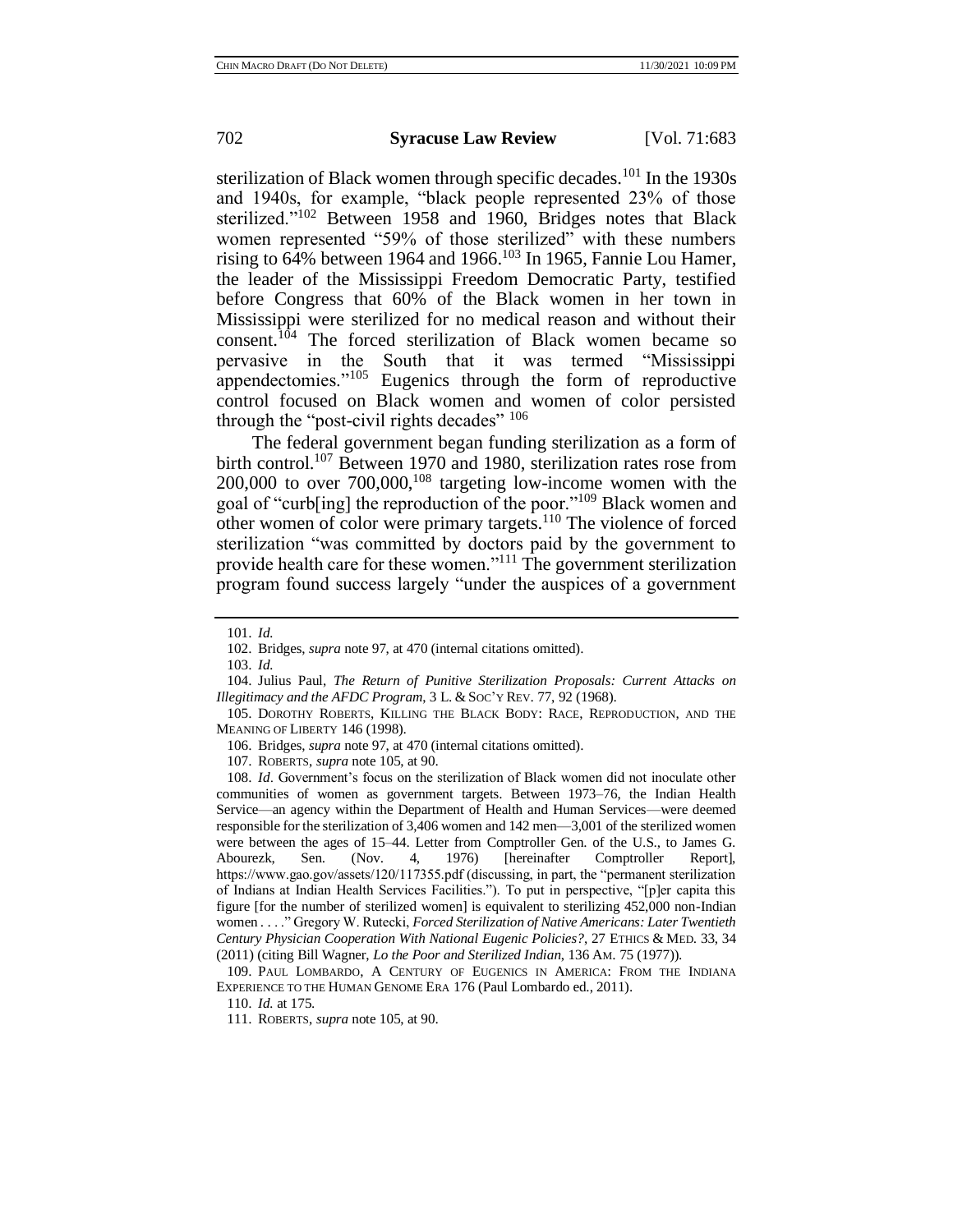fed by the myth of the lazy, hyperfertile welfare mother $"$ <sup>112</sup> who were viewed as "unemployed black women."<sup>113</sup> The idea being that "some *socially* deficient populations would produce children whose *environments* would predispose them to deviance."<sup>114</sup> President Nixon shared the belief that population policies would "improve[] poor women's reproductive control to alleviate both the welfare crisis and social unrest."<sup>115</sup>

While Bridges concludes that "*on the whole, eugenicists working in the early twentieth century were uninterested in people of color*,"<sup>116</sup> eugenics has always centered its focus on disabled, poor, Black, Indigenous, and other People of Color in its policies and application both before and after the civil rights era.<sup>117</sup> When defining eugenics as the ability of the government to sanction the reproductive and bodily control over one's bodymind, however, then eugenics policies have never been about white people, specifically; it is rooted in white supremacy and ableism. $^{118}$ 

The post-civil rights era marked *a* period where theories of eugenics overtly and violently adopted a racist and ableist motivation. But the mainstreaming of eugenics theories evolved on the backs of racialized bodies. Racism/ableism built the theoretical framework of eugenics through the scientific, government, societal, and judicial legitimization of slavery; through the state-enforcement of Black Codes, Jim Crow, and anti-miscegenation laws; and through the United States immigration policies of the early twentieth century that

<sup>112.</sup> WASHINGTON, *supra* note 68, at 203.

<sup>113.</sup> *Id.*

<sup>114.</sup> Bridges, *supra* note 97, at 473 (emphasis in original text).

<sup>115.</sup> LOMBARDO, *supra* note 109, at 166. On Christmas Eve in 1970, President Nixon signed into law the Family Planning Services and Population Research Act of 1970. *Id.* at 167. This Act, referred to as the "Birth Curb Bill," provided \$382 million in federal funding to address population control through providing "subsidized contraceptive research, birth control counseling, and the distribution of contraceptives to the poor." *Id.* Less than five months after the passage of the Birth Curb Bill, the Office of Economic Opportunity (OEO), which ran the population control programs together with the Department of Health, Education and Welfare (HEW)—the agency designated to fight the War on Poverty—included sterilization as part of its program for family planning. *Id.* at 167.

<sup>116.</sup> Bridges, *supra* note 97, at 466 (emphasis in original).

<sup>117.</sup> Carlos K. Blanton, *From Intellectual Deficiency to Cultural Deficiency: Mexican Americans, Testing, and Public School Policy in the American Southwest, 1920–1940*, 72 PAC. HIST. REV. 39, 43 (2003) (describing how intelligence testing was used to justify racial segregation of Mexican Americans in the Southwest United States); *see also* TALITHA L. LEFLOURIA, CHAINED IN SILENCE: BLACK WOMEN AND THE CONVICT LABOR IN THE NEW SOUTH 146–71 (2015) (describing how state officials used prison farms to extract labor from Black women during the early 20th century).

<sup>118.</sup> WASHINGTON, *supra* note 68, at 202.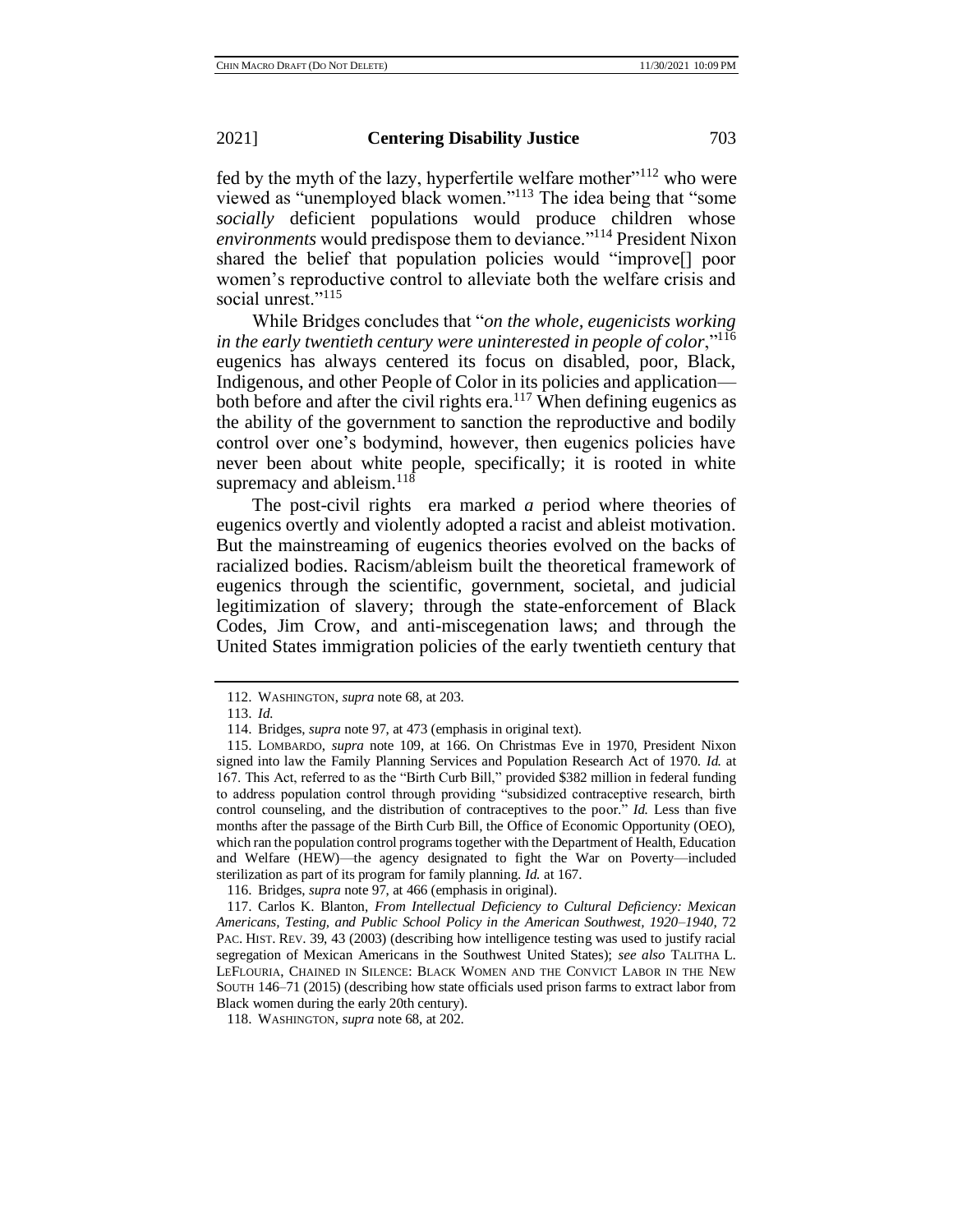focused on ethnicity and labels such as "feebleminded" and "slowwitted" to exclude those who are deemed "from inferior nations,"<sup>119</sup> to name only a few key historical points.

The application of eugenics theories on Black, disabled people in the early 20th century is further reflected in the story of Junius Wilson.<sup>120</sup> North Carolina attempted to erase Wilson in 1925 after he was unjustifiably institutionalized in a psychiatric hospital for the "criminally insane" following a false charge of rape.<sup>121</sup> Wilson remained institutionalized for sixty-eight years, remaining confined even after the state dropped the criminal charges in 1970, "merely because he was deaf, [B]lack and poor."<sup>122</sup> Before Wilson's release at the age of ninety-six, the state surgically castrated him, noting the words "criminally insane, mentally deficient, sexually perverted, and deaf and dumb" in his sterilization records.<sup>123</sup> The only substantiated diagnosis in these records was Wilson's deafness.<sup>124</sup>

Laura I. Appleman examines the connection between eugenics and mass incarceration. She reasons that eugenics theories "supported by the medical establishment, the law, and the police power of the state<sup>"125</sup> contributed to the "long-term detention and isolation"<sup>126</sup> of the "mentally ill, the cognitively and physically disabled, and the 'socially undesirable.'" $12\overline{7}$  This treatment, she explains, relied on eugenicist views that the disabled, infirm, and others deemed "unfit," "feebleminded" or "undesirable" were predisposed to vagrancy, criminality, promiscuity and acted as a drain on society's resources.<sup>128</sup> And, as a result, the state exercised the power to "detain, contain, and control the disabled."<sup>129</sup> In tracing this history, Appleman argues that, "[o]ver time, attitudes about eugenics, class, and disability combined to create the policies that led to our current nationwide system of punitive detention."<sup>130</sup>

<sup>119.</sup> Douglas C. Baynton, *Disability and the Justification of Inequality in American History*, *in* THE NEW DISABILITY HISTORY: AMERICAN PERSPECTIVES 33, 47 (Paul K. Longmore & Lauri Umansky eds., 2001).

<sup>120.</sup> BURCH & JOYNER, *supra* note 67, at 1.

<sup>121.</sup> *Id.* at 47.

<sup>122.</sup> *Id.* at 129.

<sup>123.</sup> *Id.* at 47.

<sup>124.</sup> *Id.* 

<sup>125.</sup> Laura I. Appleman, *Deviancy, Dependency, and Disability: The Forgotten History of Eugenics and Mass Incarceration*, 68 DUKE L.J. 417, 436 (2018).

<sup>126.</sup> *Id.* at 419.

<sup>127.</sup> *Id.*

<sup>128.</sup> *Id.* at 445.

<sup>129.</sup> *Id.* at 436.

<sup>130.</sup> Appleman*, supra* note 125, at 419.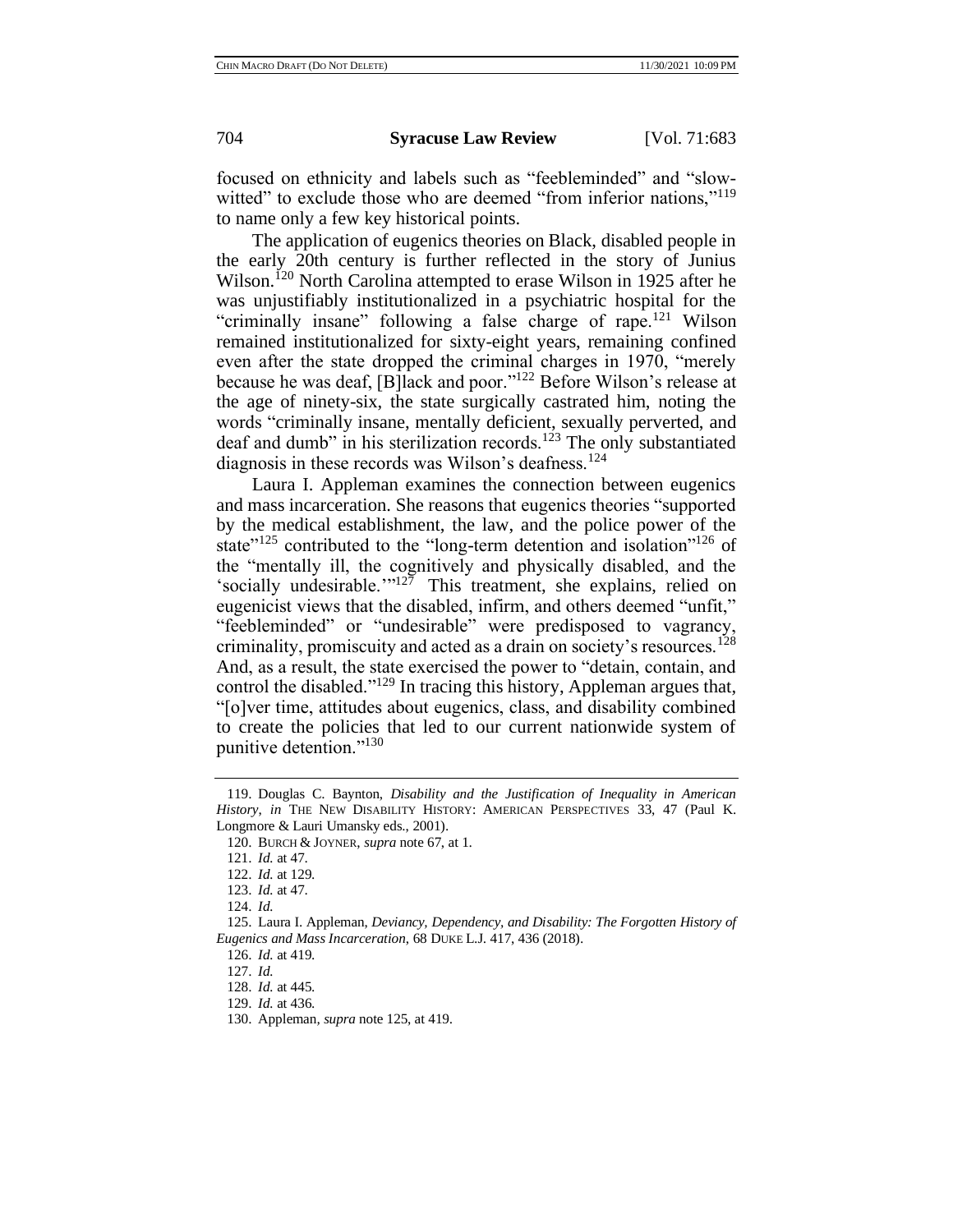In the exploration of eugenics and its modern-day impact on people with disabilities, history provides a lens to examine the coconstruction of disability and anti-Blackness and its impact on the current iteration of eugenics influenced policies in disability rights advocacy. The post-civil rights era merely modernized and fine-tuned the application of eugenics driven policies, making them more palatable societally and politically. And in the 21st century, these policies continue to evolve, almost intractably, with an enduring impact on Black and brown, disabled communities.

## *B. Critiquing the White Disability Rights Narrative*

# *1. A Brief History of the White Single-Issue Narrative in Disability Rights Framing*

The ADA centers on notions of independence, autonomy, selfsufficiency, and integration by advancing disability equality through litigation<sup>131</sup> and civil rights-based strategies.<sup>132</sup> The disability civil rights framework took form in the  $1970s^{133}$  and grew out of a need to coalesce a "disability rights movement that spanned a splintered universe."<sup>134</sup> By exploring the events leading up to Section 504 and the ADA, this section will discuss how these two pieces of major disability rights legislation evolved to create a Disability Rights Movement predicated on white male heteronormative privilege and explore the enduring legal framework of this legacy.<sup>135</sup>

 Far from a monolith, the disability rights community comprises different groups with varying platforms, goals, and demands: the deaf/disabled community who "reject[] disability hierarchies and rigid definitions of disability,  $\prod$  recognizing deaf people as part of disability communities,"<sup>136</sup> "the 'independent blind' [and] self-described 'psychiatric survivors,' who seek deinstitutionalization and an end to the control medical doctors

<sup>131.</sup> *See* JACQUELINE V. SWITZER, DISABLED RIGHTS: AMERICAN DISABILITY POLICY AND THE FIGHT FOR EQUALITY 86 (2003).

<sup>132.</sup> *See id*. at 14.

<sup>133.</sup> *See* BEN-MOSHE, *supra* note 17, at 178; ANNE LANGE, PAUL LONGMORE: DISABILITY SCHOLAR AND ACTIVIST, HISTORIAN OF EARLY AMERICA 162 (2006) (unpublished manuscript) (on file with the Regional Oral History Office, The Bancroft Library, University of California, Berkeley).

<sup>134.</sup> SHAPIRO, *supra* note 5, at 126.

<sup>135.</sup> This article limits its focus to disability rights history concentrating on developments around section 504 and the ADA. For a more expansive summary of the disability rights movement, see BAGENSTOS, LAW AND CONTRADICTIONS, *supra* note 35, at 13–33.

 <sup>136.</sup> HEARD, https://behearddc.org (last visited Oct. 29, 2021).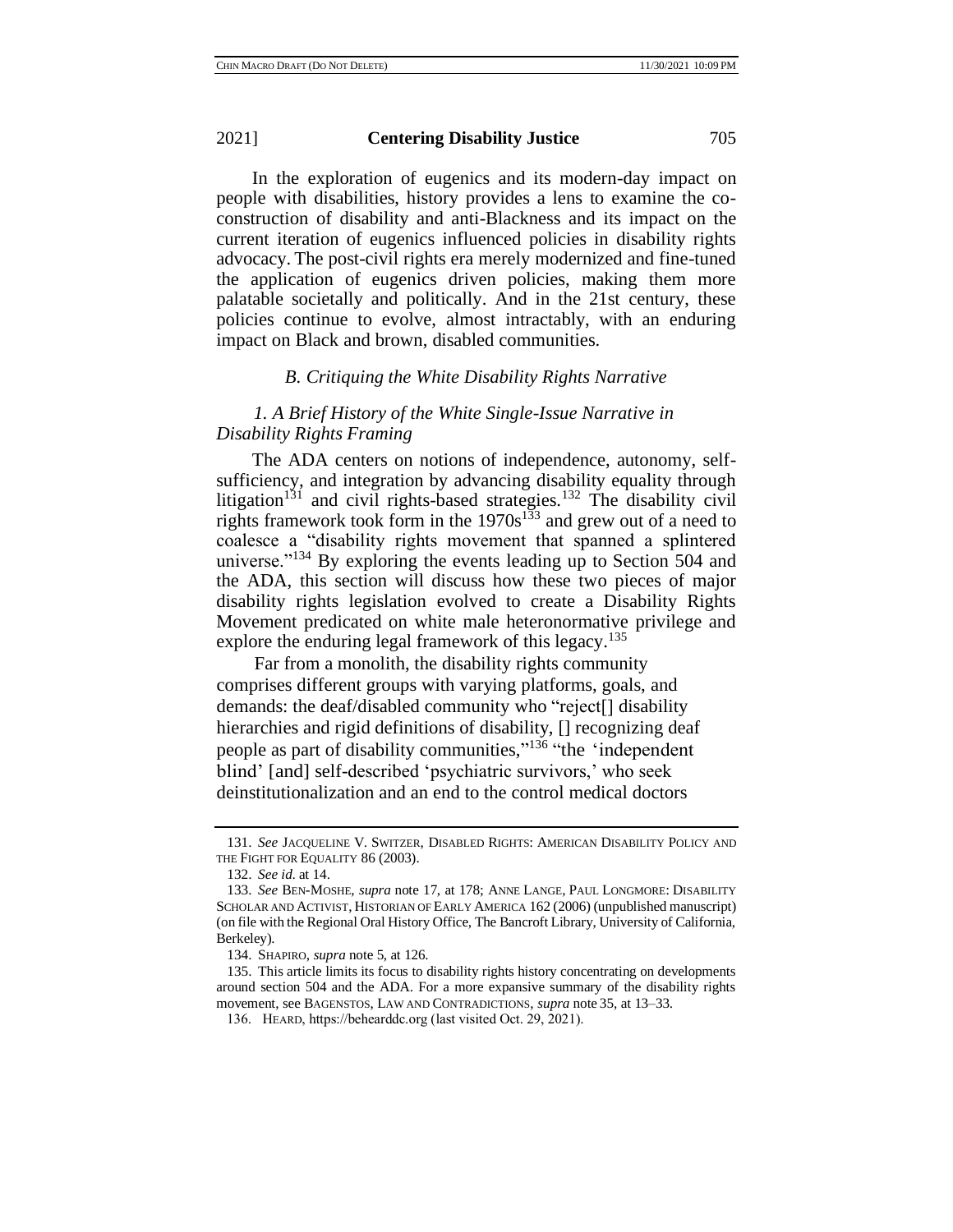have over their lives."<sup>137</sup> Psychiatric survivors may include those who ascribe to the mad movement. A movement that embraces madness as a "natural facet of the human condition" and an inherent part of one's identity, some choosing to reject medication and other treatments.<sup>138</sup> And people with intellectual and developmental disabilities, who engage in self-advocacy such as community education, lobbying and public policy advocacy to protect and promote self-determination and civil rights.

Disability communities further encompass "people with diseases such as epilepsy, diabetes, and [] HIV, who seek appropriate medical treatment and an end to stereotypical assumptions that they pose a threat to themselves and others" and "people with such 'hidden disabilities' as chronic fatigue syndrome and multiple chemical sensitivity, who want others to acknowledge the reality of their conditions and accommodate them."<sup>139</sup>

Due to the many factions in the disability community, there was no collective voice for a singular movement to fight for disability rights legislation.<sup>140</sup> To achieve the legislative successes of Section 504 and the ADA, the emerging Disability Rights Movement needed to cultivate a "universalistic disability" $141$ —a "cross-disability identification."<sup>142</sup> This cross-disability identification took form around the mid-1970s with "the common experience of exclusion" from mainstream society as the "catalyst for shared identity and a target for collective action."<sup>143</sup>

The manufacturing of a common experience of disability to gain momentum for a collective action resulted in a movement predicated on being white and male, emphasizing as the forefront of the struggle people with physical disabilities.<sup>144</sup> In the mid-1970s, Donald Galloway, the only Black person working at Berkeley, California's Center for Independent Living (CIL), suggested to the CIL board of

<sup>137.</sup> See BAGENSTOS, LAW AND CONTRADICTIONS*, supra* note 35 at 3–4.

<sup>138.</sup> s.e. smith, *Judi Chamberlin: Mad Pride and the Fight Against Institutionalizing Women*, ROOTED IN RIGHTS (March 29, 2019), https://rootedinrights.org/judichamberlin-mad-pride-and-the-fight-against-institutionalizing-women/.

<sup>139.</sup> *Id.* at 4.

<sup>140.</sup> *See* LANGE, *supra* note 133, at 161–62.

<sup>141.</sup> *Id.* at 162.

<sup>142.</sup> *Id.* at 163.

<sup>143.</sup> RICHARD K. SCOTCH, FROM GOOD WILL TO CIVIL RIGHTS 6 (1984).

<sup>144.</sup> *See* JUDITH HEUMANN & KRISTEN JOINER, BEING HEUMANN: AN UNREPENTANT MEMOIR OF A DISABILITY RIGHTS ACTIVIST 162–64 (2020); BEN-MOSHE, *supra* note 17, at 176–77.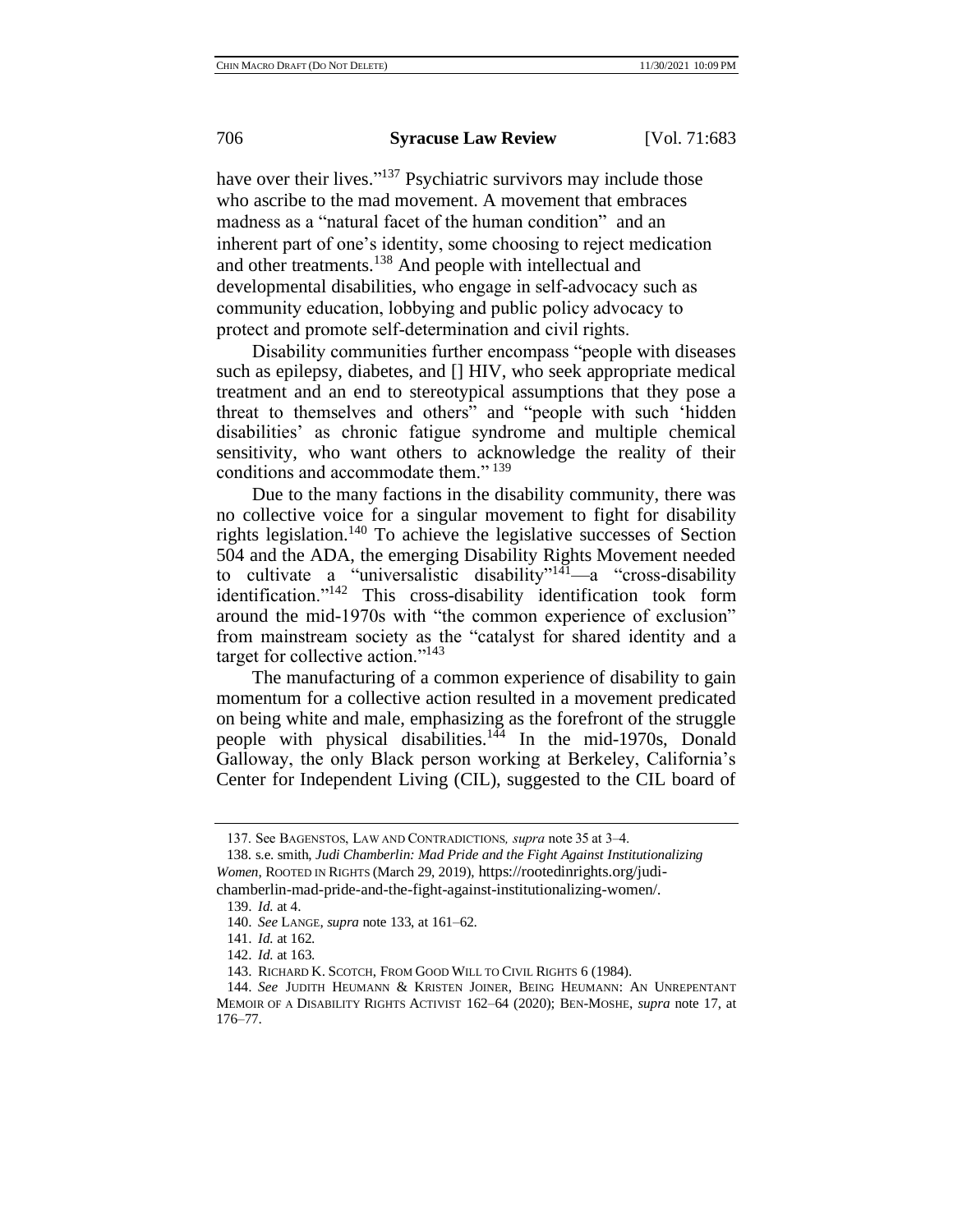directors the idea of starting a Black caucus in an effort to hear the concerns of the black disabled community.<sup>145</sup>

Galloway, who was the director of CIL services for the blind, recounted the dismissive reaction to his idea:

That went over like a lead balloon, because the attitude was, "We're all one, and there's no need for it. That would be like a blind group trying to say that we wanted the blind to be paid attention to more." It was part of the whole attitude that no special group should be dominant. Although . . . the people that were physically disabled, basically ran the joint.<sup>146</sup>

Affluent white men and women (mostly men) with social and political access largely drove the disability rights framework from the 1970s through the passage of the ADA in 1990. <sup>147</sup> Early disability rights activists attained jobs "within the Washington establishment," working for members of Congress and as staffers on committees and within federal agencies.<sup>148</sup>

In 1973, Congress passed the Rehabilitation Act with little fanfare.<sup>149</sup> With no floor debates or hearings, the Rehabilitation Act was signed into law by President Nixon and viewed only as a spending bill that allocated over \$1 billion dollars in federal aid for people with

<sup>145.</sup> *Black #Disability History: Don Galloway, Independent Living and the Black Community*, LEAD ON NETWORK (Feb. 12, 2016), https://leadonnetwork.org/wordpress/2016/02/12/black-disability-history-don-gallowayindependent-living-and-the-black-community/.

<sup>146.</sup> FRED PELKA, WHAT WE HAVE DONE: AN ORAL HISTORY OF THE DISABILITY RIGHTS MOVEMENT 220 (2012). Stories such as Galloway's are rare to encounter in disability history and scholarship because there is little recorded historical accounts of the role and influence of non-white disabled people in developing the disability rights policy agenda at this time and in the disability rights movement, generally.

<sup>147.</sup> *See id.* (discussing the resistance received from the Community of Independent Living when Galloway suggested starting a black caucus within CIL "to make sure [Black disabled people] got their voices heard." Galloway further stated that "he knew that the emphasis [by CIL] was with people who were physically disabled"); *see also* Leroy F. Moore Jr. et al., *Developing and Reflecting on a Black Disability Studies Pedagogy: Work from the National Black Disability Coalition*, 35 DISABILITY STUD. Q. (2015) (discussing the birth of "institutional disability power" where "members of the dominant culture" created disability groups and "were not required or called to check their privilege when setting up these organizations."); *see also* BEN-MOSHE, *supra* note 17, at 85 (noting that mostly white men with physical disabilities maintained the forefront of the Disability Rights Movement in the 1970's.)

<sup>148.</sup> SWITZER, *supra* note 131, at 85.

<sup>149.</sup> *See* Kitty Cone, *Short History of the 504 Sit In*, DISABILITY RTS. EDUC. & DEF. FUND, https://dredf.org/504-sit-in-20th-anniversary/short-history-of-the-504-sit-in/ (last visited May 14, 2021).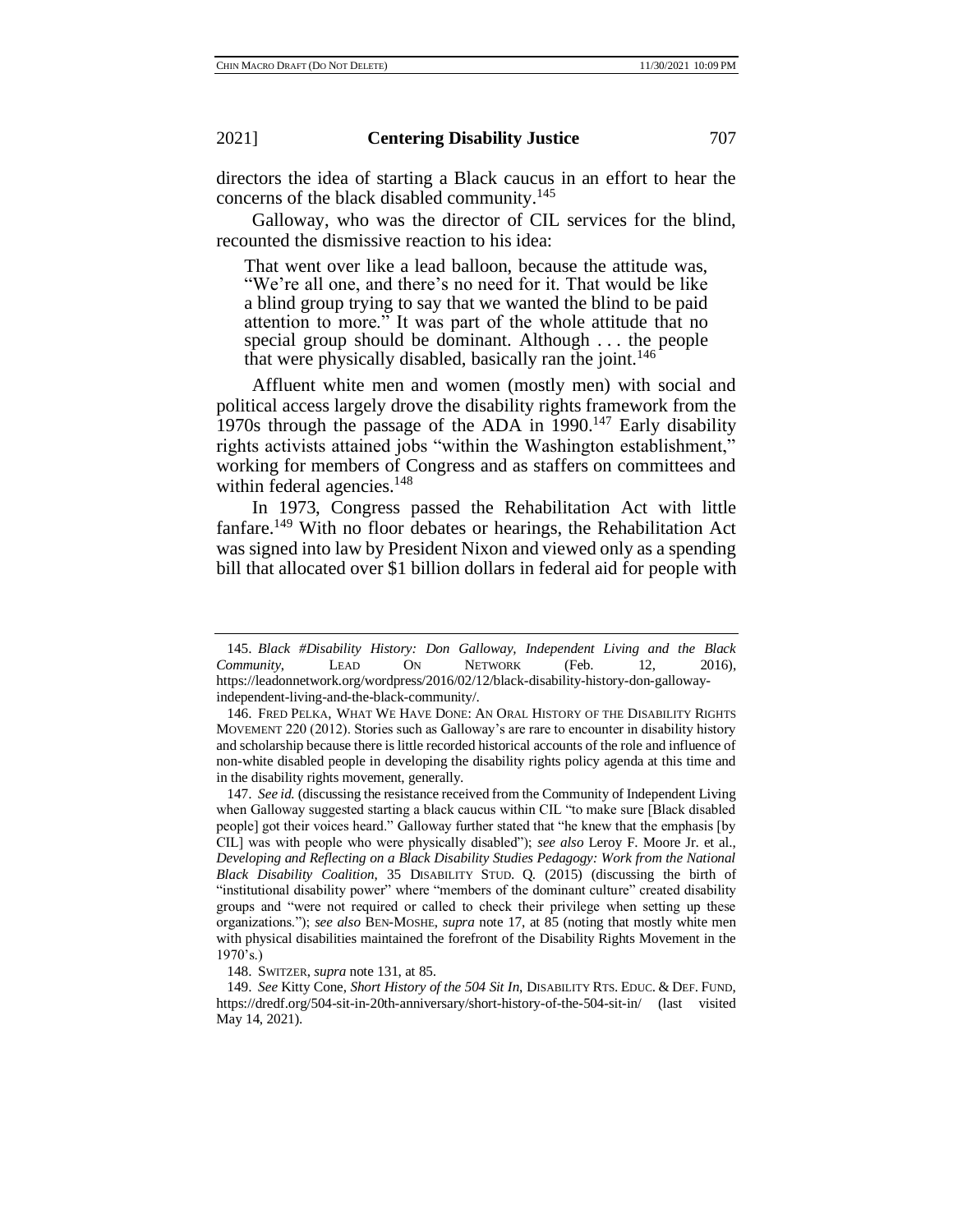disabilities over the course of two years.<sup>150</sup> An unnoticed provision of the bill included Section 504, which prohibited discrimination based on disability by any public or private entity that received federal funds.<sup>151</sup> It was the first piece of legislation to extend protections for discrimination against people with disabilities.

It would take four years and a twenty-five-day sit-in by deaf and disabled protestors at the United States Department of Health, Education and Welfare  $(504 \text{ sit-in})^{152}$  offices in San Francisco, national demonstrations,  $153$  extensive Congressional hearings,  $154$  and meetings with disability activists and state senators before Congress signed the Section 504 regulations into law.<sup>155</sup> Disability rights historians view the San Francisco sit-in as "the political coming of age of the disability rights movement."<sup>156</sup>

The 504 sit-in demonstrated an act of civil disobedience that for the first time—brought a cross-section of the disabled and nondisabled community together.<sup>157</sup> An act of defiance, the sit-in took months of preparation through the leadership of Judy Heumann and involved networking with civil rights groups around the country that did not necessarily center disability in their advocacy.<sup>158</sup> It symbolized a moment in disability history where a nascent Disability Rights Movement connected with the Black church, Chicano community, gay rights groups, labor unions, groups that represented the formerly incarcerated and recovering substance abusers and, most notably, the Black Panthers who endorsed the sit-in publicly and provided food to the 125 protesters throughout the sit-in.<sup>159</sup>

The momentum from the 504 sit-in as it relates to crossmovement and cross-disability organizing did not endure. In his book, *No Pity: People with Disabilities Forging a New Civil Rights Movement*, Joe Shapiro described the 504 sit-in as "a blip on the screen

<sup>150.</sup> *See* SHAPIRO, *supra* note 5, at 68.

<sup>151.</sup> Section 504 provides that "No otherwise qualified individual with a disability in the United States . . . shall, solely by reason of her or his disability, be excluded from the participation in, be denied the benefits of, or be subjected to discrimination under any program or activity receiving Federal financial assistance . . . ." 29 U.S.C. § 794(a) (2021).

<sup>152.</sup> *See* FLEISCHER &ZAMES, *supra* note 5, at 54. HEW was the federal agency responsible for promulgating federal regulations for section 504. *See id.* at 52.

<sup>153.</sup> *See* HEUMANN & JOINER, *supra* note 144, at 145.

<sup>154.</sup> *See* Cone, *supra* note 149.

<sup>155.</sup> *See id.*

<sup>156.</sup> SHAPIRO, *supra* note 5, at 71; *see also* Susan Schweik, *Lomax's Matrix: Disability, Solidarity, and the Black Power of 504*, 31 DISABILITY STUD. Q. (2011).

<sup>157.</sup> Schweik, *supra* note 156, at 1.

<sup>158.</sup> HEUMANN & JOINER, *supra* note 144, at 81.

<sup>159.</sup> Schweik, *supra* note 156, at 108; HEUMANN & JOINER, *supra* note 144, at 81.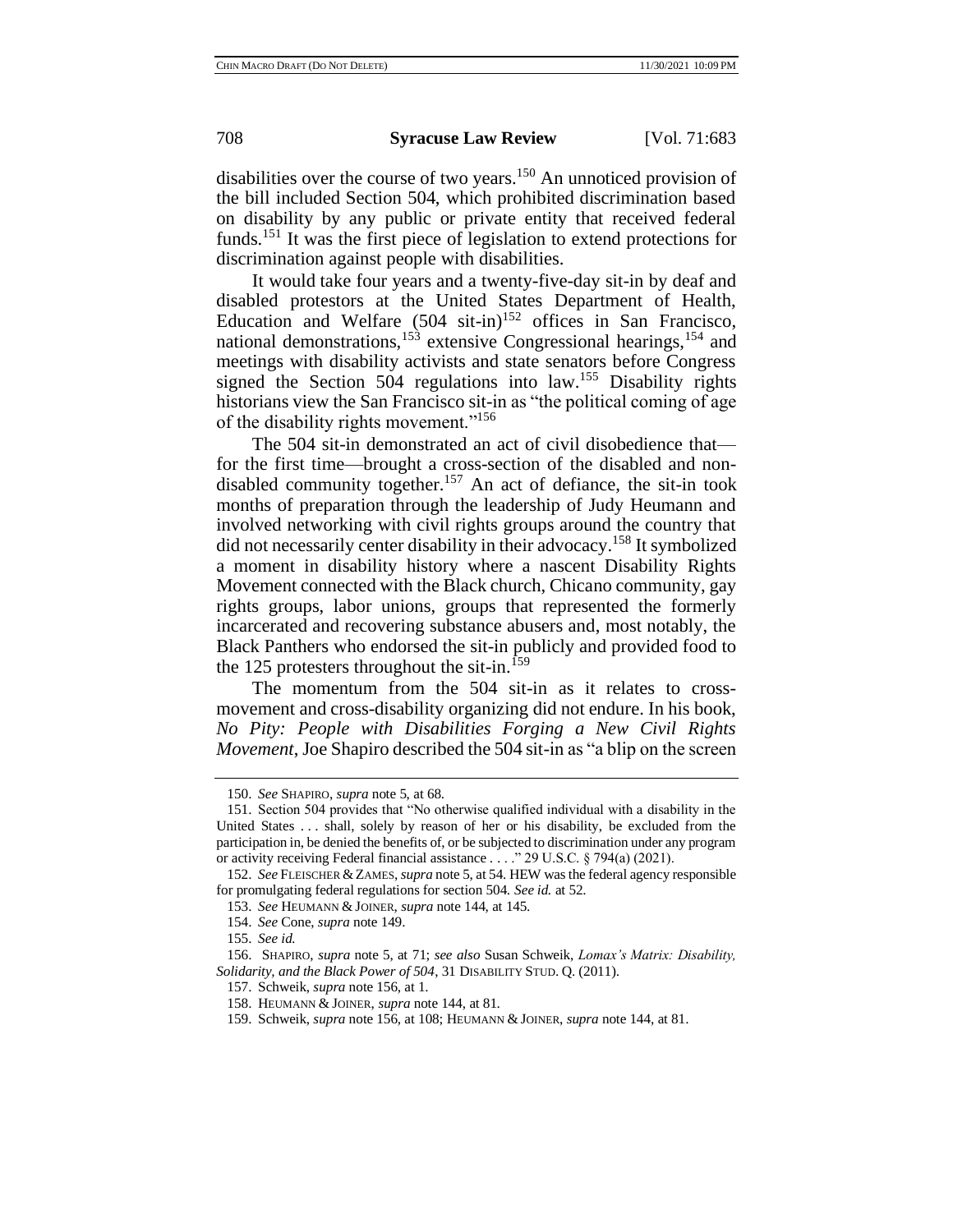of national consciousness," arguing that it came a decade too early for the country to view disability rights as a civil rights issue.<sup>160</sup> Perhaps it can also be seen as a lost moment for a burgeoning Disability Rights Movement to begin developing a consciousness beyond the single issue of disability.

During this time of cross-disability movement building centered on the 504 sit-in, the intersections as it relates to disability were not prioritized in building the strength of disability rights moving forward. While people with disabilities reflect a broad range within the disabled community, historical accounts of the Disability Rights Movement are largely silent on the role and influence of disabled Black, Indigenous, and other People of Color in leadership roles and developing the disability rights strategy.<sup>161</sup>

There is an implicit focus throughout disability discourse and scholarship that reinforces disability essentialism—the assumption that "disability discrimination is a monolithic experience that is divorced from other forms of oppression."<sup>162</sup> As a result, "there is a defining essence to disability experience and inequality" that, in disability scholarship, while analyzed as race-neutral, presumes a white, heteronormative racial identity.<sup>163</sup> Critiques of the whiteness in disability rights discourse and advocacy are not new. Vilissa Thompson started the hashtag #DisabilityTooWhite in 2016 to "eradicate the erasure" of disabled people of color within history and disability rights advocacy.<sup>164</sup> In recognizing the accomplishments and important work of the Disability Rights Movement,<sup>165</sup> Disability Justice activists share the critique that the single-issue, rights-based strategy of civil rights advocacy "address[es] the symptoms of inequity but not the root."<sup>166</sup>

People with physical disabilities guided disability policy, with the emphasis largely centered on "promoting the removal of architectural barriers, increased employment for people with disabilities, and

<sup>160.</sup> SHAPIRO, *supra* note 5, at 74.

<sup>161.</sup> *See generally id.*

<sup>162.</sup> Angela Frederick & Dara Shifrer, *Race and Disability: From Analogy to Intersectionality*, 5 SOC.

RACE & ETHNICITY 200, 203 (2018).

<sup>163.</sup> *Id.*

<sup>164.</sup> Sarah Blahovec, *Confronting the Whitewashing of Disability: Interview with #DisabilityTooWhite Creator Vilissa Thompson*, HUFFPOST (June 28, 2016), https://www.huffpost.com/entry/confronting-the-whitewash\_b\_10574994.

<sup>165.</sup> Berne, *supra* note 49.

<sup>166.</sup> SINS INVALID, *supra* note 4, at 15.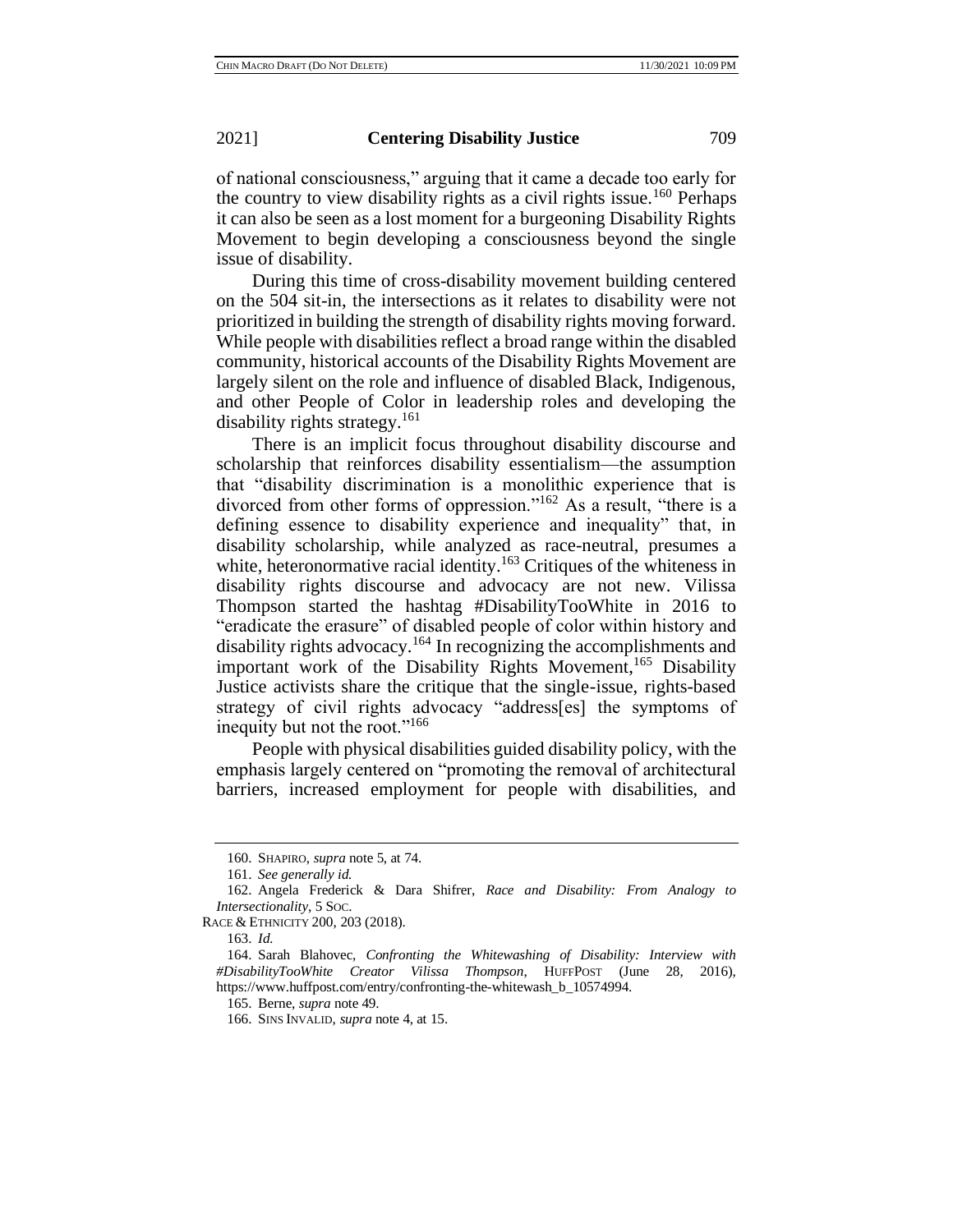independent living."<sup>167</sup> The ADA's "focus on independence and selfreliance provided a way of appealing to the more conservative people with disabilities" in the early stages of the Disability Rights Movement "without alienating those who held more liberal orientations."<sup>168</sup>

Section 504 served as the blueprint for the ADA.<sup>169</sup> Advocates of the ADA promoted this same ideal, centering a "rights-focused, welfare-opposing approach ... [that] disproportionately benefits a relatively advantaged class of people with disabilities."<sup>170</sup> ADA legislation declared as its goal "equality of opportunity, full participation, independent living, and economic self-sufficiency" for people with disabilities.<sup>171</sup> In enacting the ADA, Congress acknowledged the legislature's broad goals of ensuring that the ADA "provide[d] a clear and comprehensive national mandate for the elimination of discrimination against individuals with disabilities"<sup>172</sup> by identifying society's history of isolating and segregating disabled people as a form of discrimination.<sup>173</sup> It placed an affirmative duty on private and public entities to address the "pervasive and social problem" of disability-based discrimination.<sup>174</sup> And it sought to target discrimination in areas that include employment, housing, public accommodations, and access to public services, programs and activities.<sup>175</sup>

There is no dispute as to the ADA's broad impact on the lives of people with disabilities. What requires a deeper inquiry is why the ADA has fallen short in its impact on disabled people with racialized and other marginalized identities—and, in particular, with disabled Black, Indigenous and other People of Color who are labeled with intellectual, developmental, cognitive, and psychiatric disabilities. In exploring further, it is helpful to examine some of the intentions of the ADA framers.

A strong message around the ADA included using productivity as a barometer for a disabled person's value and worth and balancing that with the economic interest of the U.S. economy.<sup>176</sup> More specifically, 42 U.S.C. § 12101(a)(8) reads:

<sup>167.</sup> BEN-MOSHE, *supra* note 17, at 85.

<sup>168.</sup> BAGENSTOS, LAW AND CONTRADICTIONS*, supra* note 35, at 31.

<sup>169.</sup> HEUMANN & JOINER, *supra* note 144, at 138.

<sup>170.</sup> BAGENSTOS, *supra* note 44, at 82.

<sup>171.</sup> 42 U.S.C. § 12101(a)(7) (2021).

<sup>172.</sup> *Id.* § 12101(b)(1).

<sup>173.</sup> *Id.* § 12101(a)(5).

<sup>174.</sup> *See, e.g.*, *id.* § 12101(a)(3).

<sup>175.</sup> *Id.*

<sup>176.</sup> *See, e.g.*, 42 U.S.C. § 12101(a)(7).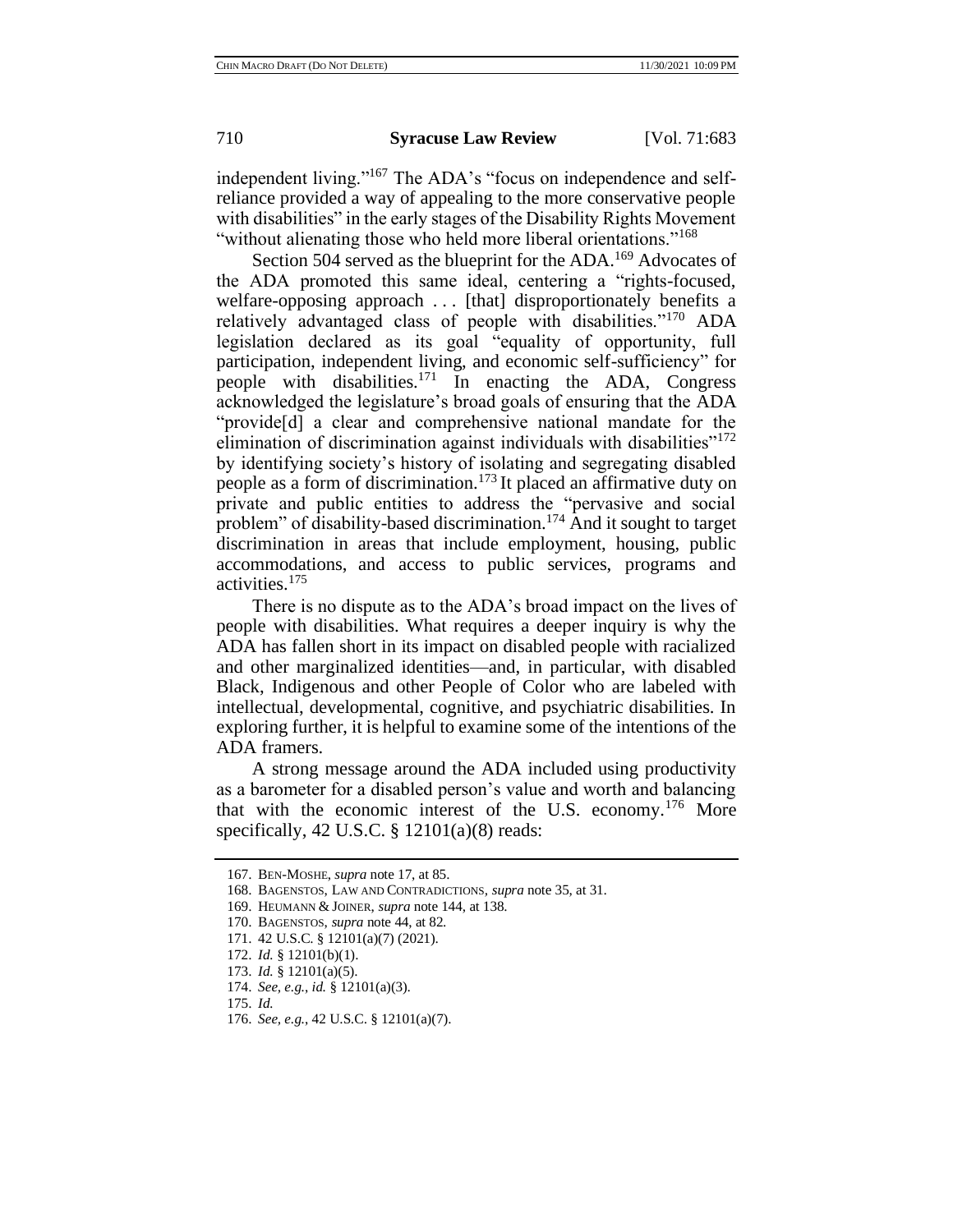the continuing existence of unfair and unnecessary discrimination and prejudice *denies people with disabilities the opportunity to compete* on an equal basis and to pursue those *opportunities for which our free society is justifiably famous*, and costs the United States billions of dollars in unnecessary expenses resulting from *dependency and nonproductivity*. 177

The ADA "by design, did not reach collateral requirements for" successful community integration or "market participation" for communities of color who, at that time (and still today) confronted structural barriers to access, such as "improved opportunities for a quality education or vocational training or access to health care and affordable housing."<sup>178</sup> As such, the ADA did not consider disabled Black, Indigenous and other People of Color in its goal of disabled people competing and living "on an equal footing with nondisabled persons."<sup>179</sup> With a focus on curtailing the welfare state, ADA legislation became more palatable to fiscal and social conservatives.<sup>180</sup> The infusion of the 42 U.S.C. § 12101(7) language provides insight on who the ADA was intended to benefit.

In an examination of the period on and around the 1990 passage of the ADA, in areas of economic equality, access to employment, housing, and affordable medical care, Black Americans were not competing on an "equal footing" with their white counterparts due to structural barriers that largely remain unchanged today.<sup>181</sup> The 1990s, the decade of the ADA passage, reflected a time when Black people lived five to seven years less than their white counterparts; experienced higher incidences of morbidity and mortality rates; "suffer[ed] almost half the nation's maternal deaths; experience[ed] infant mortality rates as high as underdeveloped countries; and suffer[ed] more than 60,000 'excess deaths' annually."<sup>182</sup> The median income of the Black family documented in the 1990 census remained

<sup>177.</sup> *Id.* § 12101(a)(8) (emphasis added).

<sup>178.</sup> Jasmine E. Harris, *Processing Disability*, 64 AM. U. L. REV. 457, 484 (2015) (emphasis added).

<sup>179.</sup> *Id.* at 484 (emphasis added).

<sup>180.</sup> BAGENSTOS, LAW AND CONTRADICTIONS, *supra* note 35, at 31.

<sup>181.</sup> Heather Long & Andrew V. Dam, *The Black-White Economic Divide is as Wide as it was in 1968*, WASH. POST (June 4, 2020, 9:19AM), https://www.washingtonpost.com/business/2020/06/04/economic-divide-black-households/; *see also* MEGHAN HENRY ET AL., U.S. DEP'T OF HOUSING & URB. DEV., THE 2019 ANNUAL HOMELESS ASSESSMENT REPORT (AHAR) TO CONGRESS PART 1: POINT-IN-TIME ESTIMATES OF HOMELESSNESS 10, 23 (2020).

<sup>182.</sup> W. M. Byrd & Linda A. Clayton, *An American Health Dilemma: A History of Blacks in the Health System*, 84 J. NAT'L MED. ASS'N 189, 192 (1992).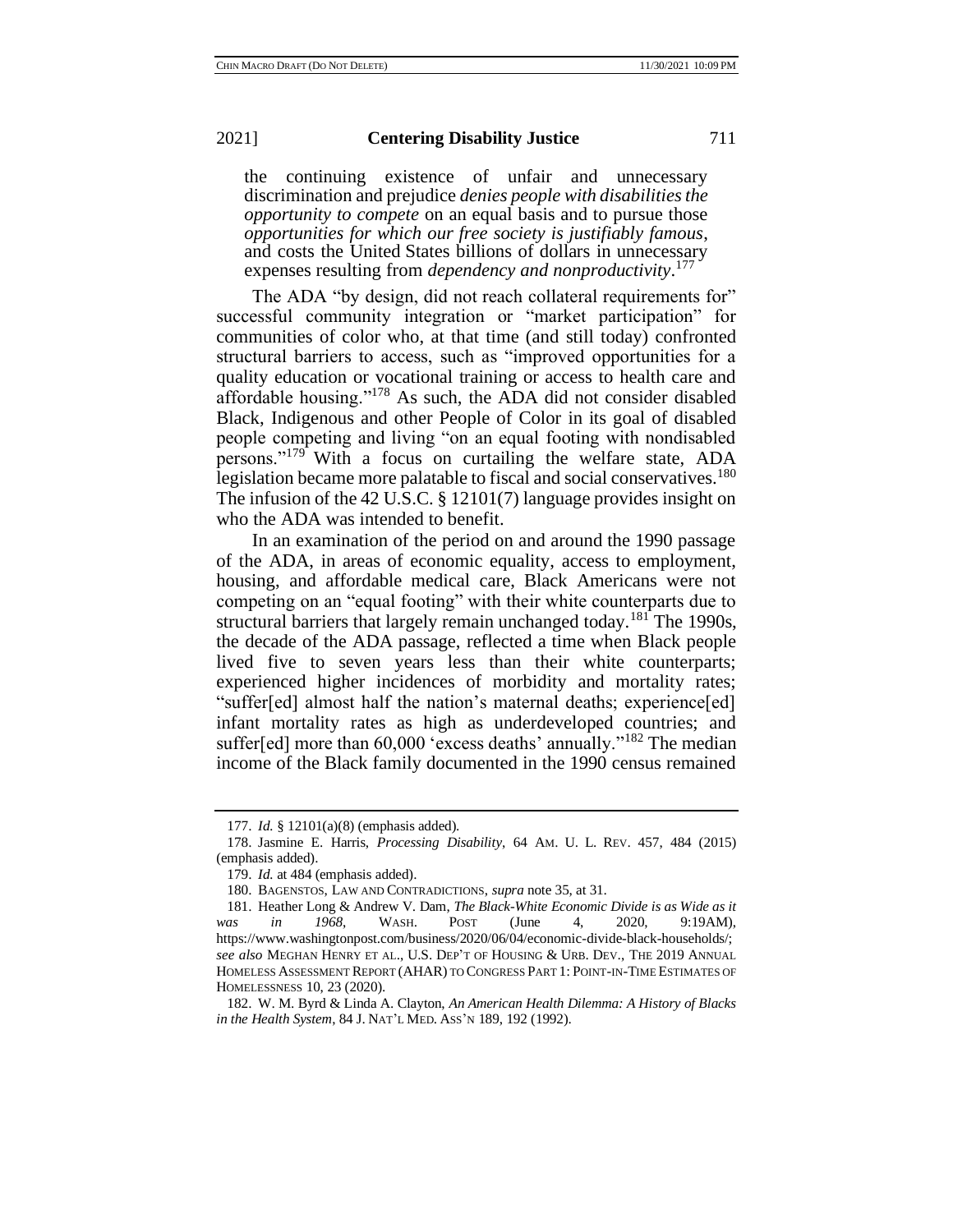at 56 percent to that of white families—one percentage point less than in 1968.<sup>183</sup>

The years leading up to the passage of the ADA also reflected the George H. W. Bush administration's continuation of President Reagan's "War on Drugs" that led to an unprecedented escalation of the prison population well into the 1990s that targeted Black and brown people.<sup>184</sup> Throughout the 1990s, inequities in the public school system remained stark with "schools serving greater numbers of students of color ha[ving] significantly fewer resources than schools serving mostly white students," including unqualified teachers, no science laboratory facilities, word processors, or other resources routinely provided to white suburban schools.<sup>185</sup>

The rights-based model of the ADA was designed based on the idea that formal legal equality could be achieved and people with disabilities receive the same opportunities as people without disabilities.<sup>186</sup> This anti-discrimination principle created a system that marginalized disabled people who are "intersectionally targeted"<sup>187</sup> based on race, gender, sexuality, class, immigration status, and other identities, creating a social and racial stratification of disability rights that left out multiply marginalized people with disabilities.

The vision of the ADA did not extend beyond white, male normativity. The ableist framing of the ADA, and by extension the application of the modern disability rights framework, continues to perpetuate and reinforce racial and structural inequities and expanded control over the Black disabled bodymind in its "race-neutral" singleissue application. In thinking about racism/ableism as "normalizing processes that are interconnected and collusive"; wherein "racism validates and reinforces ableism, and ableism validates and reinforces racism,"<sup>188</sup> the current disability rights framework must adapt.

<sup>183.</sup> Robert Manduca, *Income Inequality and the Persistence of Racial Economic Disparities*, 5 SOC. SCI. 182, 182 (2018).

<sup>184.</sup> *See, e.g.*, SENT'G PROJECT, FACT SHEET: TRENDS IN U.S. CORRECTIONS 3 (MAY 2021), HTTPS://WWW.SENTENCINGPROJECT.ORG/WP-CONTENT/UPLOADS/2021/07/TRENDS-IN-US-CORRECTIONS.PDF.

<sup>185.</sup> Linda Darling-Hammon, *Unequal Opportunity: Race and Education*, BROOKINGS (Mar. 1, 1998), https://www.brookings.edu/articles/unequal-opportunity-race-andeducation/#cancel.

<sup>186.</sup> Bagenstos, *supra* note 44, at 23–24.

<sup>187.</sup> Spade, *supra* note 53, at 1033, 1046.

<sup>188.</sup> Annamma, *supra* note 57, at 6.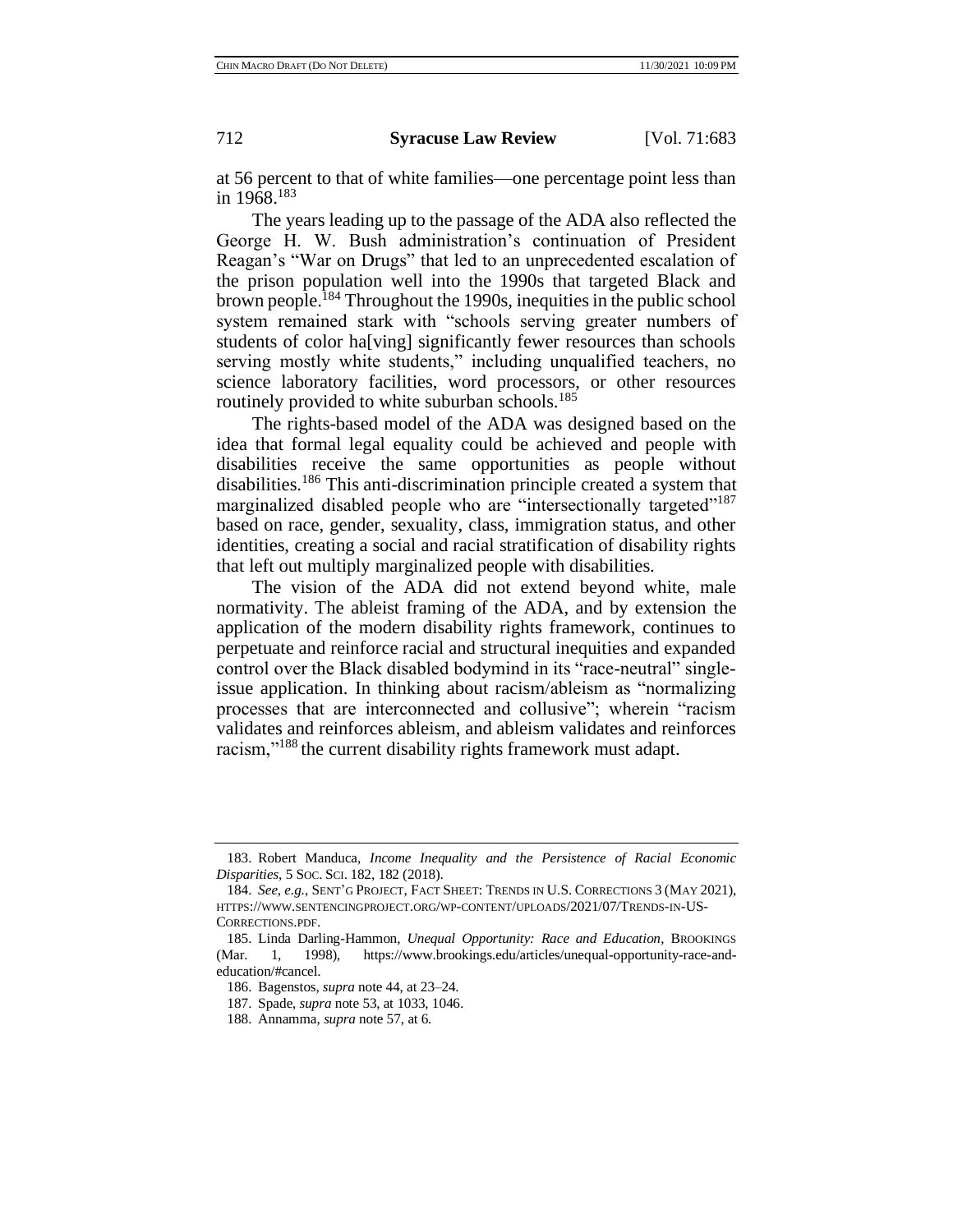# *2. Disability Critical Theory*

In re-imagining a disability rights framework as a tool to more intentionally center the intersections of racism/ableism in disability advocacy and discourse, Disability Critical Theory (DisCrit) is an important pillar. DisCrit originated through the lens of disability and education, seeking to analyze how ableism and racism work in tandem.<sup>189</sup> DisCrit theorizes "about the ways in which race, racism, dis/ability and ableism are built into the interactions, procedures, discourses, and institutions of education, which affect students of color with dis/abilities qualitatively differently than white students with dis/abilities."<sup>190</sup>

The DisCrit theoretical framework is important in that its tenets are influencing "scholars to expose and dismantle entrenched inequities in education." <sup>191</sup> These tenets interweave with the deeper intersectional and transformative approach of Disability Justice discussed in Parts II and IV that planted the seeds for the vision of reimagining the future of disability rights. Conceived by Subini Annamma, David Connor, and Beth Ferri, DisCrit is a theoretical framework that represents another tentacle that evolved from the groundwork laid by Critical Race Theory, LatCrit, Fem-Crit, Feminist Legal Students, and Disability Studies.<sup>192</sup> DisCrit scholars credit Disability Justice artists and activists who center conversations on "how interlocking systems of oppression have affected the lives of disabled people of color" as "deeply influential" to the development of its theoretical perspective.<sup>193</sup>

DisCrit combines aspects of Disability Studies, Critical Race Theory, and "critical race feminist scholarship and activism"<sup>194</sup> to incorporate "a dual analysis of race and ability." <sup>195</sup> It is designed to "explore[] ways in which both race and ability are socially constructed and interdependent."<sup>196</sup> DisCrit surfaced in response to the scarcity of racial analysis in Disability Studies.<sup>197</sup> As critiqued by Christopher

194. *Id.* at 47.

<sup>189.</sup> *Id.* at 1.

<sup>190.</sup> *Id.* at 7.

<sup>191.</sup> Subini A. Annamma et al., *Disability Critical Race Theory: Exploring the Intersectional Lineage, Emergence, and Potential Futures of DisCrit in Education*, 42 REV. RSCH. EDUC. 46, 47 (2018).

<sup>192.</sup> Annamma, *supra* note 57, at 6.

<sup>193.</sup> Annamma, *supra* note 191, at 50.

<sup>195.</sup> Annamma, *supra* note 57, at 1.

<sup>196.</sup> *Id.* at 5.

<sup>197.</sup> *Id.* at 3.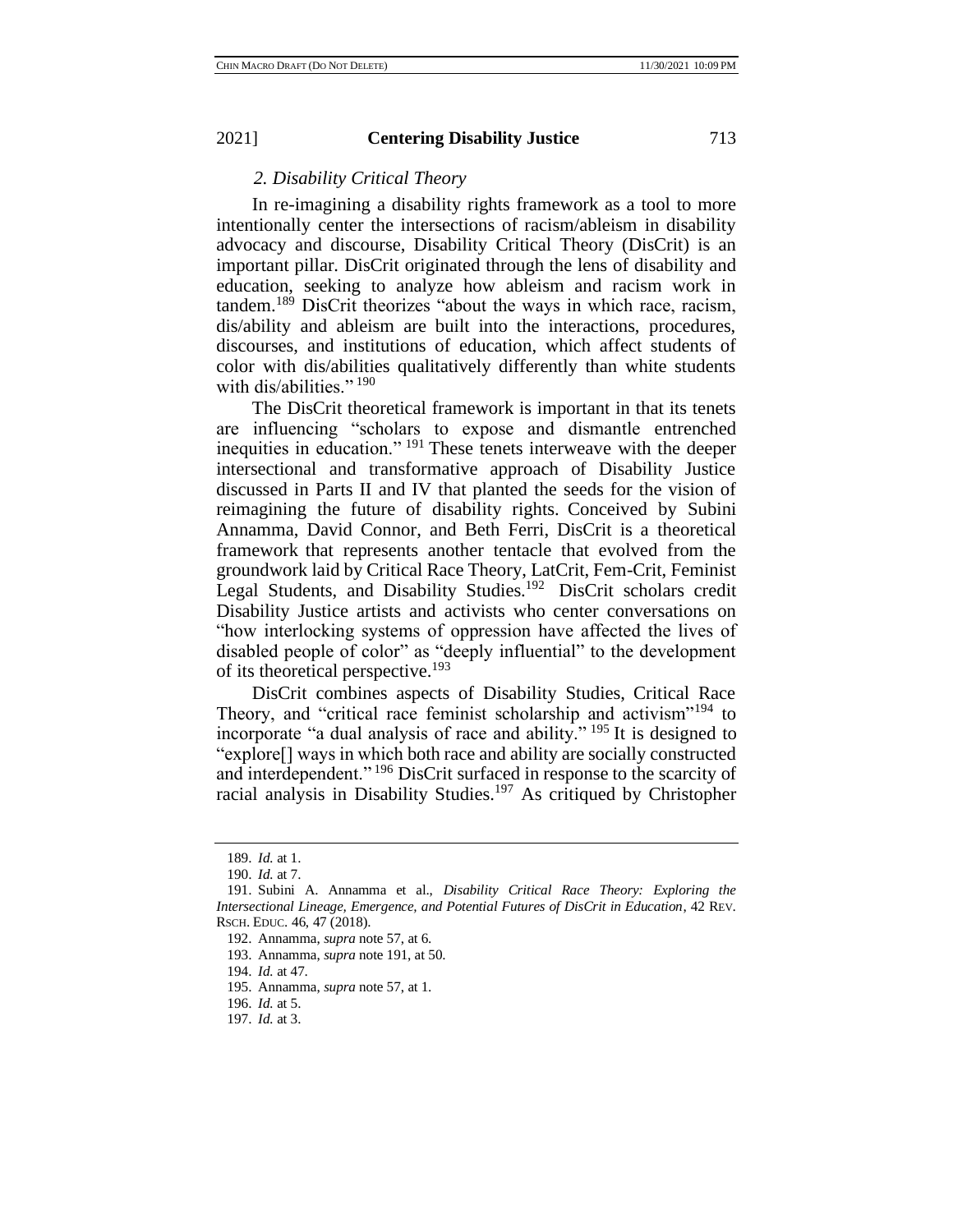Bell, Disability Studies "whitewash[ed] disability history, ontology and phenomenology," positioning whiteness at the center.<sup>198</sup> At the same time, disability studies scholars expressed critique of CRT and its tendency to medicalize disability, viewing it as solely a "biological category, as an immutable and pathological abnormality rooted in the medical language of symptoms and diagnostic categories." <sup>199</sup>

In contrast to CRT, disability studies scholars describe disability in similar analytic as critical race theorists who explained race as a social construction created by a legal and political system that gave race its meaning, viewing "disability as a socially constructed category that derives meaning and social (in)significance from the historical, cultural, political, and economic structures that frame social life."200

Coined in 2013, DisCrit remains a newer theoretical framework, asserting its intent "to extend CRT and [Disability Studies] in ways that are useful and thoughtful to better understand how concepts of race and ability are intertwined." <sup>201</sup> DisCrit, for example, seeks to expand the dimension of CRT by examining how "race and dis/ability are co-constructed,"<sup>202</sup> defining "disability []as a political identity, socially constructed in tandem with race and class, rather than an objective medical condition." <sup>203</sup> In identifying disability as a social construction, DisCrit does not minimize the physical, cognitive, and psychological impact of disability on one's bodymind.<sup>204</sup> Its tenets are as follows:

- (1) Focusing on the ways in which the interdependency of racism and ableism "uphold notions of normalcy";
- (2) Valuing the inadequacies of the single-issue focus of identity;
- (3) Emphasizing that race and ability are socially constructed and the concurrent "material and psychological impacts of being labeled as raced or dis/abled";

<sup>198.</sup> Christopher Bell, *Introducing White Disability Studies: A Modest Proposal*, *in*  DISABILITIES STUD. READER 275 (Lennard J. Davis eds., 2006); *see also* Shancia Jarrett, *Lost and Found: The Stories of Blacks with Disabilities Found in the Community*, 35 DISABILITY STUD. Q. (2015) (critiquing the white centering in Disability Studies "[t]he concrete and present conditions of being Black and disabled fail to withhold any significant or tangible impact within my studies.").

<sup>199.</sup> Nirmala Erevelles & Andrea Minear, *Unspeakable Offenses: Untangling Race and Disability in Discourses of Intersectionality*, 4 J. LITERARY & CULTURAL DISABILITY STUD. 127, 132 (2010) (internal quotations omitted).

<sup>200.</sup> *Id.*

<sup>201.</sup> Annamma, *supra* note 57, at 6.

<sup>202.</sup> *Id.* at 5.

<sup>203.</sup> Annamma, *supra* note 191, at 50.

<sup>204.</sup> Annamma, *supra* note 57, at 11.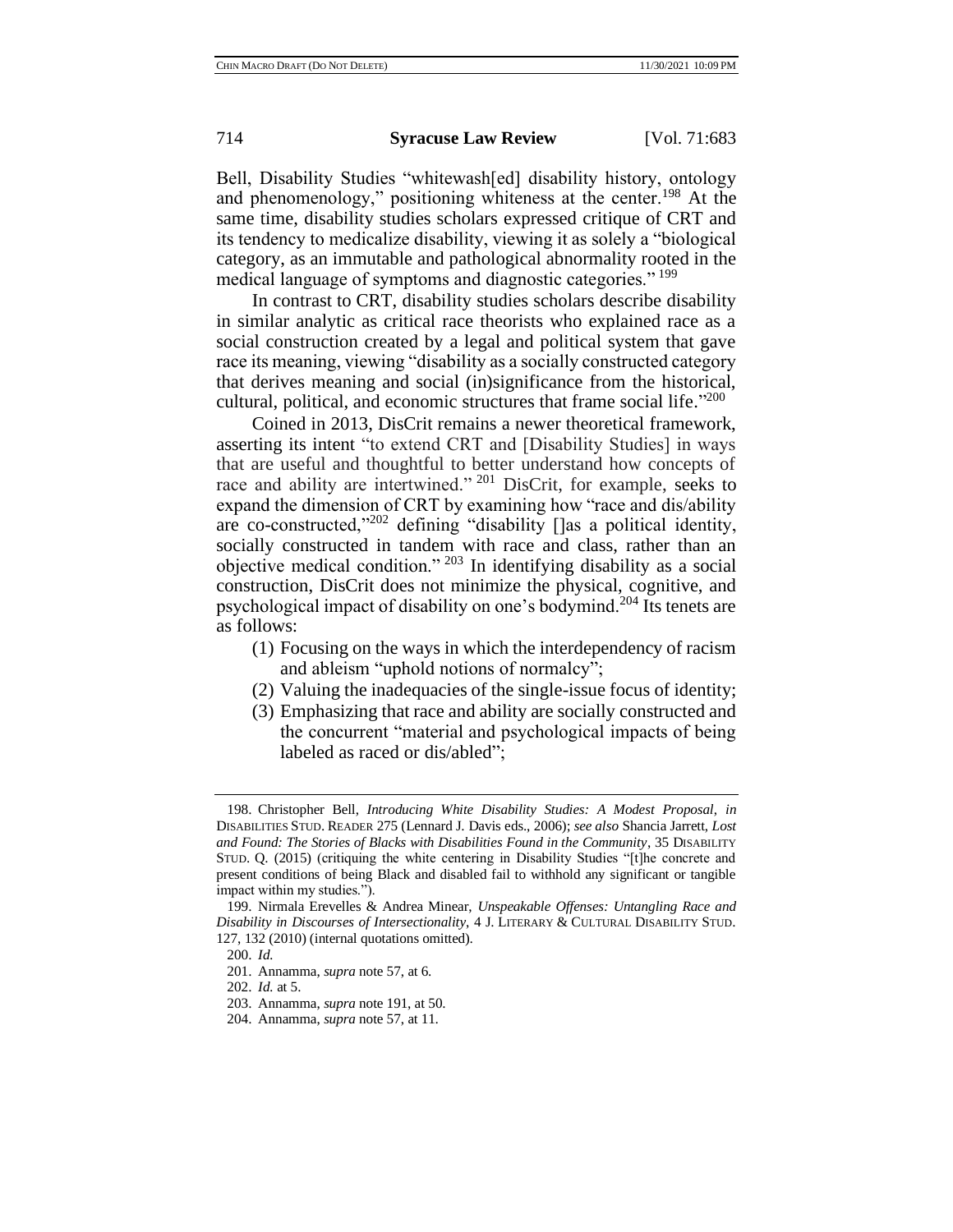- (4) Privileging the narratives of disabled people of color;
- (5) Considering the impact of law, public policy, and history in the subjugation of individual rights;
- (6) Recognizing "whiteness and Ability as Property and that gains for people labeled with dis/abilities have largely been made as the result of interest convergence of white, middleclass citizens"; and
- (7) Requiring cross-movement building to combat "all forms of resistance." 205

A review of the seven tenants of DisCrit present several recurring and overlapping themes with Disability Justice that are central to this article's discussion.

# II. THE EMERGENCE OF DISABILITY JUSTICE

As a movement-building framework, Disability Justice is not an academic theory.<sup>206</sup> It is a practice that presents opportunities for movement building.<sup>207</sup> Disability Justice is "a vision of the future," much like Critical Race Theory, in its reimaging of a future world.<sup>208</sup> For Disability Justice, this future is one "where all individuals and communities are valued and seen as beautiful."<sup>209</sup> In 2005, discussions about a "second wave" in disability rights began between "disabled queers and activists of color."<sup>210</sup> Conversations evolved and that same year, Black, brown, queer, and trans members of the original Disability Justice Collective,<sup>211</sup> founded by Patty Berne, Mia Mingus, Stacey Milbern, Leroy Moore, Eli Clare, and Sebastian Margaret, coined the term Disability Justice. $212$ 

Disability Justice confronts the history of the Disability Rights Movement as centering "people with mobility impairments" at the

<sup>205.</sup> *Id.*

<sup>206.</sup> Nomy Lamm, *This Is Disability Justice*, BODY IS NOT AN APOLOGY (Sept. 2, 2015), https://thebodyisnotanapology.com/magazine/this-is-disability-justice/.

<sup>207.</sup> *See* SINS INVALID, *supra* note 4, at 23–24.

<sup>208.</sup> *See* Bennett Capers, *Afrofuturism, Critical Race Theory, and Policing in the Year 2044*, 94 N.Y.U. L. REV. 1, 2 (2019). Capers further expresses, "[t]he goal of [Critical Race Theory  $(CRT)$ ] is not racial domination – it is certainly not racial comeuppance. The goal of CRT is equality, including along lines of gender, sexuality, class, and disability." *Id*. at 38.

<sup>209.</sup> *See* SINS INVALID, *supra* note 4, at 4.

<sup>210.</sup> *Id.* at 16.

<sup>211.</sup> The Disability Justice Collective is "a national collective centering the lives and leadership of disabled people of color, Trans[], queer, poverty class folks and all brilliance from the margins." *Disability Justice Collective*, LITTLEGLOBE, https://www.littleglobe.org/portfolio/disability-justice-collective/ (last visited May 14, 2021). 212. PIEPZNA-SAMARASINHA, *supra* note 59, at 10.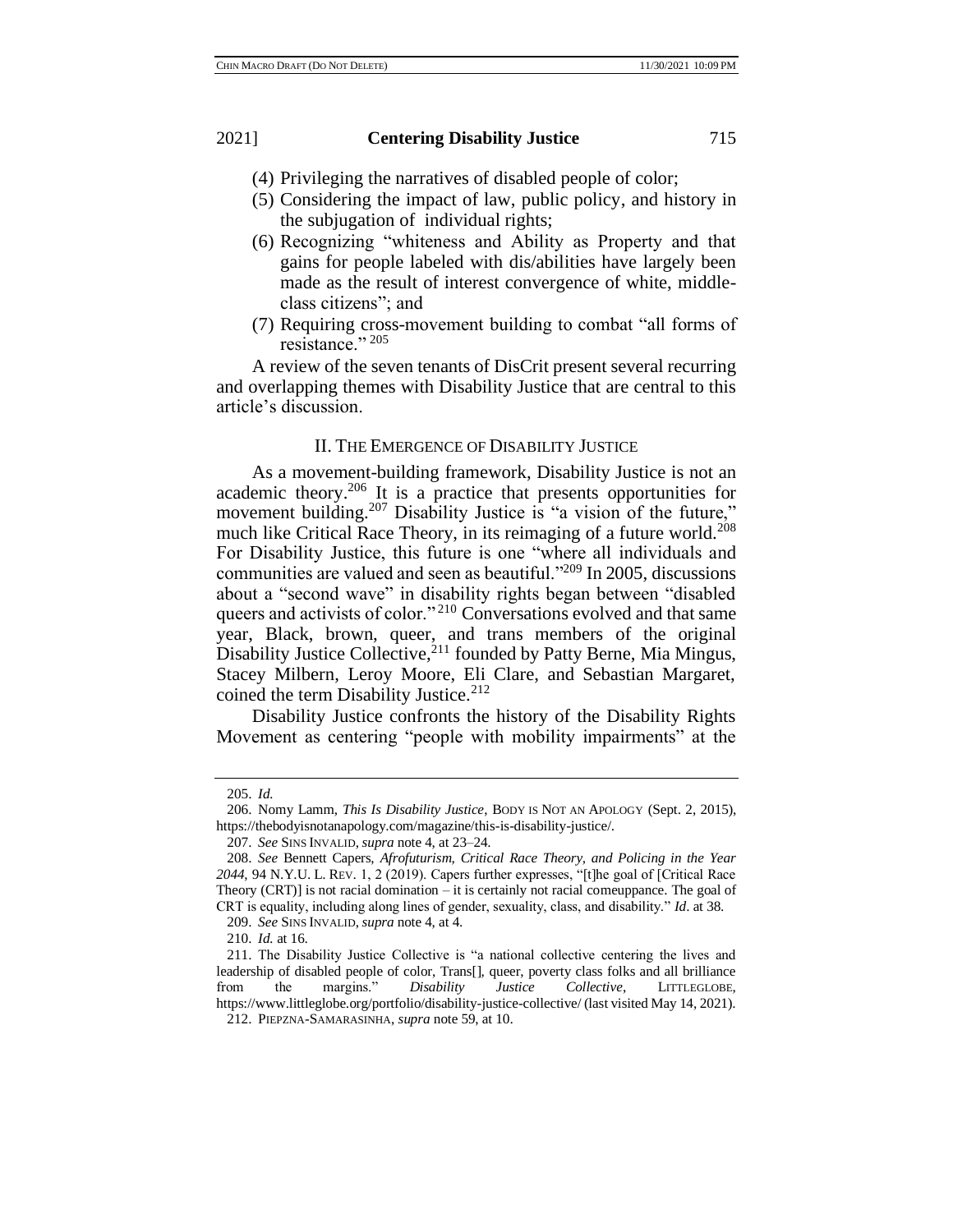expense of marginalizing other forms of disability and/or impairment such as intellectual, psychiatric, cognitive disabilities, and chronic illness.<sup>213</sup> It focuses on moving away from a disability rights framework of assimilation and independence to that of interdependence—and embracing a broader concept of access.<sup>214</sup> In essence, "[w]here disability rights seeks to change social conditions for some disabled people via [law an](https://docs.google.com/document/d/1zac8cR-0sN4WMfMGj3ka5bN8PpwJll7Z774klynevzo/edit?fbclid=IwAR0cttFKmvPAvHOQNNnVrAe8PHW06u7kjmkHYd2i8UKWM2otv7SwkOksLLI)d policy, Disability Justice moves beyond law and policy: It seeks to radically transform social conditions and norms in order to affirm and support all people's inherent right to live and thrive."<sup>215</sup>

Disability Justice emerged as "a movement-building framework" to "center the lives, needs, and organizing strategies of disabled queer and trans and/or Black and brown people marginalized from mainstream disability rights organizing's white-dominated, singleissue focus."<sup>216</sup> The Disability Justice framework links the connections of heterosexism, eugenics, settler colonialism, capitalism, and white supremacy to ableism in challenging how these interconnected systems are rooted in disability oppression.<sup>217</sup> It further urges a move from individualized to collective justice—an approach that requires a critical examination of the systemic issues and structural inequalities that uphold oppressive systems.<sup>218</sup>

As expressed by Berne, "There was phenomenal and historic work to develop the disability rights movement in the U.S" <sup>219</sup> that included "advancing a philosophy of independent living and opening possibilities for people with disabilities through the establishment of civil rights for people with disabilities."<sup>220</sup> Berne contextualizes the Disability Rights Movement "within its era of emergence" noting that it "left us with 'cliff-hangers' that have yet to be resolved."<sup>221</sup>

<sup>213.</sup> *See* SINS INVALID, *supra* note 4, at 13.

<sup>214.</sup> *See, e.g.*, Mia Mingus, *Changing the Framework: Disability Justice*, LEAVING EVIDENCE (Feb. 12, 2011, 1:56 PM), https://leavingevidence.wordpress.com/2011/02/12/changing-the-framework-disabilityjustice/.

<sup>215.</sup> Lewis, *supra* note 60.

<sup>216.</sup> PIEPZNA-SAMARASINHA, *supra* note 59, at 10.

<sup>217.</sup> *See* SINS INVALID, *supra* note 4, at 18.

<sup>218.</sup> Greg Macdougall, *Beyond Access: Mia Mingus on Disability Justice (video interview)*, EQUITABLEEDUCATION.CA (Nov. 30, 2013), https://equitableeducation.ca/2013/mia-mingusdisability-justice.

<sup>219.</sup> *See* Berne, *supra* note 49.

<sup>220.</sup> *Id.*

<sup>221.</sup> *Id.*; SINS INVALID, *supra* note 4, at 13.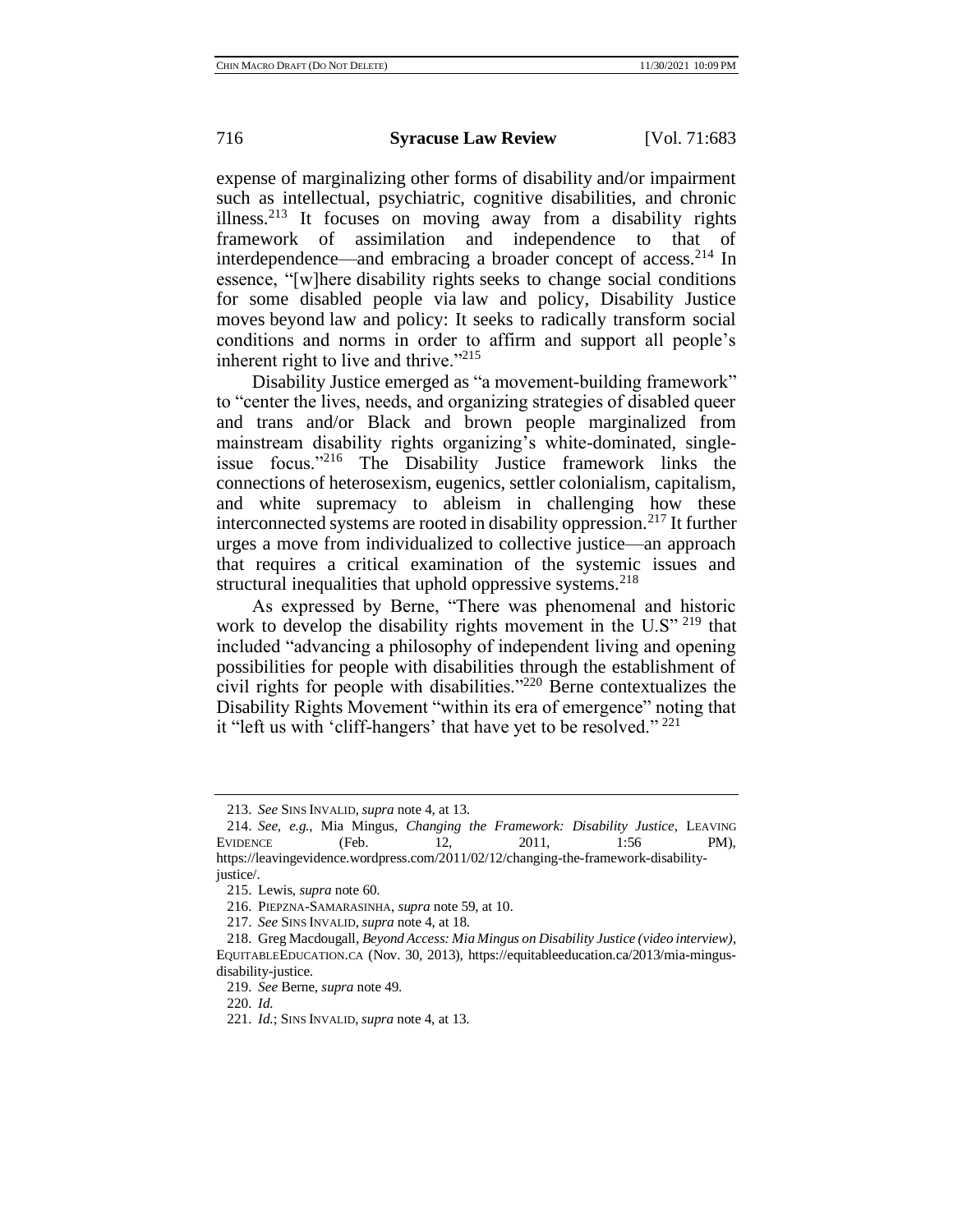Disability Justice further critiques the disability rights framework as one that often benefits those who "can achieve status, power and access through a legal or rights-based framework," which it recognizes may not be a possible avenue or appropriate for many disabled people.<sup>222</sup> Leah Lakshmi Piepzna-Samarasinha explained, "[a] rights framework says that the ADA and other pieces of civil rights legislation give disabled 'citizens' our rights: we simply state the law and get our needs met. Disability justice says: What if you're disabled and undocumented? ... What if you don't have money to sue an inaccessible business? . . . ."<sup>223</sup>

In an evolving set of ten principles, Disability Justice embraces the complexity of the intersectional identity, centers the leadership of Disability Justice on those most impacted by the systems of oppression, and resists the productivity-driven conceptions of capitalism to recognize that one's value and worth is not dependent on "'normative' levels of productivity."<sup>224</sup> Its principles further include building cross-movement solidarity, recognizing the wholeness that is found in the history and life experience of disabled people recognizing the necessity of individual and collective sustainability in fighting for justice and liberation, and valuing the participation of all disability identities.<sup>225</sup> Lastly, the principles emphasize interdependence, collective access, and a move toward collective liberation "that leaves no bodymind behind."<sup>226</sup>

# III. REVOLVING INEQUITIES: BLACKNESS, DISABILITY, & THE ADA **DEFERRED**

*"The caged bird sings with a fearful trill of things unknown but longed for still and his tune is heard on the distant hill for the caged bird sings of freedom." -Maya Angelou*<sup>227</sup>

<sup>222.</sup> SINS INVALID, *supra* note 4, at 13.

<sup>223.</sup> PIEPZNA-SAMARASINHA, *supra* note 59, at 32.

<sup>224.</sup> SINS INVALID, *supra* note 4, at 23–24.

<sup>225.</sup> *See id*. at 24–25.

<sup>226.</sup> *Id.* at 26.

<sup>227.</sup> Maya Angelou, *Caged Bird in* SHAKER, WHY DON'T YOU SING? (1983).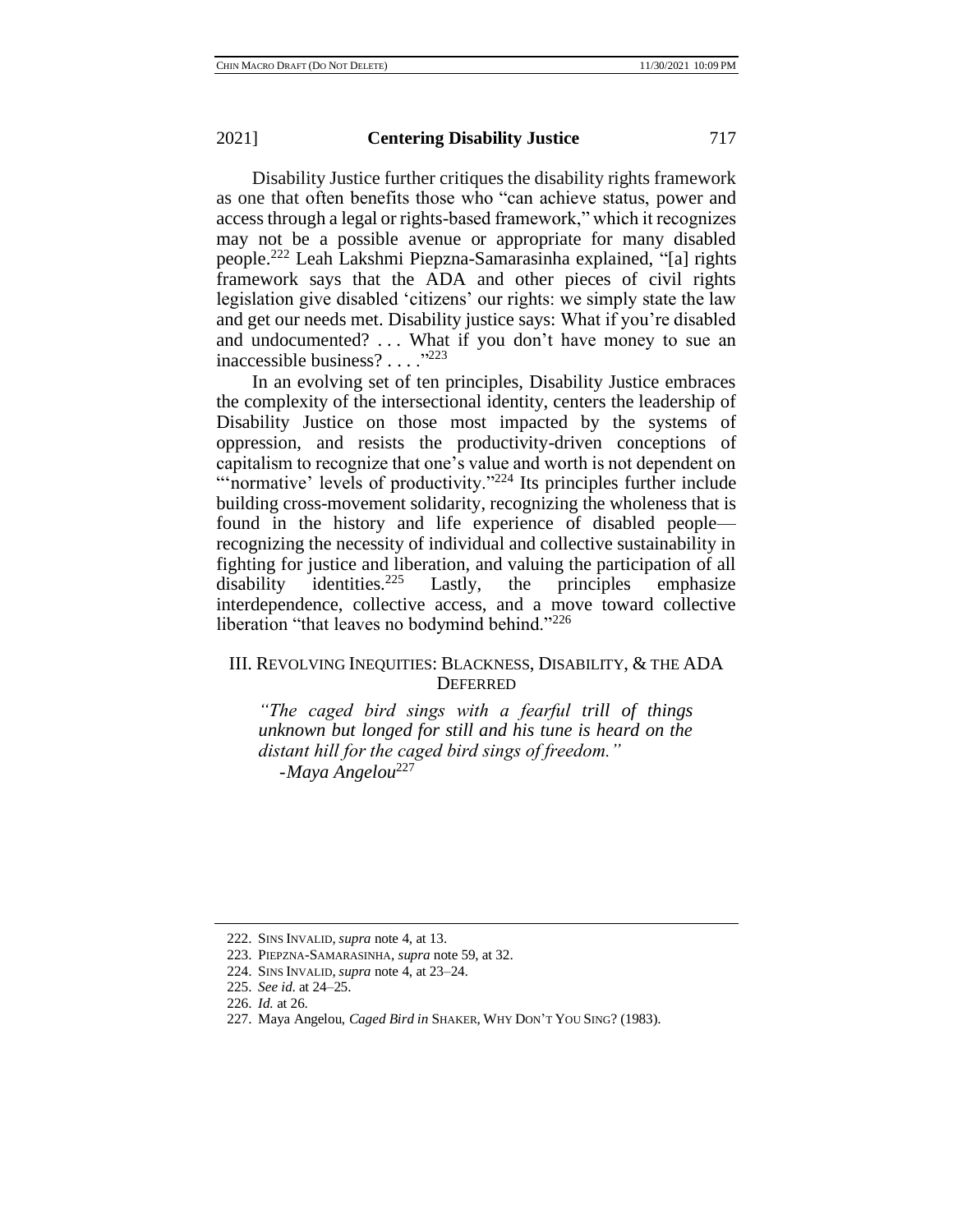*"What happens to a dream deferred? Does it dry up like a raisin in the sun? Or fester like a sore—And then run? Does it stink like rotten meat? Or crust and sugar over like a syrupy sweet? Maybe it just sags like a heavy load. Or does it explode?" -Langston Hughes*<sup>228</sup>

Even as developments in ADA and *Olmstead* jurisprudence enhance equal access and community integration for people with disabilities,<sup>229</sup> "the iron cage of governmentality looms large."<sup>230</sup> Liat Ben-Moshe refers to the "governable iron cage" as representative of "seemingly more humane ways of capture, ways that need constant administrative oversight as a result of litigation or consent decrees in specific facilities or states."<sup>231</sup>

This section builds on the concept of the governable iron cage to argue that the execution of the ADA by entities who are mandated to carry out the statute's purpose is creating an unwitting partnership between systems that maintain the authority to confiscate and confine with a law intended to address the segregation and confinement of people with disabilities. <sup>232</sup> This partnership is creating a eugenics pipeline that is pronounced in the areas of special education, the treatment of deaf/disabled incarcerated people, access to medical care and treatment, police violence, and the expansion of carceral intervention for people with psychiatric disabilities.

<sup>228.</sup> Langston Hughes, *Harlem in* COLLECTED WORKS OF LANGSTON HUGHES (2002).

<sup>229.</sup> *See, e.g.*, Waskul v. Washtenaw Cnty. Cmty. Mental Health, 979 F.3d 426, 459 (6th Cir. 2020) (holding that a change in Medicaid budget methodology put individuals with developmental disabilities at serious risk of institutionalization); Martinez v. Cuomo, 459 F. Supp. 3d 517, 526 (S.D.N.Y. 2020) (requiring the New York Governor to have sign language interpreters during briefings on the coronavirus outbreak); Am. Council of Blind of New York, Inc. v. City of New York, No. 18 CIV. 5792 (PAE), 2020 U.S. Dist. LEXIS 194231, at \*2 (S.D.N.Y. Oct. 20, 2020) (requiring the City of New York to provide non-visual crossing information at the vast majority of its signalized intersections, to accommodate blind and lowvision pedestrians); United States v. Mississippi, 400 F. Supp. 3d 546, 579 (S.D. Miss. 2019) (asserting that Mississippi's mental health system unnecessarily institutionalized adults with psychiatric disabilities instead of providing community-based services).

<sup>230.</sup> BEN-MOSHE, *supra* note 17, at 247.

<sup>231.</sup> *Id.* at 246.

<sup>232.</sup> *See id.*; *see also* Hilton, *supra* note 81, at 224 (quoting Avonte's Law Act of 2015, S. 163, 114th Cong. (2015)) ("when appeals for state recognition and protection of a certain disenfranchised group . . . can so seamlessly become the grounds for intensifying the surveillance and securitization to which that same group is subjected."); Lewis, *supra* note 60.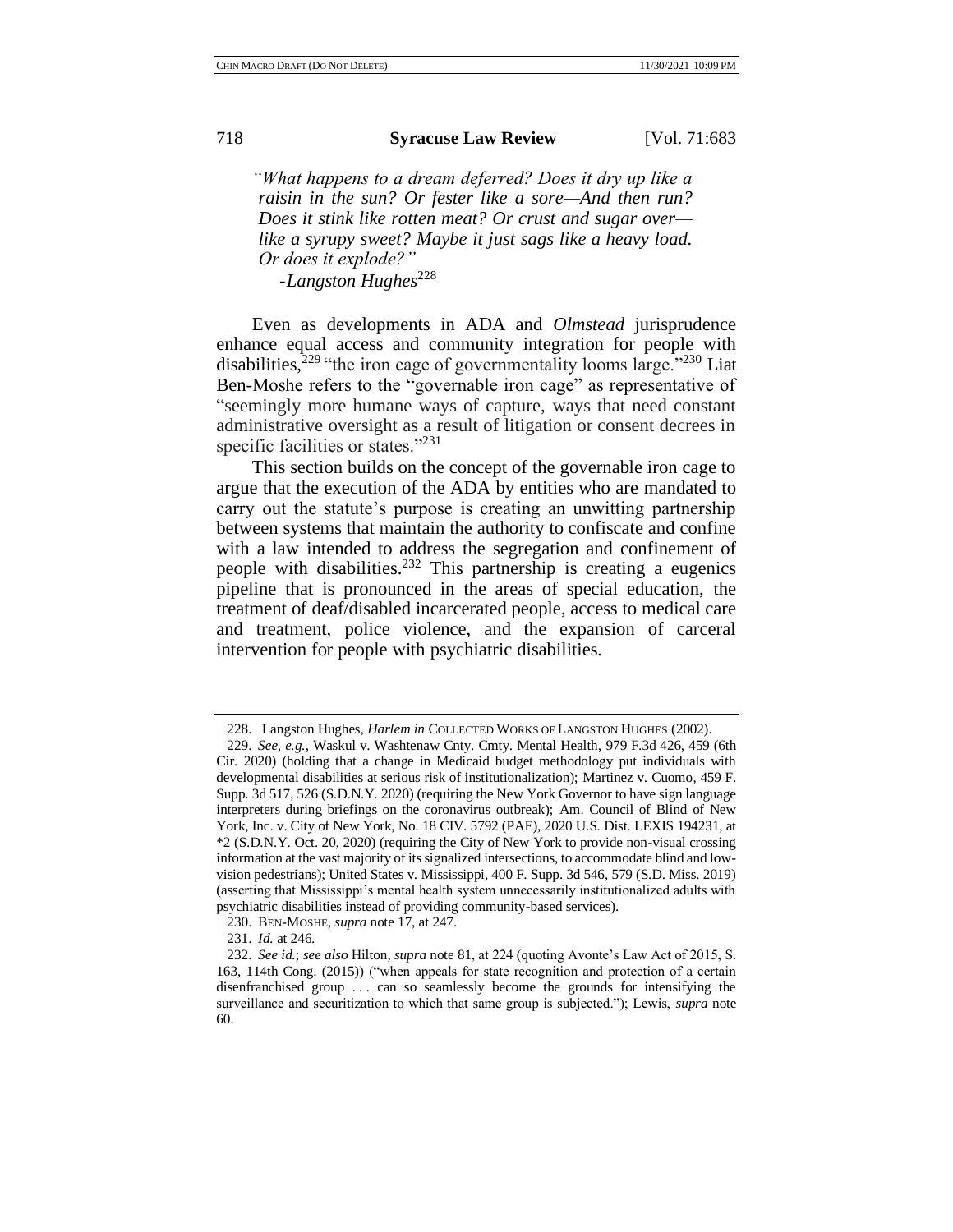# *A. The Eugenics Pipeline*

The post-civil rights racialization of eugenics as a coercive tool of reproductive and social control continues today with its primary targets being people who are under the control of the carceral state, which I include as jails,  $233$  prisons,  $234$  group homes for people with intellectual and developmental disabilities,<sup>235</sup> adult guardianship,<sup>236</sup> the family regulation system, $237$  nursing facilities and immigrant detention centers<sup>238</sup> and those individuals who are targets of this system. These carceral spaces disproportionately include people with intellectual, developmental, cognitive, and psychiatric disabilities and represent examples of what has become a part of the eugenics pipeline.<sup>239</sup>

<sup>233.</sup> *See* Corey G. Johnson, *California Bans Coerced Sterilization of Female Inmates*, REVEAL (Sept. 26, 2014), https://www.revealnews.org/article-legacy/california-banscoerced-sterilization-of-female-inmates/; Kalhan Rosenblatt, *Judge Offers Inmates Reduced Sentences in Exchange for Vasectomy*, NBC (July 21, 2017, 1:15 PM), https://www.nbcnews.com/news/us-news/judge-offers-inmates-reduced-sentences-

exchange-vasectomy-n785256 (a Tennessee judge "signed a standing order, which permitted inmates to have their sentences shortened by 30 days in exchange for the sterilizing procedure").

<sup>234.</sup> *See, e.g.*, *Sterilization of Women in Prison: A Curated Collection of Links*, MARSHALL PROJECT, https://www.themarshallproject.org/records/955-sterilization-of-women-in-prison (last visited May 14, 2021) (collection of articles focused on the issue of coerced sterilization of incarcerated persons with an emphasis on women in prison).

<sup>235.</sup> *See, e.g*., Chin, *supra* note 21, at 384–86.

<sup>236.</sup> *See In r*e Guardianship of Moe, 960 N.E.2d 350, 355 (Mass. App. Ct. 2012) (finding trial court violated the due process rights of a woman with intellectual disability by appointing her parents as guardians with the direction that they abort her pregnancy and sterilize her); *see also* Kennedy v. Kennedy, 845 N.W.2d 707, 708 (Iowa 2014) (denying son's petition to remove mother as guardian after she had her son sterilized without his consent).

<sup>237.</sup> *See* Vaughn v. Ruoff, 253 F.3d 1124, 1129 (8th Cir. 2001) (holding that child welfare agency workers violated the due process rights of a parent with intellectual disability after coercing her to undergo sterilization with the promise of getting her kids back).

<sup>238.</sup> *See* Steven Moore, *ICE is Accused of Sterilizing Detainees. That Echoes the U.S.'s Long History of Forced Sterilization*, WASH. POST (Sept. 25, 2020, 7:00 AM), https://www.washingtonpost.com/politics/2020/09/25/ice-is-accused-sterilizing-detaineesthat-echoes-uss-long-history-forced-sterilization/; Arit John, *Arizona GOPer Resigns After Calling for Forced Sterilization of Women on Medicaid*, ATLANTIC (Sept. 15, 2014), https://www.theatlantic.com/politics/archive/2014/09/arizona-goper-resigns-after-callingfor-forced-sterilization-of-women-on-medicaid/380191/.

<sup>239.</sup> Robert A. Wilson, a professor of philosophy at La Trobe University in Melbourne, Australia, coined the term "eugenics pipeline." *See, e.g.*, Robert A. Wilson, *Eugenics Never Went Away*, AEON (June 5, 2018), https://aeon.co/essays/eugenics-today-where-eugenicsterilisation-continues-now ("Eugenics survivors are those who have lived through eugenic interventions, which typically begin with being categori $[z]$ ed as less than fully human – as 'feeble-minded', as belonging to a raciali[z]ed ethnic group assumed to be inferior, or as having a medical condition, such as epilepsy, presumed to be heritable. That categori[z]ation enters them into a eugenics pipeline.").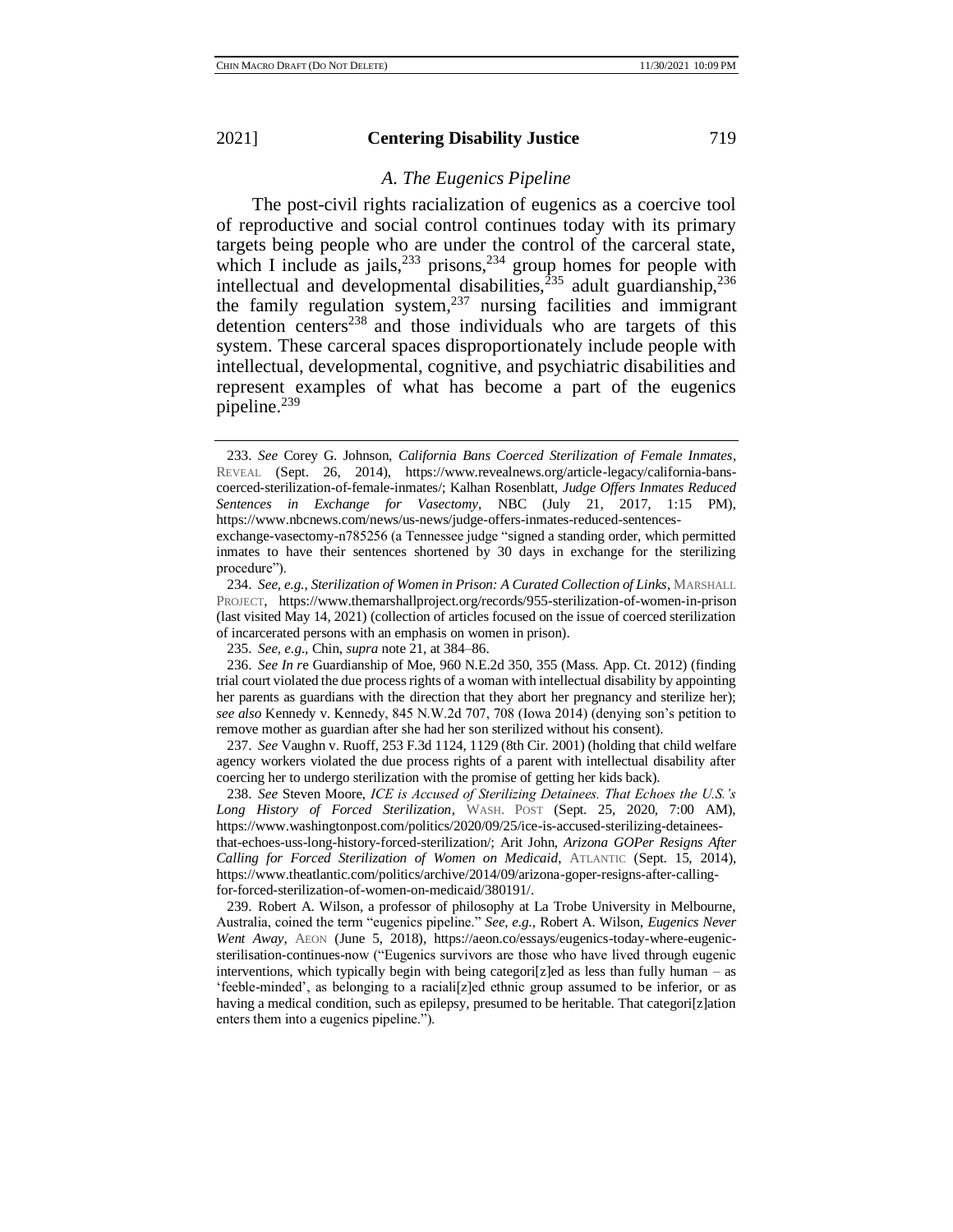As argued by Robert A. Wilson:

The ongoing eugenic sterilisation of people with disabilities, prisoners, poor people, people from certain racialised ethnic groups and indigenous people (especially women) affects precisely the same sorts of people explicitly targeted by eugenics before 1945. These sterilisations are not a reminder of a eugenics past. They result from continuing and new eugenics pipelines.<sup>240</sup>

The eugenics pipeline, however, expands beyond its connection to carceral spaces and reproductive and social control. The application of eugenics theories as a means of government control over one's bodymind—as a system that devalues and disregards one's human worth based on notions of productivity and perceptions of white, ableist normativity—resound through modern law and society in the United States. The interconnected relationship between eugenics and systems that have categorized persons interacting with those systems as dangerous, unworthy, and disposable legitimizes the role that society plays in making disabled Black, Indigenous, and other People of Color disappear—it is what fuels the eugenics pipeline.

## *B. The Eugenics Pipeline: A Year In Review*

The eugenics pipeline is embedded in ableism; it is a process by which systems of state and societal control use specific categorizations of disability to legitimize the incarceration, segregation, discarding, and confiscation of the racialized, disabled bodymind. The growing strength of the eugenics pipeline is antithetical to the goals of the ADA.<sup>241</sup> This section endeavors to illustrate how Black people with disabilities and deaf/disabled incarcerated people are benefiting very little by ADA advances and, in many respects, are existing under the conditions of a pre-ADA world.

<sup>240.</sup> *Id.*

<sup>241.</sup> *See* David Pfeiffer, *Eugenics and Disability Discrimination*, 9 DISABILITY & SOC'Y 481, 482 (1994).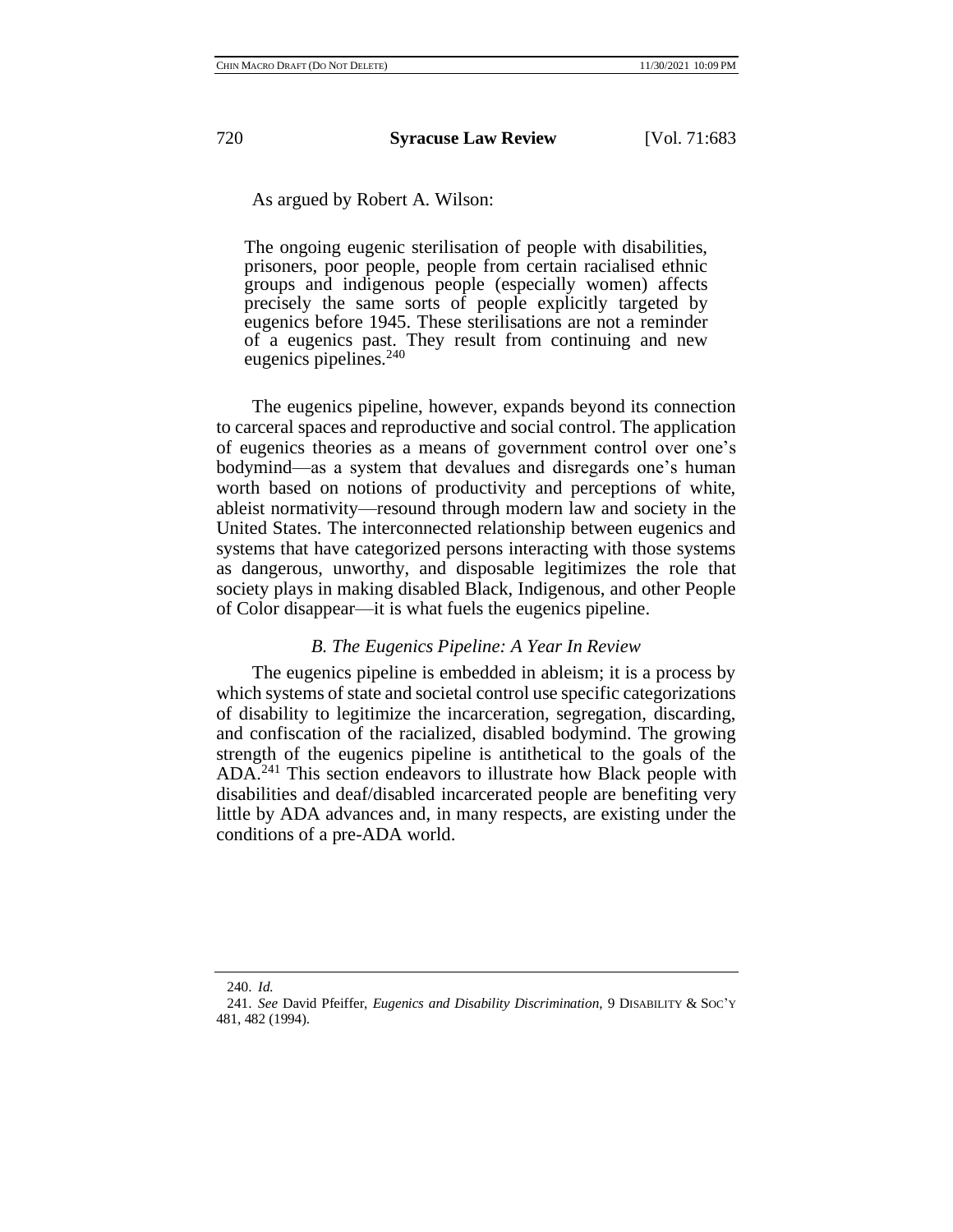# *1. Education*

# *A. Judge Rotenberg Educational Center*

In March 2020, following decades of lawsuits, grassroots organizing, political efforts, and the documented deaths, suicides, and torture of students enrolled at the Judge Rotenberg Educational Center<sup>242</sup> (JRC or "the Center"), the Food and Drug Administration (FDA) issued a prohibition on the Center's policy of using electric shock devices to correct "self-injurious or aggressive behavior."<sup>243</sup> In administering electric shock to its residents, JRC used the graduated electronic decelerator (GED). The GED allowed a JRC employee to push a button that is connected to a device that is attached to a JRC resident.<sup>244</sup> The device sends an electric shock at differing intensity levels.<sup>245</sup> Residents on average received two shocks a week, with some residents receiving ten to thirty per week.<sup>246</sup> Effects of the GED on residents included burns, suicidal ideation, anxiety, aggression, loss of sensation in the limbs. $247$ 

The decision by the FDA to prohibit electronic shock devices targeted this practice by the JRC, which is a self-proclaimed day and

<sup>242.</sup> For an extensive and thorough history of the efforts to end the practice by JRC of using electric shock therapy, see Lydia X.Z. Brown, *Living Archive & Repository on the Judge Rotenberg Center's Abuses: U.S. Federal Gov't Agencies*, LABORING FOR DISABILITY JUST. & LIBERATION (May 2, 2021), https://autistichoya.net/judge-rotenberg-center/#federalgovt; *see also* Letter from Jeff Rosen, Chairperson, Nat'l Council on Disability, to Margaret A. Hamburg, Comm'r, U.S. Food and Drug Admin. (Mar. 27, 2014), https://ncd.gov/publications/2014/03272014; *Judge Rotenberg Center: A History of Torture*, ADAPT, https://adapt.org/jrc/ (last visited May 14, 2021); Letter from Jonathan Young, Chairman, Nat'l Council on Disability, to Allison Nichol, Chief, Dep't of Just. Disability Rts. (April 12, 2012), https://ncd.gov/publications/2012/DOJApril132012; Shain M. Neumeier & Lydia X.Z. Brown, *Torture in the Name of Treatment: The Mission to Stop the Shocks in the Age of Deinstitutionalization, in* AUTISTIC COMMUNITY AND THE NEURODIVERSITY MOVEMENT: STORIES FROM THE FRONTLINE 195 (Steven K. Kapp ed. 2020).

<sup>243.</sup> 21 C.F.R. § 895.105 (2021). In banning the use of electric shock devices, the FDA cited to the weakness of evidence that such devices are effective and emphasized the negative, and sometimes deadly, emotional, psychological and physical risks associated with the use of electric shock devices. *See FDA Takes Rare Step to Ban Electrical Stimulation Devices for Self-Injurious or Aggressive Behavior*, FDA (March 4, 2020), https://www.fda.gov/newsevents/press-announcements/fda-takes-rare-step-ban-electrical-stimulation-devices-selfinjurious-or-aggressive-behavior.

<sup>244.</sup> *See* Lydia X.Z. Brown, *Judge Rotenberg Ctr. Survivor's Letter,* AUTISTIC HOYA (Jan. 15, 2013), https://www.autistichoya.com/2013/01/judge-rotenberg-center-survivorsletter.html.

<sup>245.</sup> *See id.*

<sup>246.</sup> *See* U.S. FOOD & DRUG ADMIN ET AL., NEUROLOGICAL DEVICES PANEL 128 (2014).

<sup>247.</sup> *See id.* at 57, 225.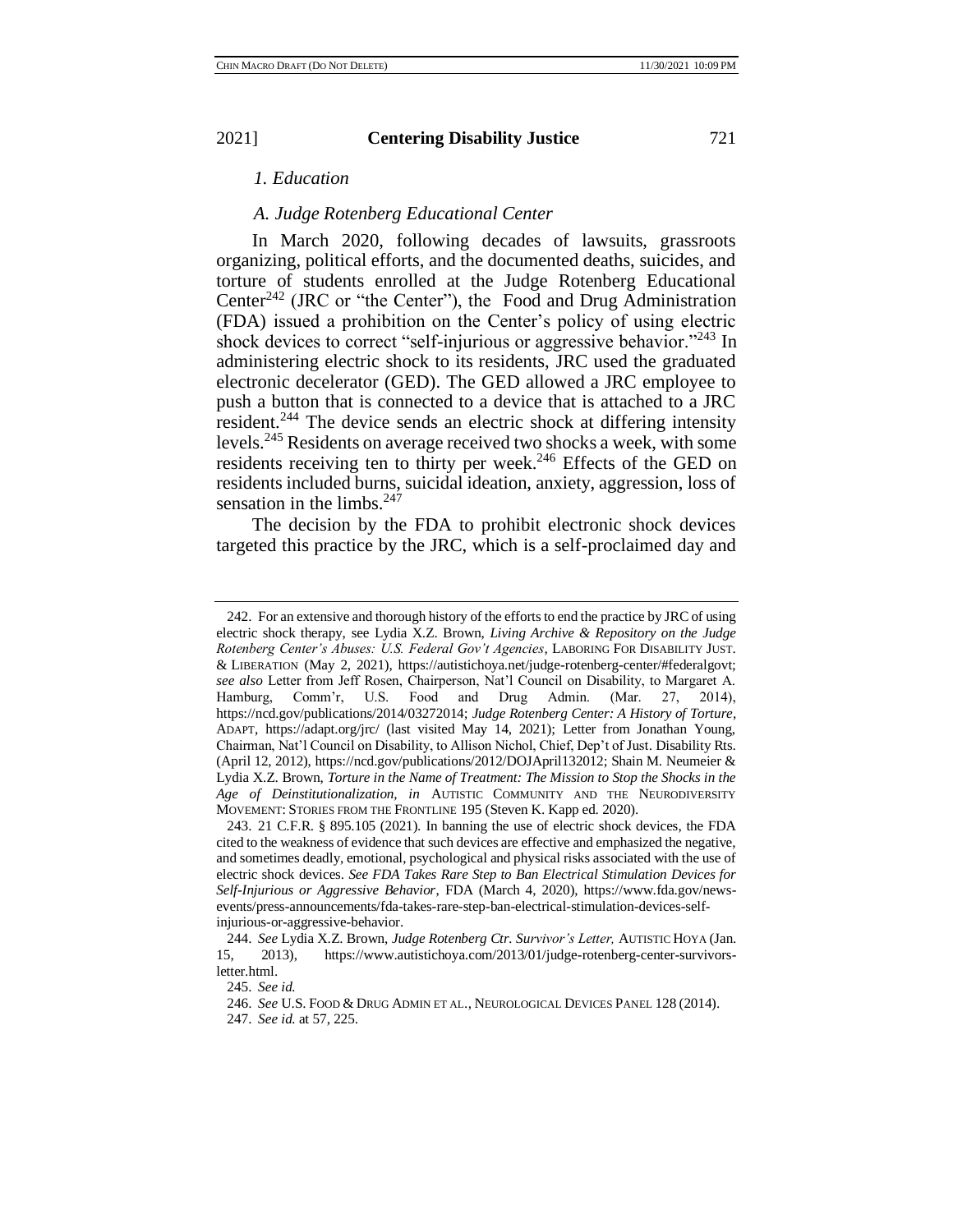residential school.<sup>248</sup> It enrolls students from age five through adults who are labeled as "emotionally disturbed," intellectually disabled, or on the autism spectrum and exhibit "behavioral, emotional, and/or psychiatric problems."<sup>249</sup> It is the only facility in the country that uses electric shocks as a routine disciplinary measure for students.<sup>250</sup> To understand both the belatedness and gravity of the FDA's decision, some background is necessary.

The struggle to end the use of electronic shock at JRC spans decades.<sup>251</sup> It involves a prolonged fight by Autistic self-advocates, disability, and parent advocates to close JRC, an institution created in 1971.<sup>252</sup> In an open public hearing of the FDA in 2014, the Director of Research at JRC testified in support of the use of electronic shock as a successful method to "treat . . . behavior disorder," noting that the application of the electronic shock on students caused pain, but no harm.<sup>253</sup> JRC's testimony took place just one year after the United Nations Special Rapporteur on Torture published a report that determined that the use of electronic shock and physical restraints at JRC violated the United Nations Convention on Torture.<sup>254</sup> The report urged the U.S. government to investigate and address these human rights violations.<sup>255</sup> The fight to end the use of electric shock therapy gained short-lived national attention when a grainy black and white video surfaced, ten years after its original recording in 2002, showing a young man with his four limbs spread outward, tied to a restraint board.<sup>256</sup> In the video, you can hear his voice pleading, "[p]lease stop,

<sup>248.</sup> *See id.* at 92; *see also* 21 C.F.R. § 895.105.

<sup>249.</sup> *See Judge Rotenberg Educational Center: A Day and Residential School*, JUDGE ROTENBERG CTR[.,](https://www.judgerc.org/) https://www.judgerc.org/ (last visited May 14, 2021).

<sup>250.</sup> *See* Jacey Fortin, *F.D.A. Bans School Electric Shock Devices*, N.Y. TIMES (Mar. 6, 2020), https://www.nytimes.com/2020/03/06/us/electric-shock-fda-ban.html; *see also* News Release, U.S. Food & Drug Admin., FDA Takes Rare Step to Ban Electrical Stimulation Devices for Self-Injurious or Aggressive Behavior(Mar. 4, 2020), https://www.fda.gov/newsevents/press-announcements/fda-takes-rare-step-ban-electrical-stimulation-devices-selfinjurious-or-aggressive-behavior.

<sup>251.</sup> *See* Fortin, *supra* note 250.

<sup>252.</sup> *See* Neumeier & Brown, *supra* note 242, at 196.

<sup>253.</sup> U.S. FOOD & DRUG ADMIN ET AL., *supra* note 246, at 123–24.

<sup>254.</sup> *See* Human Rts. Council, Rep. on the Special Rapporteur on Torture and other Cruel, Inhumane or Degrading Treatment or Punishment, U.N. Doc. A/HRC/22/53/Add.4, at 84 (Mar. 4, 2013).

<sup>255.</sup> *See id.* at 84.

<sup>256.</sup> *See* Lydia X. Z. Brown, *FOX Undercover on Judge Rotenberg Center*, YOUTUBE (May 9, 2012), https://www.youtube.com/watch?v=BxtZXUheQ8E.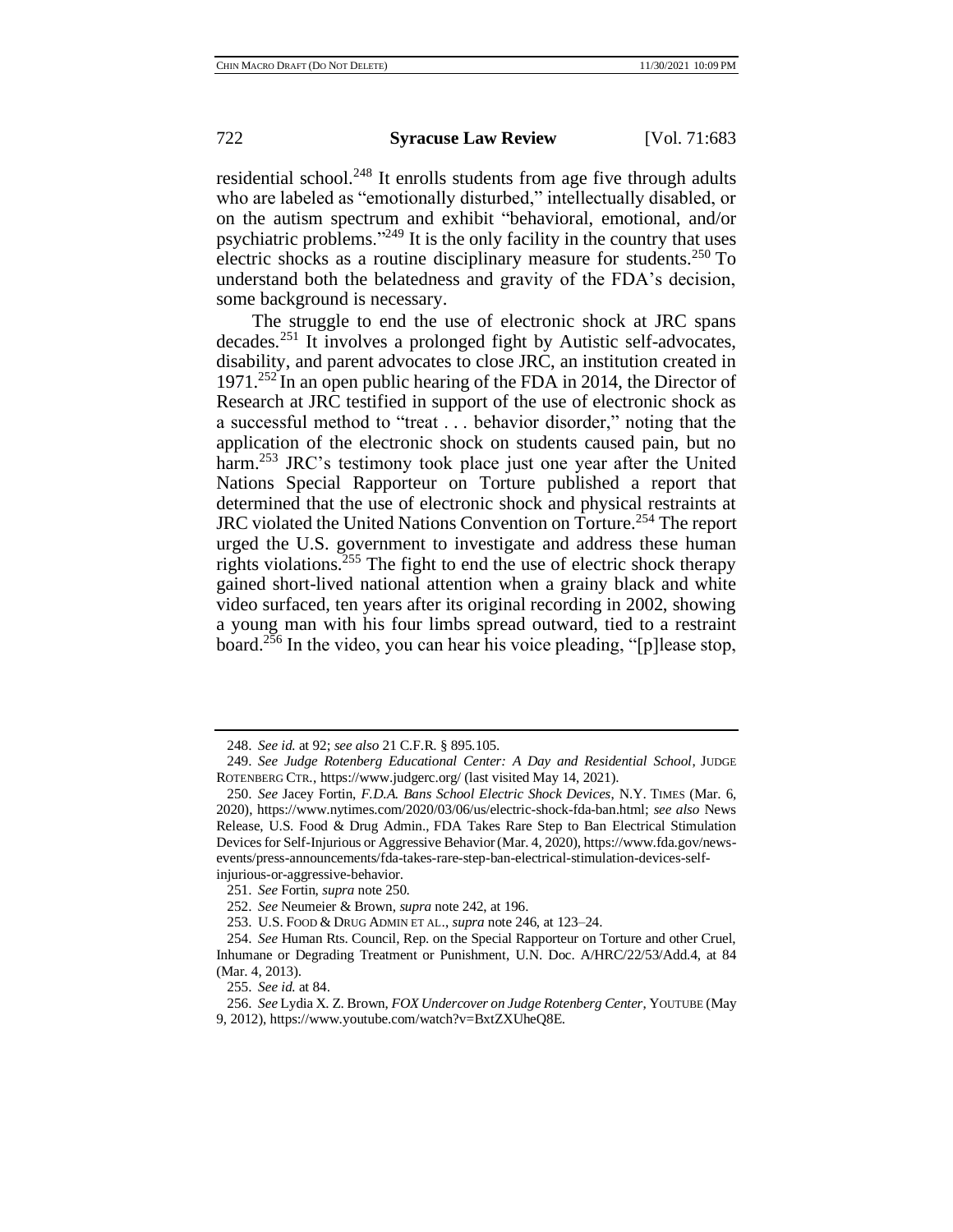please stop."<sup>257</sup> His body is writhing as he screams while several people lean over and around him.<sup>258</sup>

The video shows Andre McCollins, a young Black man who was eighteen-year-old at the time and living at the JRC.<sup>259</sup> In the video, McCollins was given "31 electronic shocks as punishment for misbehaving" as part of the Center's "behavior modification program."<sup>260</sup> The experience left burns on McCollins's arms and legs,<sup>261</sup> and emotional and psychological harm.<sup>262</sup> McCollins's mother fought in court for the release of this video.<sup>263</sup> The footage led to a 2012 lawsuit against the Center and an extended jury trial, which disclosed that " [a]ll but one of [the 31] shocks . . . was for tensing up or screaming, in anticipation of or response to shocks or restraints, while the other shock he received was for failure to remove his coat."<sup>264</sup> The case ended in a settlement before the jury reached a verdict.<sup>265</sup>

Throughout the years of advocacy challenging JRC and its treatment of students, little attention was given by media,  $266$  federal

261. *See* Amy Burkholder, *Controversy over Shocking People with Autism, Behavioral Disorders*, CBS NEWS (Aug. 5, 2014, 5:00 PM), https://www.cbsnews.com/news/controversy-over-shocking-people-with-autism-behavioraldisorders/; *see* Gonnerman, *supra* note 260.

262. *See* Gonnerman, *supra* note 260.

263. *See* Kerima, *#AutisticWhileBlack The Sacrifice of Andre and Cheryl McCollins*, INTERSECTED (Mar. 14[,](http://intersecteddisability.blogspot.com/2018/03/autisticwhileblack-sacrifice-of-andre.html) 2018, 12:11 AM), http://intersecteddisability.blogspot.com/2018/03/autisticwhileblack-sacrifice-of-andre.html.

264. Shain Neumeier, *The Judge Rotenberg Ctr. on Trial, Part One*, AUTISTIC SELF ADVOC. NETWORK (Apr. 16, 2012), https://autisticadvocacy.org/2012/04/the-judge-rotenberg-centeron-trial-part-one/. Long before the release of the 2012 footage of McCollins, advocacy groups were organizing and movement building around the issue of the use of electroshock therapy. *See* Neumeier & Brown, *supra* note 242, at 196. For an extensive resource list of information and advocacy concerning the Center, see *id*.

265. Shain Neumeier, *The Judge Rotenberg Ctr. on Trial, Part 7*, AUTISTIC SELF ADVOC. NETWORK (Apr. 28, 2012)[,](https://autisticadvocacy.org/2012/04/the-jrc-on-trial-part-7/) https://autisticadvocacy.org/2012/04/the-jrc-on-trial-part-7/.

266. *See, e.g.*, Heather Vogell & Annie Waldman, *New York City Sends \$30 Million a Year to School With History of Giving Kids Electric Shocks,* PROPUBLICA (Dec. 23, 2014, 10:00AM), https://www.propublica.org/article/nyc-sends-30-million-a-year-to-school-withhistory-of-giving-kids-shocks (lacking analysis of race or class despite including a single sentence noting that ninety percent of JRC students are non-white); *see also* Emily Jacobs, *School for the Disabled Won't Stop Electrically Shocking its Students*, N.Y. POST (Dec. 18, 2018, 9:17 PM), https://nypost.com/2018/12/18/school-for-the-disabled-wont-stopelectrically-shocking-its-students/ (describing the controversy surrounding Judge Rotenberg Center's use of shocks without mentioning the race or class demographics of the student

<sup>257.</sup> *See id.*

<sup>258.</sup> *See id.*

<sup>259.</sup> *See id.*

<sup>260.</sup> Jennifer Gonnerman, *31 Shocks Later*, N.Y. MAG. (Aug. 31, 2012), https://nymag.com/news/features/andre-mccollins-rotenberg-center-2012-9/.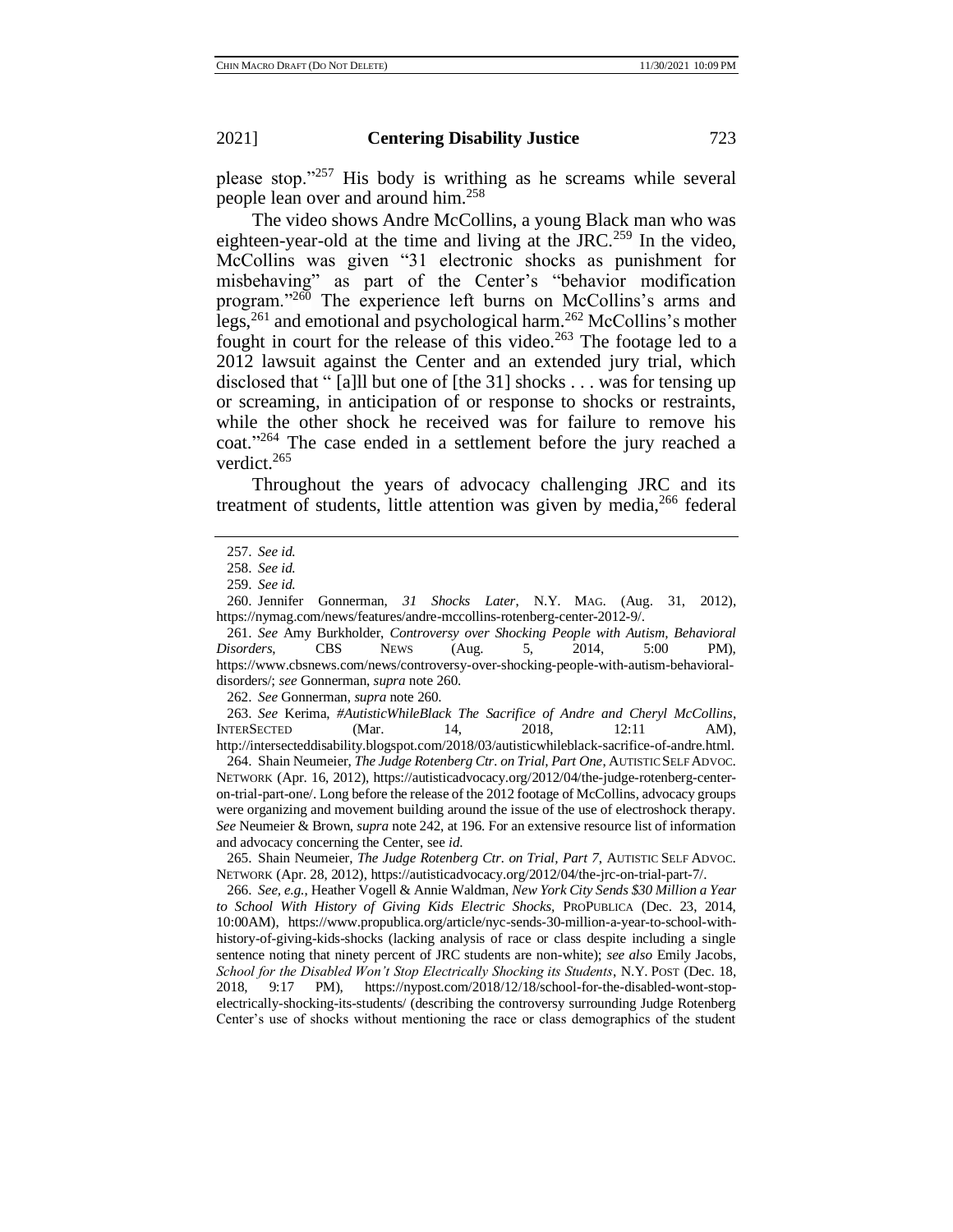and state government agencies,  $267$  and disability rights advocacy groups<sup>268</sup> that the majority of students at JRC are low-income, Black, and brown.<sup>269</sup> Based on publicly available data examined from 2002, when McCollins was a student at JRC, until 2018, the Center had a stark increase in the number of Black and Hispanic students compared to white students.<sup>270</sup> For example, Black student enrollment went from 39.32% of the student population in 2002 to 52.89% in 2018.<sup>271</sup> In contrast, white student enrollment saw a marked decrease from 2002, comprising about 35.95% of the student population to about 17.36% of the student enrollment in 2018, according to the latest publicly available data.<sup>272</sup> This 2018 data further reflects that 52% of students

268. *See* Press Release, ADAPT, ADAPT Demands the FDA to Stop Shocking Disabled People into Submission (Mar. 9, 2018), https://adapt.org/adapt-demands-the-fda-to-stopshocking-disabled-people-into-submission/ (calling on the FDA to release regulations to end the use of shocks at JRC); *see generally* ACLU, WRITTEN STATEMENT OF THE AMERICAN CIVIL LIBERTIES UNION FOR A HEARING ON: THE SAFETY AND EFFECTIVENESS OF AVERSE CONDITIONING DEVICES (2014) (describing the disability demographics of the student body without mention of race or class).

body); Jenifer McKim, *School Shocks Students With Disabilities. The FDA Is Moving To Ban The Practice*, NPR (Jan 23, 2019, 7:24 AM), https://www.npr.org/2019/01/23/687636057/massachusetts-school-defends-use-of-electricshock-treatments; Ed Pilkington, *Human Rights Body Calls on US School to Ban Electric Shocks on Children*, GUARDIAN (Dec. 18, 2018), https://www.theguardian.com/usnews/2018/dec/18/judge-rotenberg-center-electric-shocks-ban-inter-american-commissionhuman-rights; Denise Powell, *Electric Shock Therapy on Special Needs Students: Treatment or Torment?*, ABC NEWS (July 1, 2018, 9:52 PM), https://abcnews.go.com/Health/electricshock-therapy-special-students-treatment-torment/story?id=56238582.

<sup>267.</sup> *See generally* JRC PROGRAM VISITATION REP., OBSERVATIONS AND FINDINGS OF OUT-OF-STATES PROGRAM VISITATION: JUDGE ROTENBERG EDUCATIONAL CENTER (2006) (describing investigative findings and detailed data about disability diagnosis demographics without mention of student's race or class identities); *see also* Letter from Patty Murray, Ranking Member, Senate Comm. on Health, Educ., Lab. & Pensions, to Dr. Stephen M. Hahn Comm'r of Food and Drugs (Feb. 10, 2020), https://www.help.senate.gov/imo/media/doc/2020.02.07%20FDA%20rule%20on%20electri c%20shock%20FINAL.pdf (condemning the use of shocks on disabled students at JRC without mention of race or class makeup of the student body).

<sup>269.</sup> *See School of Shock*, NPR (Sept. 4, 2007, 9:00 AM), https://www.npr.org/transcripts/14156303 (reporting that many JRC students are from "neighborhoods often in New York City that were among the poorest in the city . . . like south Bronx or northern Harlem").

<sup>270.</sup> *See Elsi Table Generator*, NAT'L CTR. FOR EDUC. STAT., https://nces.ed.gov/ccd/elsi/tableGenerator.aspx (last visited May 14, 2021) (this is the table generator where data originated). "Black" and "Hispanic" are the terms used by *Elsi Table Generator*.

<sup>271.</sup> *Id*.

<sup>272.</sup> *Id*.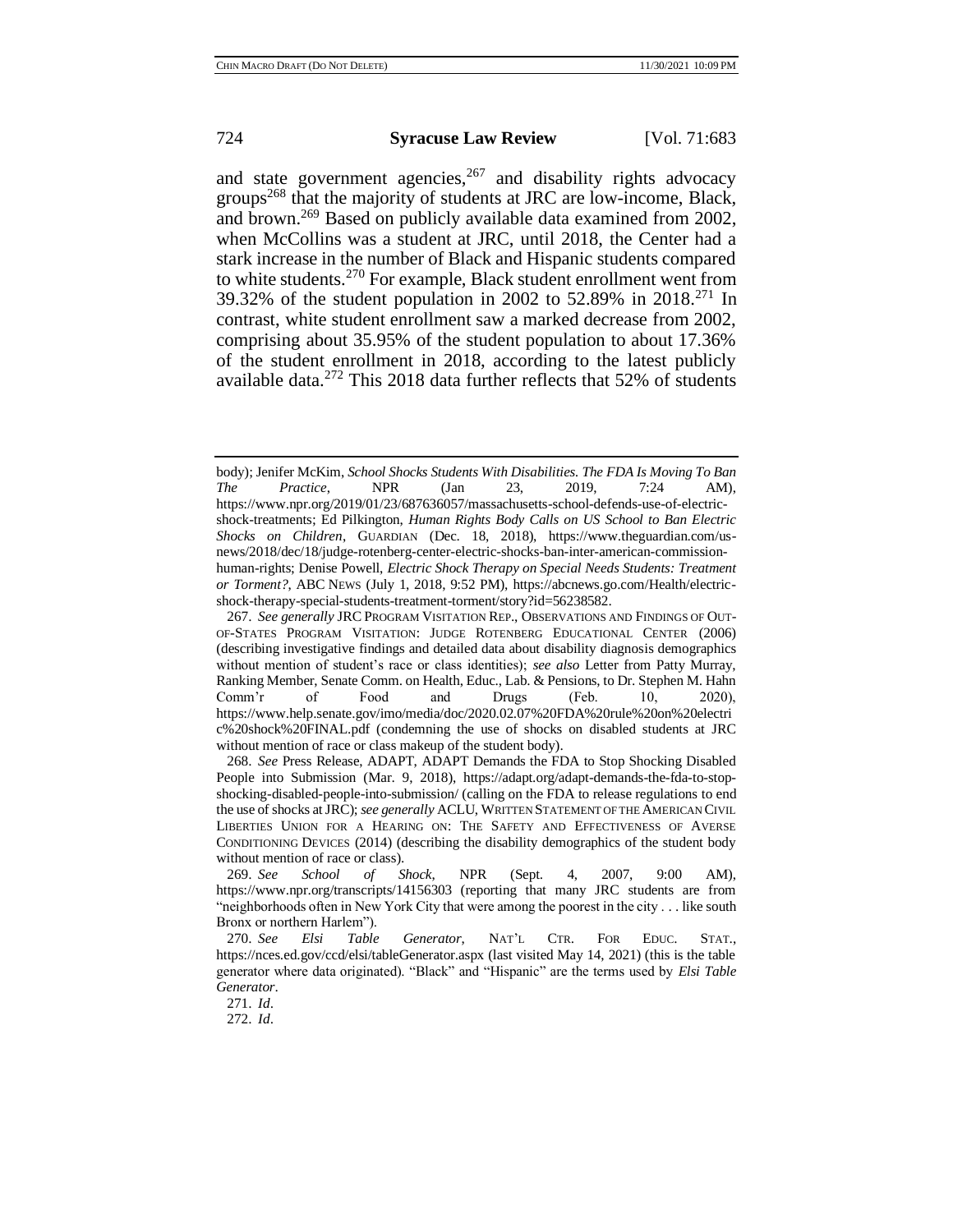at the Judge Rotenberg Center were Black, 27% were Hispanic, and 17% were white. $273$ 

When you consider the JRCs' total enrollment over the sixteenyear-period from 2002 to 2018, students of color (identified by JRC as American Indian/Alaska Native, Asian/Pacific Islander, Hispanic, and Black) consistently made up more than 60% of the student population.<sup>274</sup> Between 2011–18, the trend at JRC showed a marked increase in students of color, making up about 80% of the student population in  $2018.<sup>275</sup>$ 

The documented accounts of torture by survivors of JRC spanned years.<sup>276</sup> Decades before using electric shock on its residents, JRC held a long track record of using "extremely prolonged restraint, food deprivation, deep muscle pinching, forced inhalation of ammonia, and sensory assault techniques," for what it described as "behavioral modification."<sup>277</sup>

While the FDA banned the use of electric shock after decades of protests, lives ruined, and deaths, a federal appeals court vacated the final rule the following year,  $^{278}$  allowing the practice to continue. JRC remains a benefactor of government funding.<sup>279</sup> The Center remains open with a \$70 million annual revenue,<sup>280</sup> and an Executive Director salary of \$321,000.<sup>281</sup>

JRC represents the embodiment of racism/ableism sanctioned by the federal government to legitimize the social control of the disabled

<sup>273.</sup> *Id.*

<sup>274.</sup> *Id.*

<sup>275.</sup> *See* NAT'L CTR. FOR EDUC. STAT, *supra* note 270.

<sup>276.</sup> *See, e.g*., *"It is mind and body torture" – Jennifer Msumba, survivor of JRC*, ADAPT, https://adapt.org/it-is-mind-and-body-torture-jennifer-msumba-survivor-of-jrc/ (last visited May 14, 2021).

<sup>277.</sup> *Laboring for Disability Justice & Liberation: Living Archive & Repository on the Judge Rotenberg Center's Abuses*, AUTISTIC HOYA, https://autistichoya.net/judge-rotenbergcenter/ (last visited May 14, 2021); *see also* Lydia X.Z. Brown, *The Crisis of Disability Is Violence: Ableism, Torture, and Murder*, 29 TIKKUN MAG. 31 (2014) (describing the JRC's use of "food deprivation, forced inhalation of ammonia, and prolonged use of restraint and seclusion").

<sup>278</sup>*.* Judge Rottenberg Educ. Ctr. v. U.S. Food and Drug Admin., 3 F.4th 390, 399 (D.C. Cir. 2021).

<sup>279.</sup> *See Admissions*, JUDGE ROTENBERG CTR., https://www.judgerc.org/admissions.html (last visited May 14, 2021) ("students are funded by public school districts and various state agencies").

<sup>280.</sup> *See Judge Rotenberg Educ. Ctr. Inc.*, PROPUBLICA[,](https://projects.propublica.org/nonprofits/organizations/42489805) https://projects.propublica.org/nonprofits/organizations/42489805 (last visited May 14, 2021).

<sup>281.</sup> *See* Paul Kix, *The Shocking Truth*, BOS. MAG. (June 17, 2008[\),](https://www.bostonmagazine.com/2008/06/17/the-shocking-truth/) https://www.bostonmagazine.com/2008/06/17/the-shocking-truth/.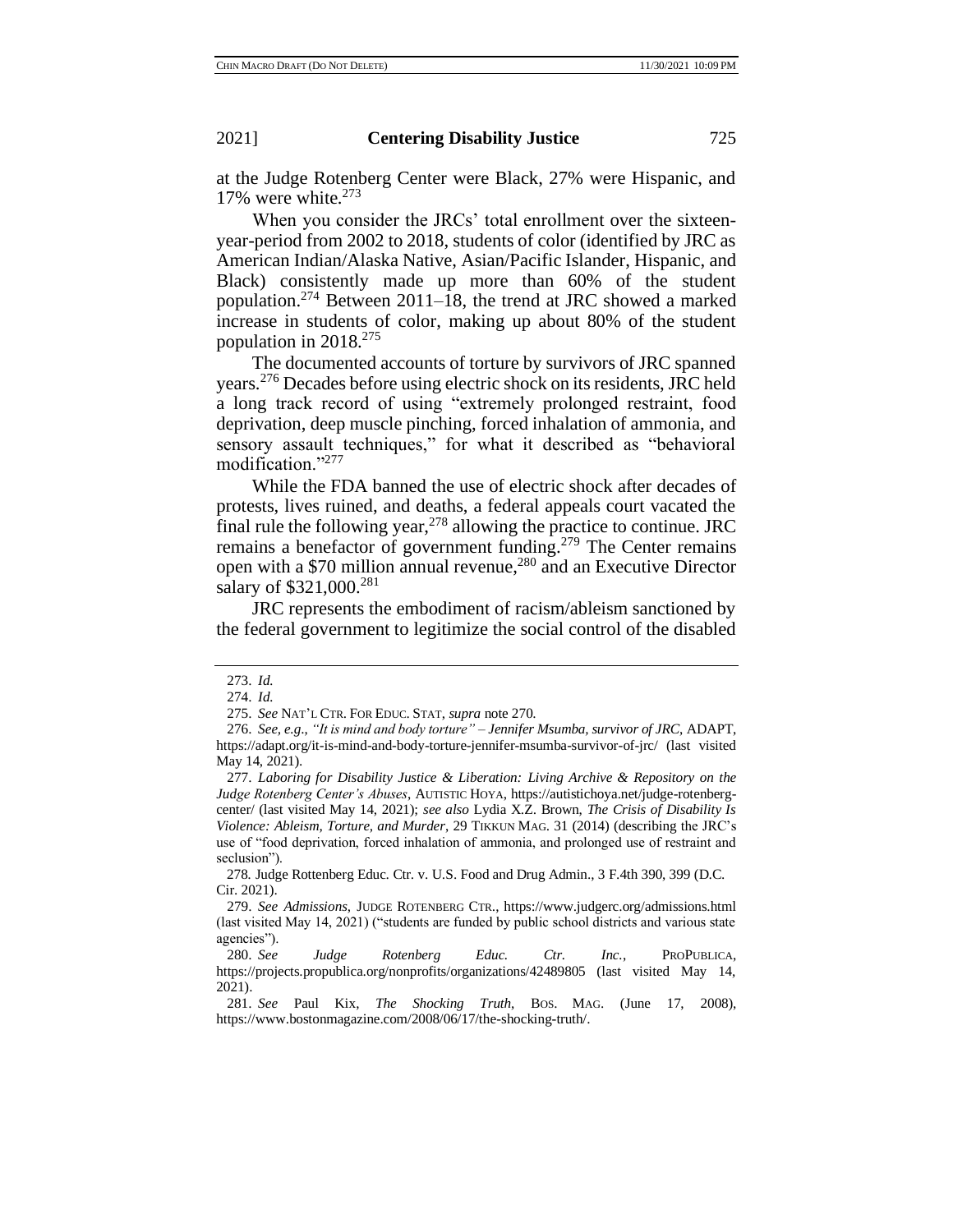Black and brown body/mind. Residents as young as five years old to adulthood are categorized through the label of intellectual and developmental disability with "large numbers of people whose primary neurodivergence is psychiatric disability or mental illness, many of whom arrive through referrals from the juvenile criminal legal system."<sup>282</sup>

As expressed by Shain M. Neumeier and Lydia X. Z. Brown, "[t]his particular blend of ableist and racist targeting . . . call[s] into question how and why so many activists working publicly against JRC have little to no understanding of the racial implications of JRC's population and increasingly overt ties to the criminal punishment system  $\ldots$ ." <sup>283</sup> The explicit targeting by JRC of the racialized population is reflected in JRC enrollment documents over the past twenty years, and through recruitment tactics.

These tactics include outreach to criminal court judges and probation officers, as well as targeting new students to enter JRC from New York juvenile jails and Rikers Island.<sup>284</sup> The recruiting efforts employed further define JRC as a government sanctioned player in the eugenics pipeline that segregates, confiscates, and discards the racialized disabled bodymind as a means of social control.

# *B. The Georgia Network for Education & Therapeutic Support Program*

Around the same time that the FDA banned the use of electric shock devices at JRC, a federal court allowed two federal cases to move forward that challenged a statewide public education program that segregated, abused, and isolated students with disabilities.<sup>285</sup> The Georgia Network for Education and Therapeutic Support (GNETS) is a statewide program that started in 1970 that is operated, regulated, and funded by the state of Georgia. $286$  It serves approximately 5,000 students between the ages of 3 and 21 with intellectual, developmental, and psychiatric disabilities and who are labeled as having severe "'emotional and behavior disorder."<sup>287</sup> GNETS

<sup>282.</sup> Neumeier & Brown, *supra* note 242, at 199.

<sup>283.</sup> *Id*.

<sup>284.</sup> *See, e.g.*, Jennifer Gonnerman, *Nagging? Zap. Swearing? Zap*., MOTHER JONES (Aug. 20, 2007), https://www.motherjones.com/politics/2007/08/nagging-zap-swearing-zap-newyorks-investigations-rotenberg-center/; Gonnerman, *supra* note 260.

<sup>285.</sup> *See* United States v. Georgia, 461 F. Supp. 3d 1315, 1317 (N.D. Ga. 2020); Ga. Advoc. Off. v. Georgia, 447 F. Supp. 3d 1311, 1315 (N.D. Ga. 2020).

<sup>286.</sup> *See United States*, 461 F. Supp. 3d at 1317–18.

<sup>287.</sup> *See* Class Action Complaint at 3, 26, Ga. Advoc. Off. v. Georgia*.*, 447 F. Supp. 3d 1311 (N.D. Ga. 2020).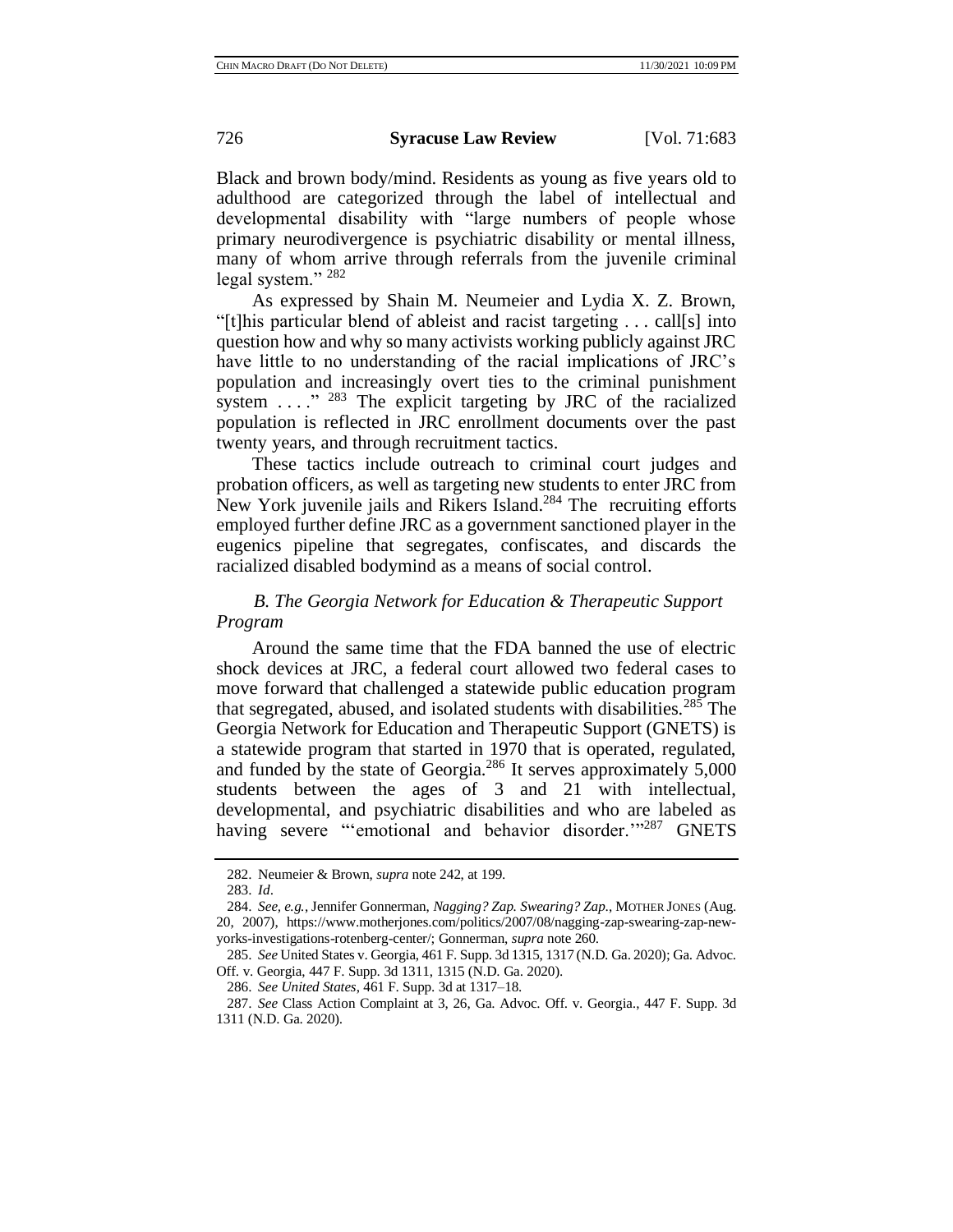programs serve all of Georgia's 181 public school districts, operating in 53 segregated "centers'' throughout Georgia.<sup>288</sup>

GNETs enrolls primarily low-income, Black students; in "[f]all 2015, every one of the 77 students placed in GNETS by the Atlanta Public Schools was African American."<sup>289</sup> The range of allegations against GNETS include warehousing students where they received little to no educational instruction; segregating students in poorquality buildings, some of which were formally used as segregated "Black-only" schools during the Jim Crow era; using dog collars, isolation rooms and other forms of punitive treatment to harshly discipline students; subjecting students to behavioral experimentations; failing to provide adequate mental health treatment to students,<sup>290</sup> and lacking "libraries, cafeterias, gyms, science labs, music rooms, or playgrounds" for students to access.<sup>291</sup>

In 2015, the Department of Justice (DOJ) completed a multi-year investigation against GNETS finding that the program segregated and isolated students with disabilities in violation of the ADA by, *inter alia*, failing to give students the opportunity to receive therapeutic and educational supports in a more integrated setting.<sup>292</sup> Five years later, after Georgia failed to take steps to address the DOJ's findings of discrimination, the two federal lawsuits survived Georgia's motions to dismiss and will be consolidated.<sup>293</sup>

JRC and GNETS started in 1970 and 1971, respectively.<sup>294</sup> Nearly half a century since its founding, each institution disproportionately targets racialized disabled students. Legitimized by

291. *Ga. Advoc. Off.*, 447 F. Supp. 3d at 1316.

293. *See Ga. Advoc. Off.*, 447 F. Supp. 3d at 1328.

294. *See Georgia Network for Educational and Therapeutic Support,* GA. DEP'T OF EDUC., https://www.gadoe.org/Curriculum-Instruction-and-Assessment/Special-Education-

<sup>288.</sup> *See id*. at 28; *see also* Alan Judd, *Georgia 'Psychoeducational' Students Segregated by Disability, Race*, ATLANTA J.-CONST. (Apr. 28, 2016), http://specials.myajc.com/psychoeducation/?ecmp=AJC\_internallink\_4292016\_AJCtoMyA JC\_psycho\_ed\_atlanta.

<sup>289.</sup> Class Action Complaint at 25, *Ga. Advoc. Off.*, 447 F. Supp. 3d at 1311 (citing Judd, *supra* note 288).

<sup>290.</sup> *See* Judd, *supra* note 288; Alan Judd, *In Psychoeducational School, Behavioral Experiment for Troubled Child*, ATLANTA J.-CONST. (May 5, 2016)[,](http://specials.myajc.com/psychoedexperiment/) http://specials.myajc.com/psychoedexperiment/.

<sup>292.</sup> *See* Letter from Vanita Gupta, Principal Deputy Assistant Att'y Gen., to Nathan Deal, Governor of Ga., and Sam Olens, Att'y Gen. of Ga. 1 (July 15, 2015), https://www.justice.gov/sites/default/files/crt/legacy/2015/07/15/gnetslof.pdf.

Services/Pages/Georgia-Network-for-Special-Education-and-Supports.aspx (last visited May 14, 2021); *see* Heather Morrison, *Judge Rotenberg Center Has History on its Side as FDA Looks to Ban Electric Shock Therapy*, MASSLIVE (Jan. 7, 2019), https://www.masslive.com/news/2016/07/fda\_goes\_up\_against\_a\_long\_his.html.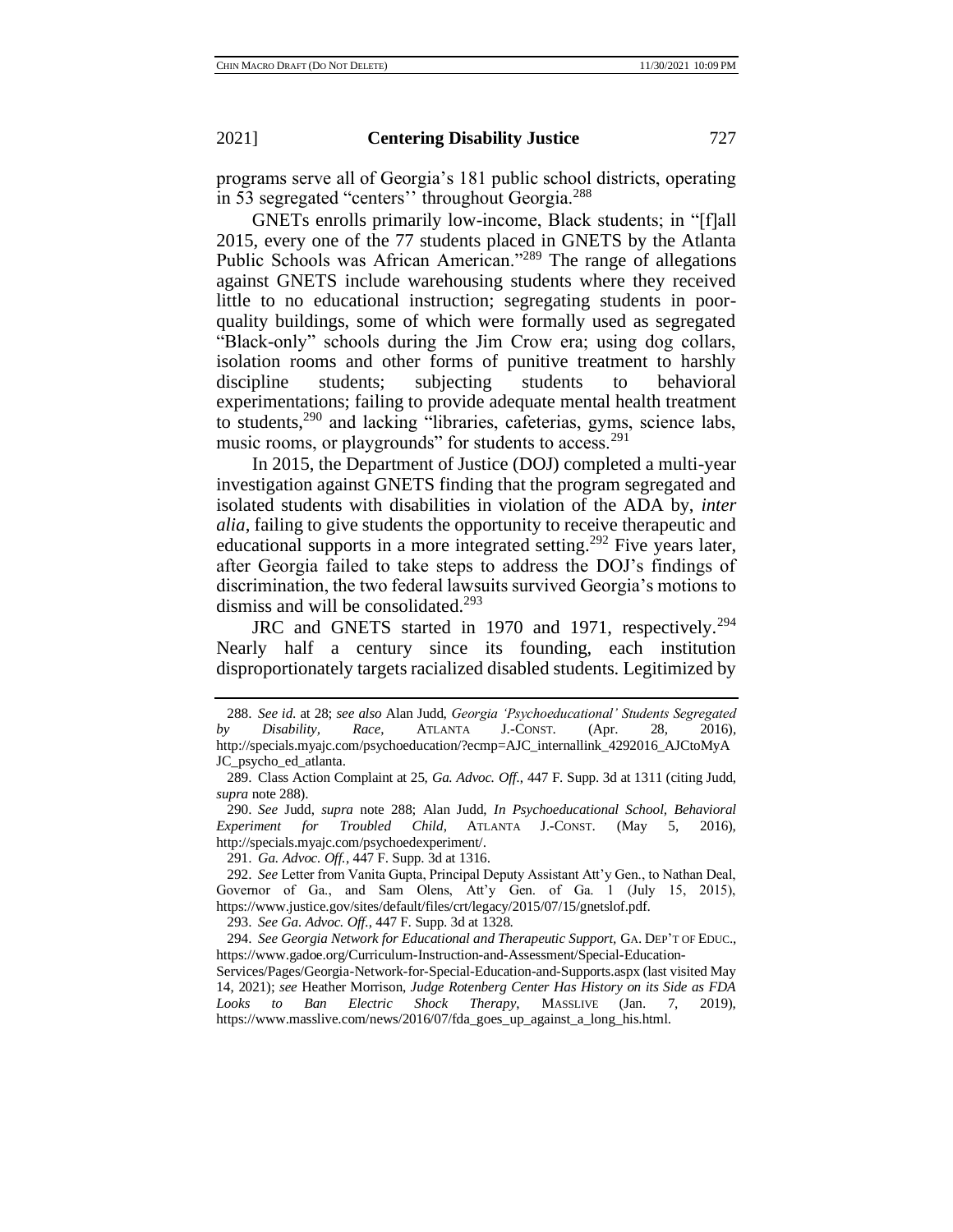the federal government who funds and sanctions their conduct, each facility illustrates the strength of the eugenics pipeline that is built from the roots of systemic racism/ableism to segregate, confiscate, and discard the Black and brown disabled bodymind who is categorized as disruptive and violent with "behavioral needs."<sup>295</sup>

# *2. Deaf/Disabled Incarcerated Individuals*

The coronavirus pandemic exacerbated the isolation and information deprivation that deaf/disabled people experience in carceral facilities. Because we know that policing disproportionately impacts Black disabled people, the impact of COVID in carceral facilities also disproportionately falls on Black disabled people.<sup>296</sup> In May 2020, as the coronavirus steadily spread through carceral facilities, $297$  advocates shared during a webinar on COVID-19 and mass incarceration<sup>298</sup> how one deaf incarcerated person understood COVID to mean having "the flu... a sore throat or a runny nose." <sup>299</sup> The purposeful deprivation of deaf/disabled incarcerated individuals of information and the ability to effectively communicate with legal counsel, loved ones, and others resonates in history. It reflects a period where states enacted laws that stripped enslaved persons of the right to knowledge. Through the passage of state laws, enslaved persons who gathered to learn to read or write faced corporal punishment that could include "lashes." <sup>300</sup> Yet, keeping information and knowledge from deaf/disabled incarcerated individuals remains unchanged despite continued advocacy to change this practice.

<sup>295.</sup> *Ga. Advoc. Off.*, 447 F. Supp. 3d at 1315; *see also* Letter from Vanita Gupta to Nathan Deal & Sam Olens, *supra* note 292, at 19.

<sup>296.</sup> *See* Abigail Abrams, *Black, Disabled and at Risk: The Overlooked Problem of Police Violence Against Americans with Disabilities*, TIME (June 25, 2020), https://time.com/5857438/police-violence-black-disabled/.

<sup>297.</sup> *See A State-by-State Look at Coronavirus in Prisons*, MARSHALL PROJECT (May 14, 2021, 4:50 PM), https://www.themarshallproject.org/2020/05/01/a-state-by-state-look-atcoronavirus-in-prisons.

<sup>298.</sup> *See* BEHEARDDC, *HEARD Webinar on Mass Incarceration & COVID-19 – ASL with Spanish & English Interpretation*, YOUTUBE (Aug. 11, 2020), https://www.youtube.com/watch?v=YZRjK6XonvY&t=4s&ab\_channel=BEHEARDDC.

<sup>299.</sup> *See id.* (timestamps 1:10:35–1:12:05: image description of a video taken with a deaf incarcerated person who is discussing their understanding of COVID-19 and an explanation of the purpose of copy-signing a video clip). The video is not shown to the webinar audience as to protect the identity of the incarcerated person. The webinar host is signing back to the webinar audience, or copy-signing, what the deaf incarcerated person is expressing in the video clip; 1:12:15–1:12:52 for the copy-signing of video clip.

<sup>300.</sup> *The Slave Experience: Education, Arts, & Culture*, PBS: THIRTEEN, https://www.thirteen.org/wnet/slavery/experience/education/docs1.html (last visited May 14, 2021).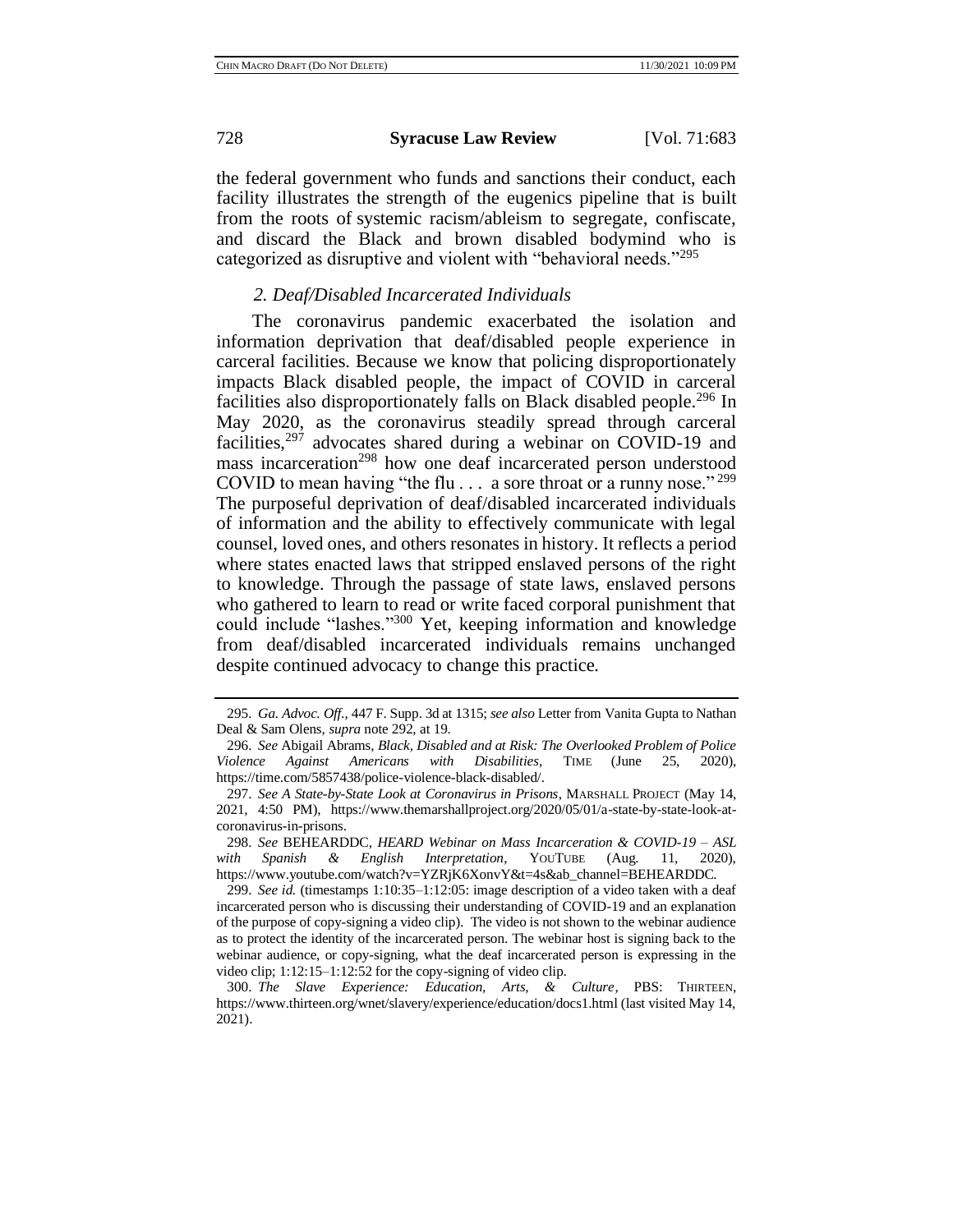In August 2020, the Federal Communications Commission (FCC) issued a notice of a fourth proposed rule, *Rates for Interstate Inmate Calling Services.*<sup>301</sup> Buried in paragraph 136 of this 94-page proposed rule read: "*Disability Access*." <sup>302</sup> In this section, the FCC sought comment on three questions: (1) whether "[incarcerated people with disabilities] have adequate access to Telecommunications Relay Services?"; (2) what forms of [telecommunication services] should inmate calling services providers make available; and (3) "what can the Commission do to facilitate that?"<sup>303</sup>

Over the past decade, the FCC invited comment on this same issue, failing to listen to advocate's demands for functionally equivalent communication in jails and prisons for deaf/disabled people, incarcerated children of deaf adults, and people with communication disabilities.<sup>304</sup> Between FCC's first comment invitation and the most recent iteration of the proposed comment, advocates—particularly the organization HEARD<sup>305</sup>—provided extensive evidence of the deathly consequences and the continued devastation of communication deprivation on disabled people.<sup>306</sup> Despite these efforts, advocacy groups again, are making this demand. But this time, it was during the COVID-19 pandemic as deaf/disabled people are denied life-saving medical information.<sup>307</sup>

As a result of the outdated, and sometimes non-existent, telecommunication technology, incarcerated people who are deaf/disabled have no "basic access to telecommunications services and equipment."<sup>308</sup> FCC has effectively denied incarcerated people

<sup>301.</sup> *See* Rates for Interstate Inmate Calling Services, 85 Fed. Reg. 67480 (proposed Oct. 23, 2020) (codified at 47 C.F.R. pt 64).

<sup>302.</sup> *Id.* at 67495.

<sup>303.</sup> *Id.*

<sup>304.</sup> *See What Today's "Historic" FCC Vote Means to Deaf & Disabled People*, TALILA A. LEWIS (Nov. 17, 2016), https://www.talilalewis.com/blog/what-todays-historic-fcc-votemeans-for-deaf-disabled-people.

<sup>305.</sup> HEARD, https://behearddc.org, (last visited Oct. 29, 2021).

<sup>306.</sup> *See* Letter from Talila A. Lewis, Founder & Volunteer Dir., HEARD, to Marlene H. Dortch, Comm'n Sec'y, Fed. Commc'ns Comm'n 2 (Nov. 23, 2019), https://ecfsapi.fcc.gov/file/112406219977/HEARD%20FCC%20Comment%20Cover%20(N ov%202020).pdf.

<sup>307.</sup> *See id.*

<sup>308.</sup> *See* BEHEARDDC, *John Wilson, Jr.'s Long Journey Home*, YOUTUBE (Sept. 1, 2020), https://www.youtube.com/watch?t=731&v=9rwo44gem0g&feature=youtu.be; Comments of HEARD et al. at 1, *In re* Rates for Interstate Inmate Calling Services, No. 12- 375 (Nov. 23, 2020), https://ecfsapi.fcc.gov/file/1123290918519/2020.11.23%20Accessibility%20Coalition%20C arceral%20Communications%20Comments%20final.pdf.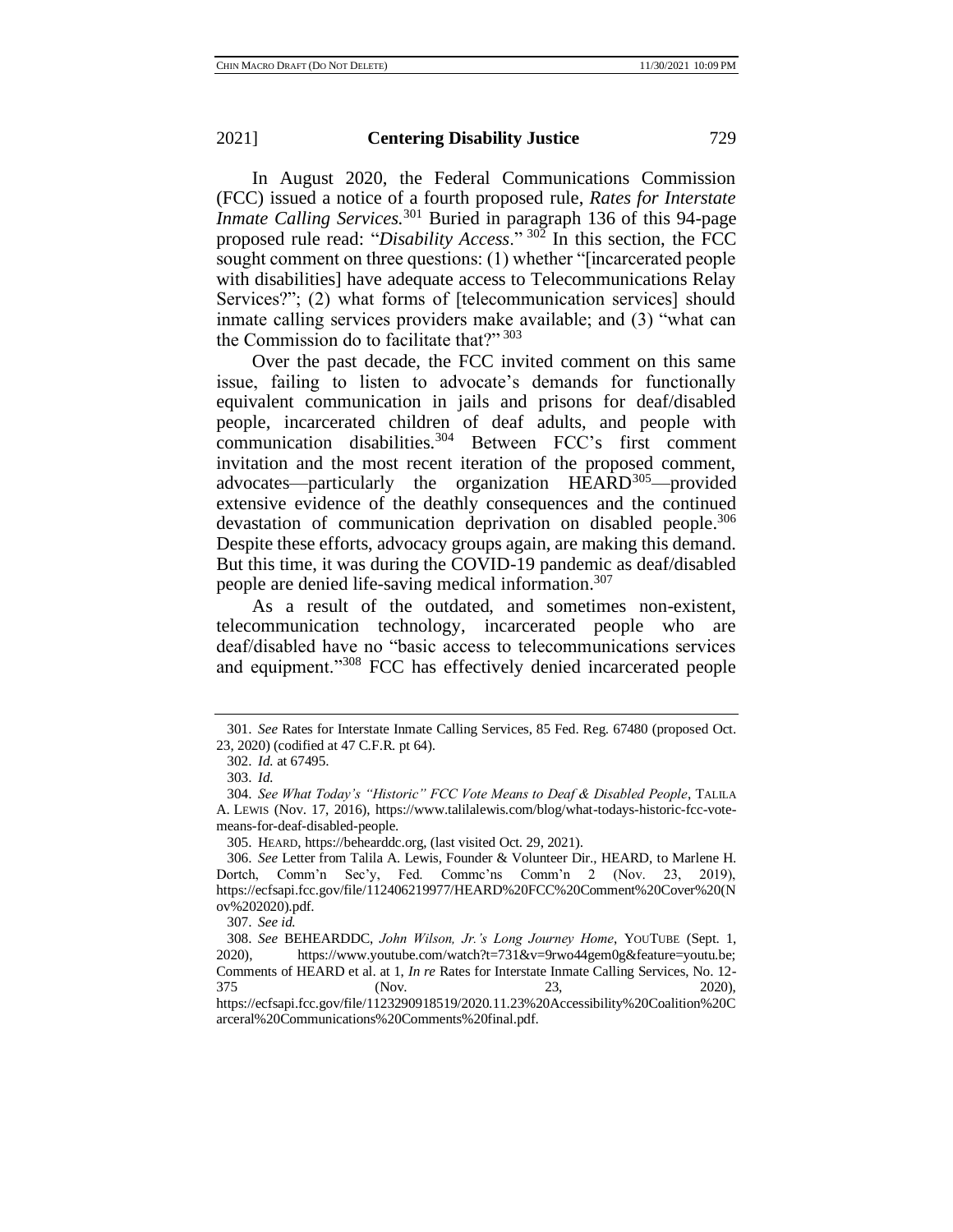with communications disabilities "the ability to communicate with family, loved ones, and legal counsel, sometimes for years."<sup>309</sup> The actions of the FCC represent a more subtle form of state control over the disabled bodymind. Similar to JRC and GNETS, it provides another example of the eugenics pipeline driven by structural racism/ableism and sanctioned by the government to legitimize the isolation and discarding of the Black disabled bodymind.

# *3. Health Care*

Michael Hickson was a forty-six-year-old Black father of five who died of complications from COVID-19 after a court-appointed guardian, in collaboration with doctors, discontinued his medical treatment, including hydration and nutrition for six days, over the objection of his wife of eighteen years. $310$ 

Prior to his death, Hickson's wife recorded the following conversation she had with her husband's doctor, later expressing her concern that the "doctors were placing less value on her husband's life because he was a Black man who was disabled."<sup>311</sup>

Doctor: "So as of right now, his quality of life . . . he doesn't have much of one."

Melissa Hickson: "What do you mean? Because he's paralyzed with a brain injury he doesn't have quality of life?"

Doctor: "Correct."

Melissa Hickson: "Who gets to make that decision whether somebody's quality of life, if they have a disability, that their quality of life is not good?"312

<sup>309.</sup> *See* Letter from HEARD to Marlene H. Dortch, Comm'n Sec'y, Fed. Commc'ns Comm'n 2 (Jan. 12, 2015),https://ecfsapi.fcc.gov/file/60001013058.pdf ("Men and women across this nation continue to spend months, and sometimes years, with no communication with their children and loved ones—simply because of their disability."); *see also* Christie Thompson, *Why Many Deaf Prisoners Can't Call Home*, MARSHALL PROJECT (Sept. 19, 2017), https://www.themarshallproject.org/2017/09/19/why-many-deaf-prisoners-can-t-callhome.

<sup>310.</sup> Mr. Hickson's wife and sister were each independently seeking guardianship over Mr. Hickson. *See* Kim Roberts*, Austin Hospital Withheld Treatment from Disabled Man Who Contracted Coronavirus,* TEXAN (June 29, 2020), https://thetexan.news/austin-hospitalwithheld-treatment-from-disabled-man-who-contracted-coronavirus/. A court appointed a guardian to make end-of-life decisions for Mr. Hickson while the guardianship case was pending in court. *See id*.

<sup>311.</sup> Ariana E. Cha, *Quadriplegic Man's Death From COVID-19 Spotlights Questions of Disability, Race and Family*, WASH. POST (July 5, 2020, 9:40 AM), https://www.washingtonpost.com/health/2020/07/05/coronavirus-disability-death/.

<sup>312.</sup> Texas Right to Life, *Quadriplegic COVID-19 Patient Starved by Texas Doctor*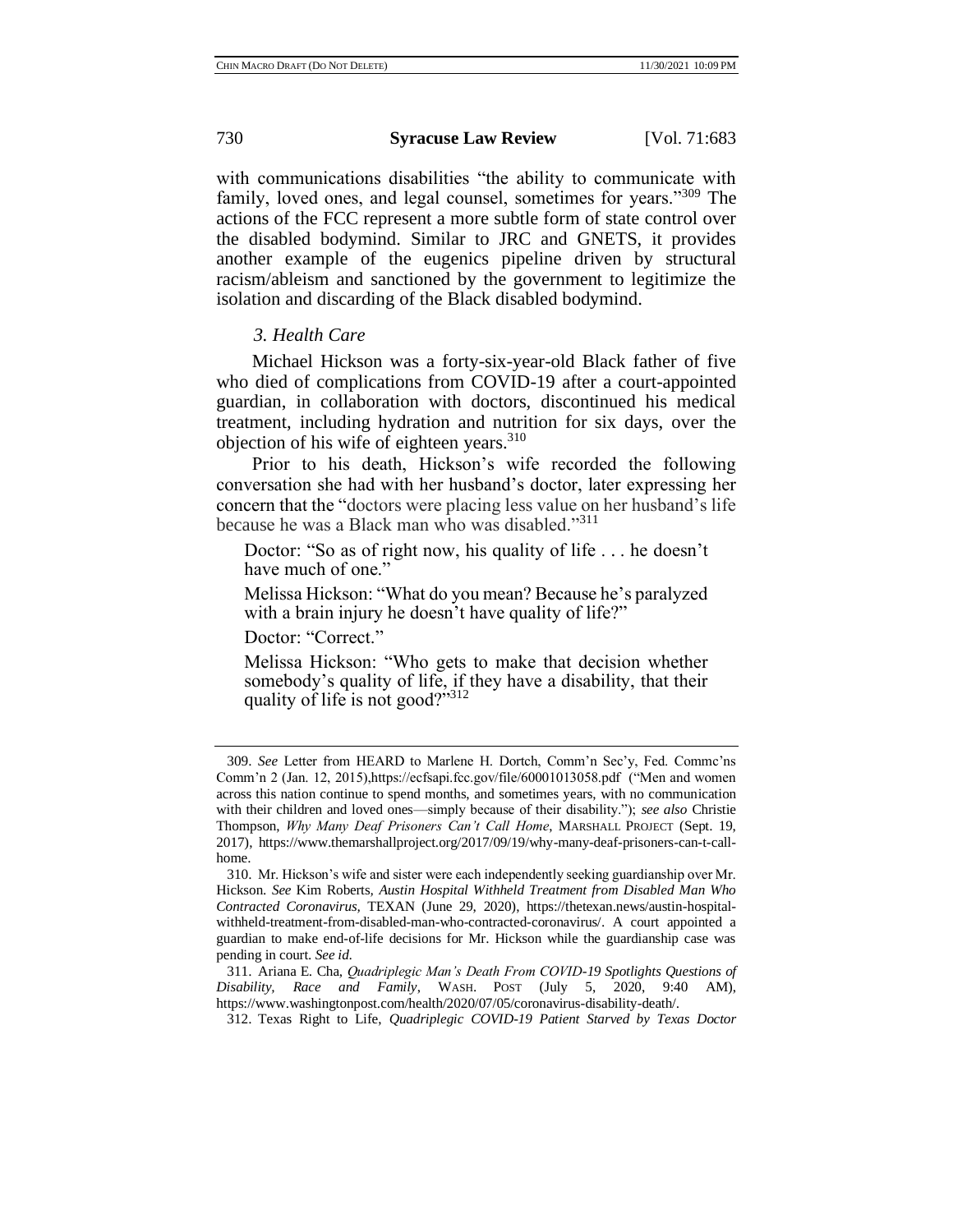Mrs. Hickson will never know whether the decision to withhold life-sustaining treatment to her husband was medically sound.<sup>313</sup> Doctors are routinely given deference in their medical judgment. Nor will she know what role his Blackness played in the medical decision. What is known is history's treatment of Black people in medicine and in institutionalized settings. And the actions taken by medical professionals and state governments concerning rationing of care during COVID-19.<sup>314</sup>

Medical racism as a form eugenics—state control to legitimize the discarding and confiscation of the Black bodymind—is deeply embedded in history. There was Dr. Jason Maron Sims.<sup>315</sup> Sims performed gynecological experiments on enslaved women.<sup>316</sup> During these experiments, other physicians assisted Sims to forcibly restrain the "unanesthetized slave woman . . . through her shrieks of agony as Sims determinedly sliced, then sutured her genitalia."<sup>317</sup> And the Tuskegee Syphilis Experiment in the 1930s where, for forty-one years, the United States Public Health Service withheld effective syphilis treatment from Black men who the government told were receiving free health assessments, screening, and treatment.<sup>318</sup> The coronavirus pandemic forced the United States to face a stark reminder that pandemics are not a "great equalizer"<sup>319</sup> in how they ravage communities.

315. *See* HARRIET A. WASHINGTON, MEDICAL APARTHEID THE DARK HISTORY OF MEDICAL EXPERIMENTATION ON BLACK AMERICANS FROM COLONIAL TIMES TO THE PRESENT 2 (2006). 316. *See id*. at 3.

*Because of His Disability*, YOUTUBE (June 26, 2020)[,](https://www.youtube.com/watch?v=jq-_gtjnzZg) https://www.youtube.com/watch?v=jq- \_gtjnzZg.

<sup>313.</sup> *See* Joseph Stramondo, *COVID-19 Triage and Disability: What NOT to Do*, AM. J. BIOETHICS (Mar. 30, 2020), http://www.bioethics.net/2020/03/covid-19-triage-and-disabilitywhat-not-to-do/.

<sup>314.</sup> Natalie Chin & Jasmine Harris, *Examining How Crisis Standards of Care May Lead to Intersectional Medical Discrimination Against COVID-19 Patients*, CTR. FOR PUB. REPRESENTATION, https://www.centerforpublicrep.org/wp-content/uploads/FINAL-Intersectional-Guide-Crisis-Care-PDF.pdf (last visited Nov. 11, 2021).

<sup>317</sup>*. Id.*

<sup>318.</sup> *See id*. at 161.

<sup>319.</sup> Stephen A. Mein, *COVID-19 and Health Disparities: The Reality of "the Great Equalizer,"* J. GEN. INTERNAL MED. (May 14, 2020), https://www.ncbi.nlm.nih.gov/pmc/articles/PMC7224347/; *see also* Mark Honigsbaum, *Epidemics Have Often Led to Discrimination Against Minorities – This Time is No Different*, CONVERSATION (June 26, 2020, 8:42 AM), https://theconversation.com/epidemics-haveoften-led-to-discrimination-against-minorities-this-time-is-no-different-140189.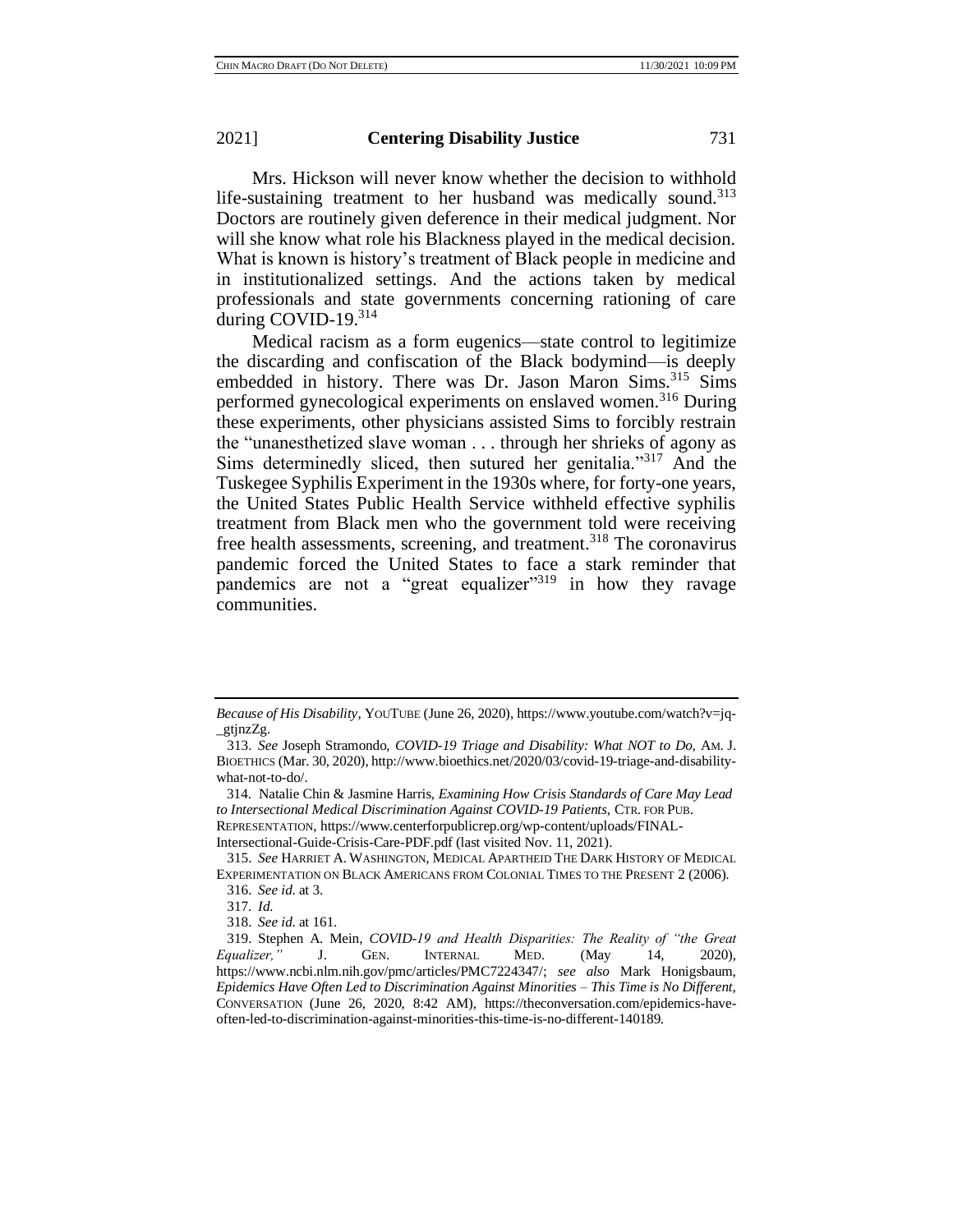*4. Police Violence & Carceral Spaces<sup>320</sup>*

The family of Charleena Lyles held a vigil in Seattle as the country continued to erupt in protests over the murder of George Floyd, Breonna Taylor, and countless others by police.<sup>321</sup> Lyles, a thirty-year-old Black, pregnant woman with an extensive mental health history that involved the police being called to her home at least twenty times, was killed by police in  $2017$ .<sup>322</sup> Lyles called 911 on a Sunday morning to report a burglary, and, according to the two officers' account, brandished a knife when the police entered her apartment.<sup>323</sup> The police responded by shooting her seven times.<sup>324</sup>

Held three years following her death, the "remembrance vigil" included a list of demands by Lyles' family,<sup>325</sup> which included the call to defund the Seattle police and reinvest in the community and for the city to drop challenges to the recently revised Seattle Police Department inquest rules—rules that seek to provide more transparency in the investigations of police use of deadly force.<sup>326</sup>

322. *See* Phillip A. Goff & Kim S. Buchanan, *Charleena Lyles Needed Health Care. Instead, She Was Killed*, N.Y. TIMES (June 20, 2017)[,](https://www.nytimes.com/2017/06/20/opinion/charleena-lyles-seattle-police-shooting.html?smid=tw-nytopinion&smtyp=cur) https://www.nytimes.com/2017/06/20/opinion/charleena-lyles-seattle-police-

shooting.html?smid=tw-nytopinion&smtyp=cur.

325. *See* Katrina Johnson et al., *Charleena Lyles Remembrance Vigil*, FACEBOOK (June 18, 2020, 9:00 PM)[,](https://www.facebook.com/events/256243055440977/?active_tab=discussion)

<sup>320.</sup> This article refers to carceral spaces in an expanded way, moving beyond the idea that carceral spaces are specific to prisons and jails. *See, e.g.*, BEN-MOSHE, *supra* note 17, at 23 ("sites of incarceration are varied and include prisons, nursing homes, psychiatric hospitals, residential facilities for those with intellectual and other disabilities, and, at times, our own homes (or their lack)").

<sup>321.</sup> *See* Sara J. Green, *Hundreds Gather to Remember Charleena Lyles, a Black Woman Killed by Seattle Police in 2017, Amid Growing Movement Against Police Violence*, SEATTLE TIMES (June 19, 2020, 6:53 AM), [h](https://www.seattletimes.com/seattle-news/hundreds-gather-to-remember-charleena-lyles-a-black-woman-killed-by-seattle-police-in-2017-amid-growing-movement-against-police-violence/)ttps://www.seattletimes.com/seattle-news/hundredsgather-to-remember-charleena-lyles-a-black-woman-killed-by-seattle-police-in-2017-amidgrowing-movement-against-police-violence/.

<sup>323.</sup> *See id.*

<sup>324.</sup> *See* Green, *supra* note 321.

https://www.facebook.com/events/256243055440977/?acontext=%7B%22event\_action\_hist ory%22%3A[%7B%22mechanism%22%3A%22search\_results%22%2C%22surface%22%3 A%22search%22%7D]%7D.

<sup>326.</sup> *See id.*; *see also* Steve Miletich, *Plan to Resume Inquests Stalled by Challenges from City of Seattle, and Now Coronavirus*, SEATTLE TIMES (Mar. 29, 2020, 6:00 AM), https://www.seattletimes.com/seattle-news/crime/plan-to-resume-inquests-stalled-by-

challenges-from-city-of-seattle-and-now-coronavirus/ (the inquest rules "seek to determine the root causes behind the use of deadly force by law enforcement, rather than focusing on the subjective perceptions of officers and their justification for using deadly force.") For Black disabled people with psychiatric disabilities, the home—or homelessness—can quickly transform into a carceral space through police engagement, as occurred with Lyles. There is no shortness of tragic outcomes where the police fatally shot an individual with a psychiatric condition in their own home. *See* Shaun King, *If You Are Black and in a Mental Health Crisis,*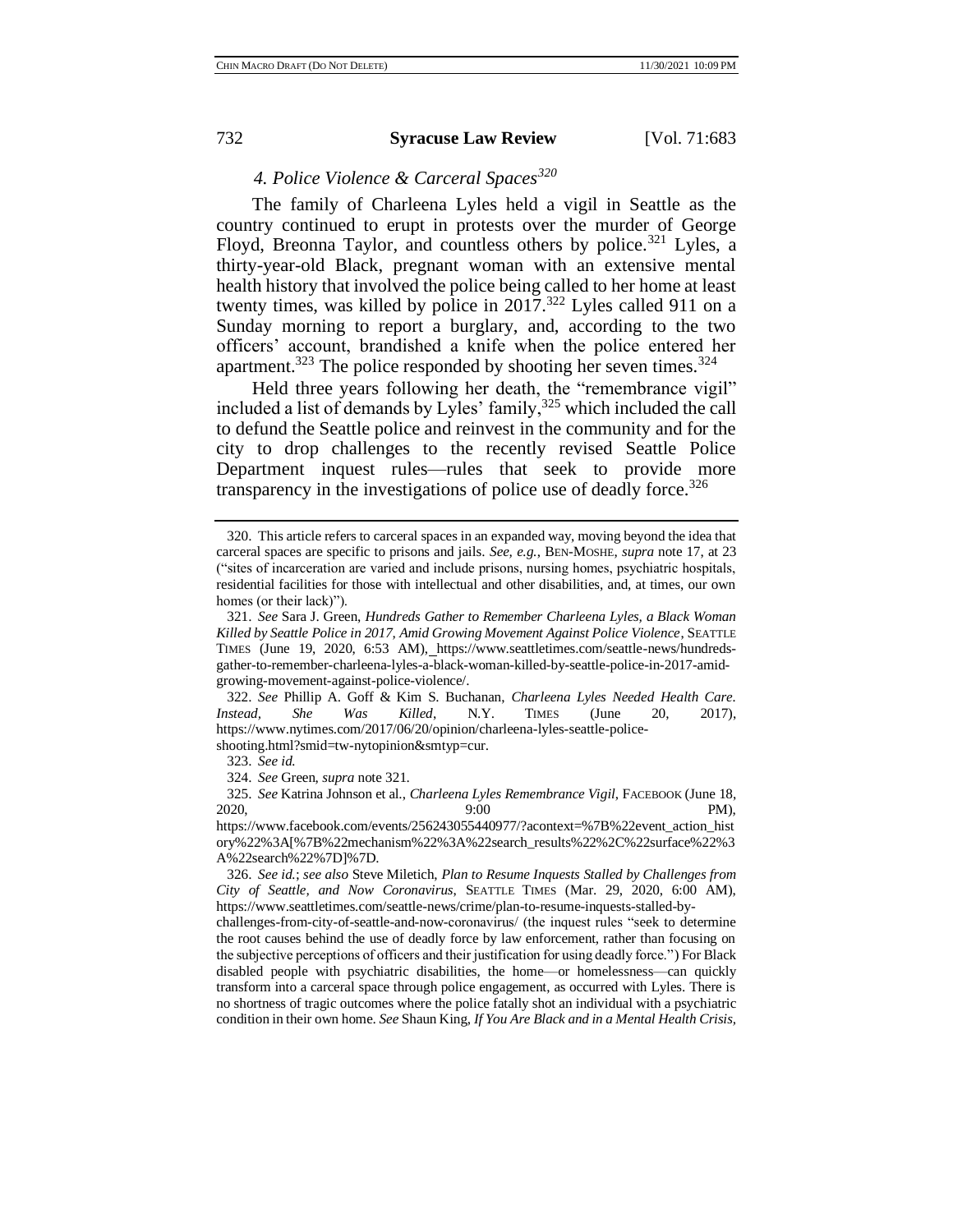About a month following the Lyles vigil, in the neighboring state of California, several disability rights groups commenced a federal lawsuit challenging the treatment of disabled individuals with mental health and psychiatric conditions.<sup>327</sup> The lawsuit, *Disability Rights California v. County of Alameda*, <sup>328</sup> challenges a range of practices, noting the disproportionate impact on Black Alameda residents. These actions by the county and its health care system, including "the illegal segregation of adults with serious mental health disabilities into . . . psychiatric institutions" and "subjecting adults with serious mental health disabilities to a high risk of" institutionalization, incarceration, and homeless due to the lack of "adequate intensive community-based mental health services."329

# *5. Covid-19*

The coronavirus pandemic further provides an intimate view of how the legacy of slavery and the underpinnings of eugenics theories continue to inform law and society. This view included witnessing carceral spaces administer the experimental treatment of hydroxychloroquine on Black and brown people as a COVID-19 treatment<sup>330</sup> that medical experts later linked to deaths;<sup>331</sup> the

327. *See DRC Lawsuit Against Alameda County*, DISABILITY RTS. CAL. (July 30, 2020), https://www.disabilityrightsca.org/cases/drc-lawsuit-against-alameda-county.

328. *See id.* 

330. KHOU 11 Staff, *Family Hopeful Hydroxychloroquine Will Help Texas City Grandmother Recover From COVID-19*, KHOU (April 6, 2020, 5:00 PM), https://www.khou.com/article/news/health/coronavirus/anti-malaria-drug-being-used-totreat-texas-city-coronavirus-patients/285-8ada8747-c624-4c8a-8651-64a762086a37.

331. *See* Toluse Olorunnipa, *Drug Promoted by Trump as Coronavirus 'Game Changer' Increasingly Linked to Deaths*, WASH. POST (May 15, 2020, 6:41 PM), https://www.washingtonpost.com/politics/drug-promoted-by-trump-as-coronavirus-gamechanger-increasingly-linked-to-deaths/2020/05/15/85d024fe-96bd-11ea-9f5e-56d8239bf9ad\_story.html.

*<sup>911</sup> Can Be a Death Sentence*, INTERCEPT (Sept. 29, 2019, 8:00 AM), https://theintercept.com/2019/09/29/police-shootings-mental-health/.

<sup>329.</sup> Complaint at 1–3, Disability Rts. Cal. v. City of Alameda, 2020 WL 4452089 (N.D.Cal. 2020) (No. 3:20-CV-05256-JCS). On April 21, 2021, the DOJ, Civil Rights Division, issued a finding against Alameda County, John George Psychiatric Hospital, and Santa Rita jail in an investigation related to the facts underlining the Disability Rights California lawsuit. Letter from Pamela S. Karlan, Principal Deputy Assistant Att'y Gen., C.R. Div., Dep't of Just., to Keith Carson, President, Alameda Cnty. Bd. of Supervisors, Gregory J. Ahern, Alaneda Cnty. Sherriff/Coroner, Santa Rita Jail, Mark Fratzke, Alameda Health Sys., Interim Chief Operating Officer (Apr. 22, 2021), https://www.justice.gov/crt/casedocument/file/1388891/download. The DOJ found, in part, that Alameda County violated the ADA as interpreted by *Olmsted* for institutionalizing people with mental health disabilities or placing such persons at risk of institutionalization—who need and can receive mental health treatment in the community*. Id.* at 2, 7.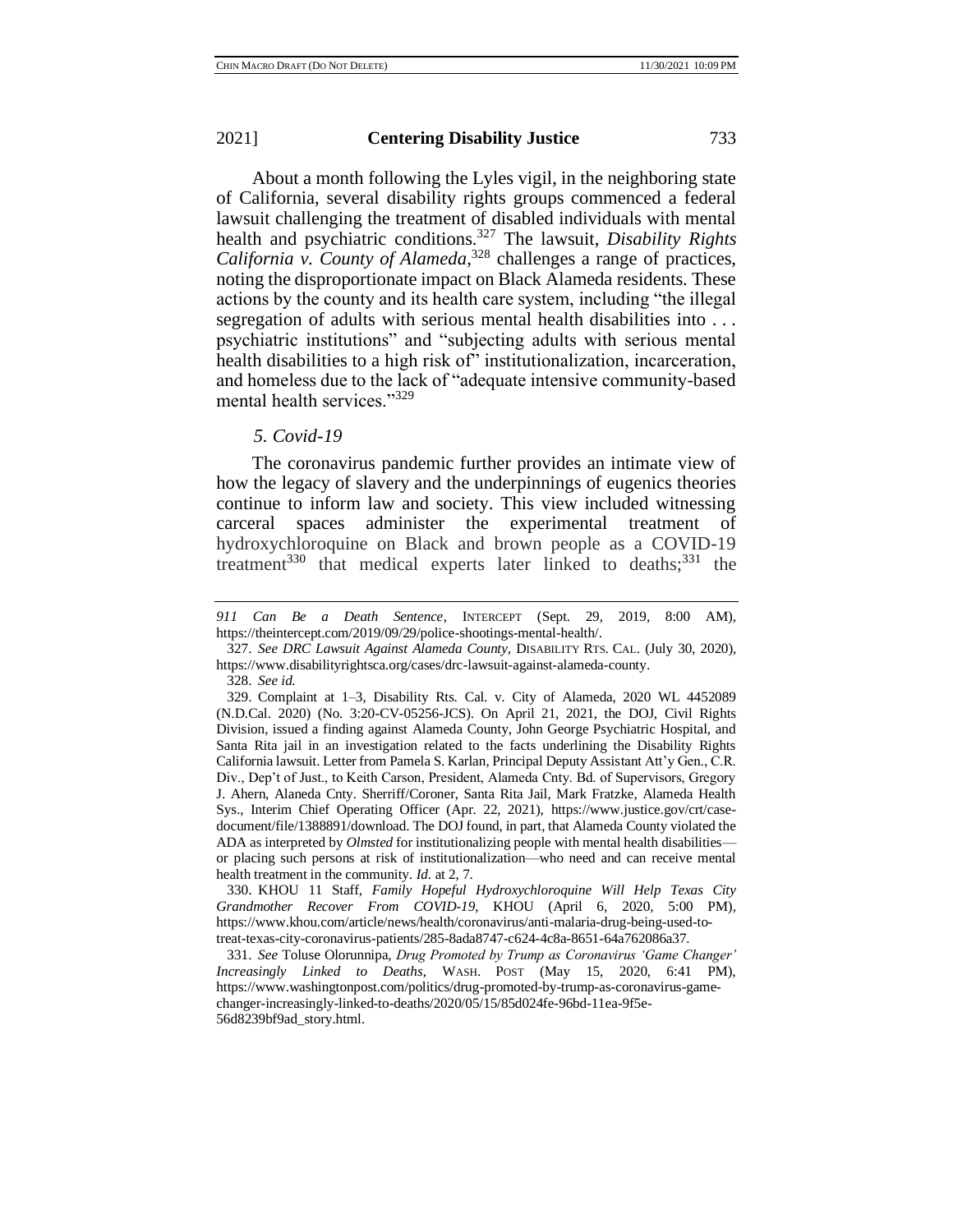inaccessibility of hydroxychloroquine for people with autoimmune diseases such as Lupus—a chronic illness that impacts women of color two to three times more than white women<sup>332</sup>—following the hoarding of the drug by medical and government institutions<sup>333</sup> as a result of President Donald Trump's claim that it could treat COVID-19;<sup>334</sup> the decision of state and medical personnel to withhold medical treatment for COVID-19 to patients based on the belief that their disability has already diminished their quality of life;<sup>335</sup> in the unsanitary and overcrowding of prisons and immigration detention centers as COVID-19 spread throughout these facilities;<sup>336</sup> and in statistics that found that nearly 34% of coronavirus deaths are linked to nursing homes<sup>337</sup>—with COVID-19 ravaging nursing homes with largely Black and Latinx residents.<sup>338</sup>

The United States Supreme Court, in a one paragraph opinion, stayed a decision to require the implementation of safety measures by the Orange County Jail in California.<sup>339</sup> The intended purpose of the safety measures was to protect the 3,000 pretrial detainees and incarcerated people, "488 of whom were medically vulnerable to

<sup>332.</sup> The Lupus Foundation of America identified women of color as "African Americans, Hispanics/Latinos, Asians, Native Americans, Alaska Natives, Native Hawaiians and other Pacific Islanders." *Lupus Facts and Statistics*, LUPUS FOUND. AM., https://www.lupus.org/resources/lupus-facts-and-statistics (last visited May 14, 2021). Recent research indicates that lupus affects 1 in 537 young Black women. *See* Emily C. Somers et al., *Population-Based Incidence and Prevalence of Systemic Lupus Erythematosus: The Michigan Lupus Epidemiology and Surveillance Program*, 66 ARTHRITIS & RHEUMATOLOGY 369, 369 (2014).

<sup>333.</sup> *See* Walter Pavlo, *Bureau of Prisons Recently Purchased Hydroxychloroquine, Controversial COVID-19 Treatment*, FORBES (Apr. 7, 2020), https://www.forbes.com/sites/walterpavlo/2020/04/07/bureau-of-prisons-recently-

purchased-hydroxychloroquine-controversial-covid-19-treatment/?sh=431102c62839. 334. *See* Charles Ornstein, *Lupus Patients Can't Get Crucial Medication After President* 

*Trump Pushes Unproven Coronavirus Treatment*, PROPUBLICA (Mar. 22, 2020, 12:41 PM), https://www.propublica.org/article/lupus-patients-cant-get-crucial-medication-afterpresident-trump-pushes-unproven-coronavirus-treatment.

<sup>335.</sup> *See* Roberts, *supra* note 310; *see also* Texas Right to Life, *Quadriplegic COVID-19 Patient Starved by Texas Doctor Because of His Disability*, YOUTUBE (June 26, 2020), https://www.youtube.com/watch?v=jq-\_gtjnzZg.

<sup>336.</sup> *See* John Washington, *Coronavirus 'Hotbeds of Infection' In and Around Detention Centers*, INTERCEPT (Dec. 9, 2020), https://theintercept.com/2020/12/09/ice-covid-detentioncenters/*.* 

<sup>337.</sup> *See More Than One-Third of U.S. Coronavirus Deaths Are Linked to Nursing Homes*, N.Y. TIMES (Jan. 12, 2021), https://www.nytimes.com/interactive/2020/us/coronavirusnursing-homes.html?referringSource=articleShare.

<sup>338.</sup> *See also The Striking Racial Divide in How Covid-19 Has Hit Nursing Homes*, N.Y. TIMES (Sept. 10, 2020), https://www.nytimes.com/article/coronavirus-nursing-homes-racialdisparity.html.

<sup>339.</sup> *See* Barnes v. Ahlman, 140 S. Ct. 2620, 2620 (2020).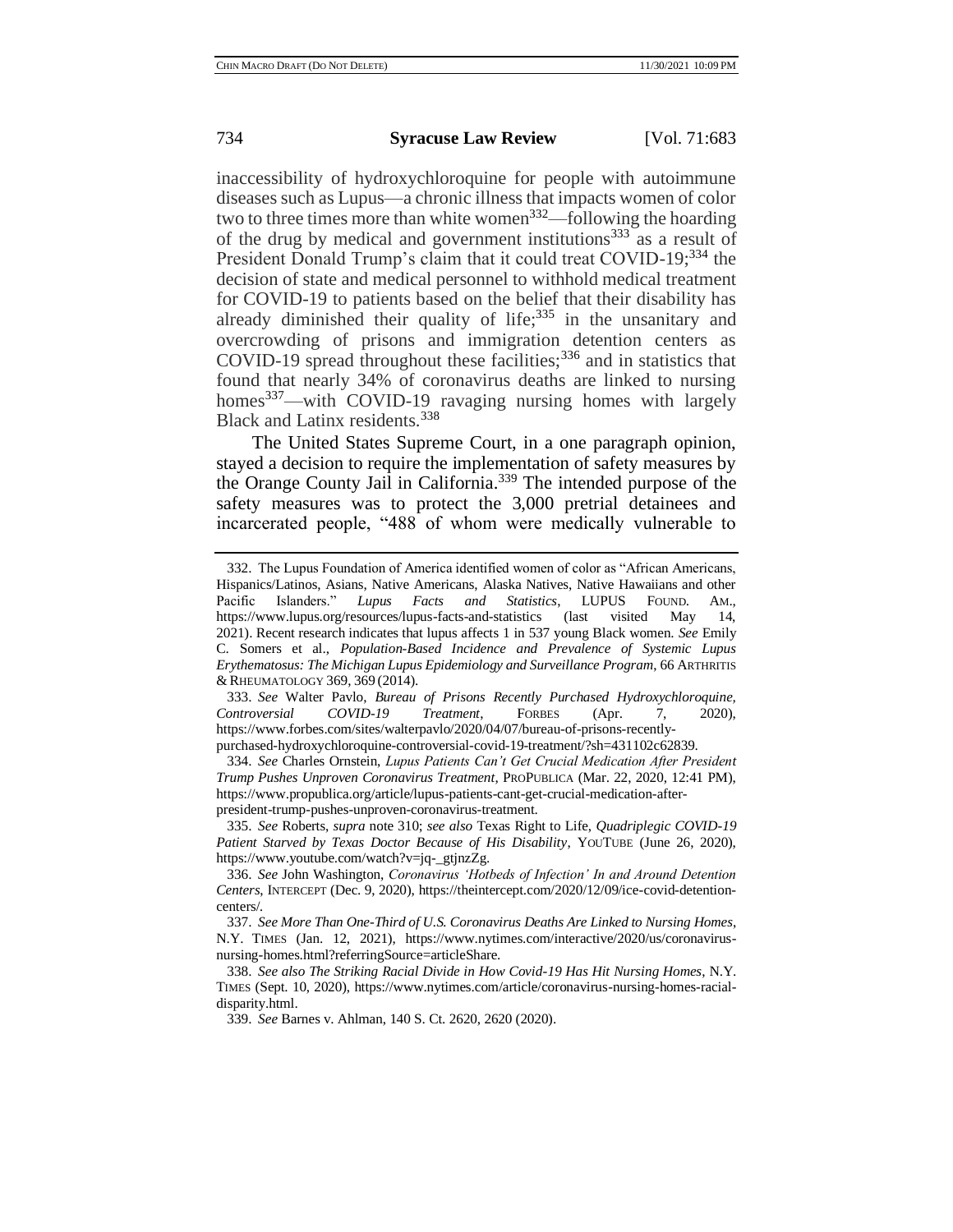COVID-19" at the time the injunction was filed.<sup>340</sup> In her scathing dissent, Justice Sotomayor found that the Supreme Court improperly disregarded that the district court and Ninth Circuit Court of Appeals "applied well-established law to the particular facts" of this case.<sup>341</sup> She reasoned that the district court held that the respondents were likely to succeed in showing that the jail "was deliberately indifferent to the health and safety of its inmates and . . . violated federal disability rights law."<sup>342</sup>

This Year in Review does not reflect outliers in how law and society legitimize the eugenics pipeline for racialized and multiply marginalized disabled people. Disabled children lived and suffered in segregated facilities such as the Willowbrook State School and the Pennhurst State School and Hospital.<sup>343</sup> Similar methods of corporal and psychological punishment that existed at Willowbrook and Pennhurst continue at the JRC and the GNETS program—sustaining a form of confiscation of young Black and brown disabled bodyminds who are caught in the revolving door of these carceral spaces in the name of education and treatment.<sup>344</sup>

The act of the carceral state to isolate and invisibilize deaf/disabled incarcerated persons through the deprivation of communication access and the withholding of information is also repeated, time and time again.<sup>345</sup> The FCC's decade-long failure to implement and mandate the implementation of effective communication services for the deaf/disabled incarcerated population is embedded in some of the philosophies that kept Wilson institutionalized for sixty-eight years.<sup>346</sup> Namely, that deaf/disabled

346. *See* BURCH & JOYNER, *supra* note 67, at 129.

<sup>340.</sup> *Id.* at 2624.

<sup>341.</sup> *Id*. at 2622.

<sup>342.</sup> *Id.*

<sup>343.</sup> *See Halderman v. Pennhurst State School and Hospital*, DISABILITY JUST., https://disabilityjustice.org/halderman-v-pennhurst-state-school-hospital/ (last visited May 14, 2021); *see also The Closing of Willowbrook*, DISABILITY JUST., https://disabilityjustice.org/the-closing-of-willowbrook/ (last visited May 14, 2021).

<sup>344.</sup> *See* ADAPT, *supra* note 276; s*ee also* Judd, *supra* note 288.

<sup>345.</sup> *See ACLU & NAD File Lawsuit on Behalf of Georgian Deaf Prisoners*, ACLU (June 20, 2018), https://www.aclu.org/press-releases/aclu-nad-seek-class-action-behalf-deafprisoners-georgia-denied-communication-access ("previously incarcerated deaf people do not have access to information about the conditions of their release, probation guidelines or instructions from their probation officers"); *see also* Christie Thompson, *Why Many Deaf Prisoners Can't Call Home*, WIRED (Sept. 19, 2017), https://www.wired.com/story/whymany-deaf-prisoners-cant-phone-home/ (Deaf incarcerated people are "unable to participate in many work programs, AA meetings, or classes. And prison orders—like calls for head counts or meal times—are often given orally").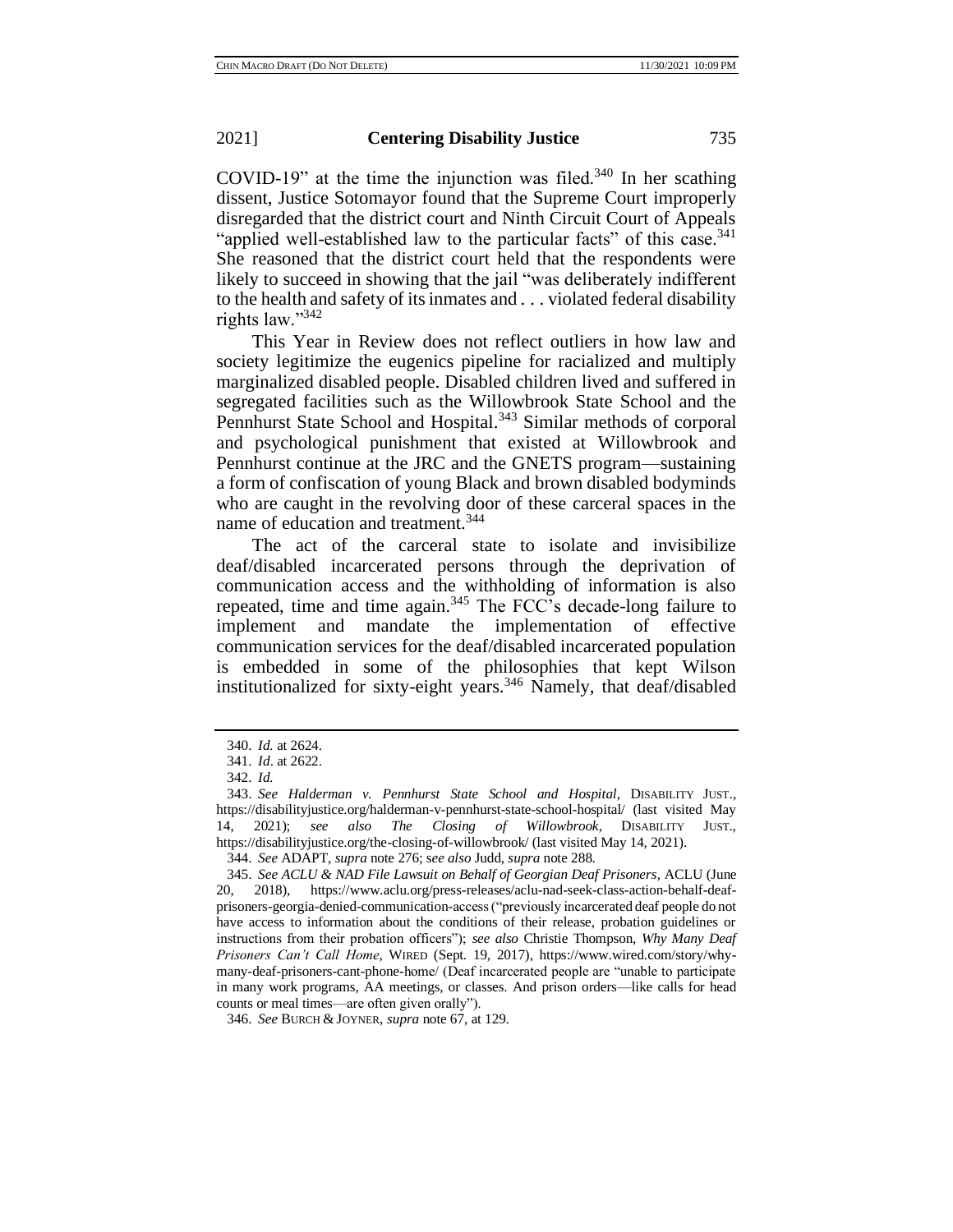people may be "flattened and secreted away" as an acceptable form of controlling the bodymind $347$  through isolation and the deprivation of communication access with the world around them. Lastly, the State has a painful and sustaining history of confiscating and erasing the lives of Black disabled individuals such as Hickson, Lyles, and the countless Alameda County houseless who have a cognitive and/or a psychiatric disability.<sup>348</sup>

# *C. Why a Racism/Ableism Consciousness Centered in Disability Justice Matters in a Disability Rights Future*

Disability rights can further build on critical race theory and its descendant theories to envision a world where we move beyond the disability rights framework of accessibility, integration, and independence. This is not to say that these concepts are not important in challenging practices of discrimination and segregation. Rather, this call is to view these notions more broadly as part of a larger and more nuanced framework built on key principles of Disability Justice.<sup>349</sup> In essence, as expressed by Disability Justice advocate, Mia Mingus, "we must understand and practice an accessibility that moves us closer to justice, not just inclusion or diversity."<sup>350</sup>

The application of critical theory in legal practice seeks to transform social systems with the goal of shaping a more equitable world—by challenging the norms (social, legal, political) that contribute to society's acquiescence to the disenfranchisement, invisibilization, and erasure of multiply marginalized communities. The interconnected veins of critical theories disrupt normativity. This disruption seeks to bring issues of racism,  $351$  feminism,  $352$ 

<sup>347.</sup> Alice Abrokwa, *When They Enter, We All Enter: Opening the Door To Intersectional Discrimination Claims Based On Race And Disabilit*y, 24 MICH. J. RACE & L. 15, 46 (2018).

<sup>348.</sup> *See Crownsville: A Piece of Maryland History That Shouldn't Be Forgotten,* ACLU (Feb. 28, 2014, 12:00 AM), https://www.aclu-md.org/en/news/crownsville-piece-marylandhistory-shouldnt-be-forgotten (describing the history of torture, abuse, and death experienced by Black people detained at Crownsville State Hospital); *see also* Abrams, *supra* note 296 (identifying that Black people with psychiatric disabilities are disproportionately impacted by police violence).

<sup>349.</sup> Mingus, *supra* note 214.

<sup>350.</sup> *Id.*

<sup>351.</sup> *See, e.g.*, Derrick A. Bell, Jr., *Brown v. Board of Education and Interest-Convergence Dilemma*, 93 HARV. L. REV. 518 (1980).

<sup>352.</sup> *See, e.g.*, Moya Bailey & Izaetta A. Mobley, *Work in the Intersections: A Black Feminist Disability Framework*, 33 GENDER & SOC'Y 19 (2018).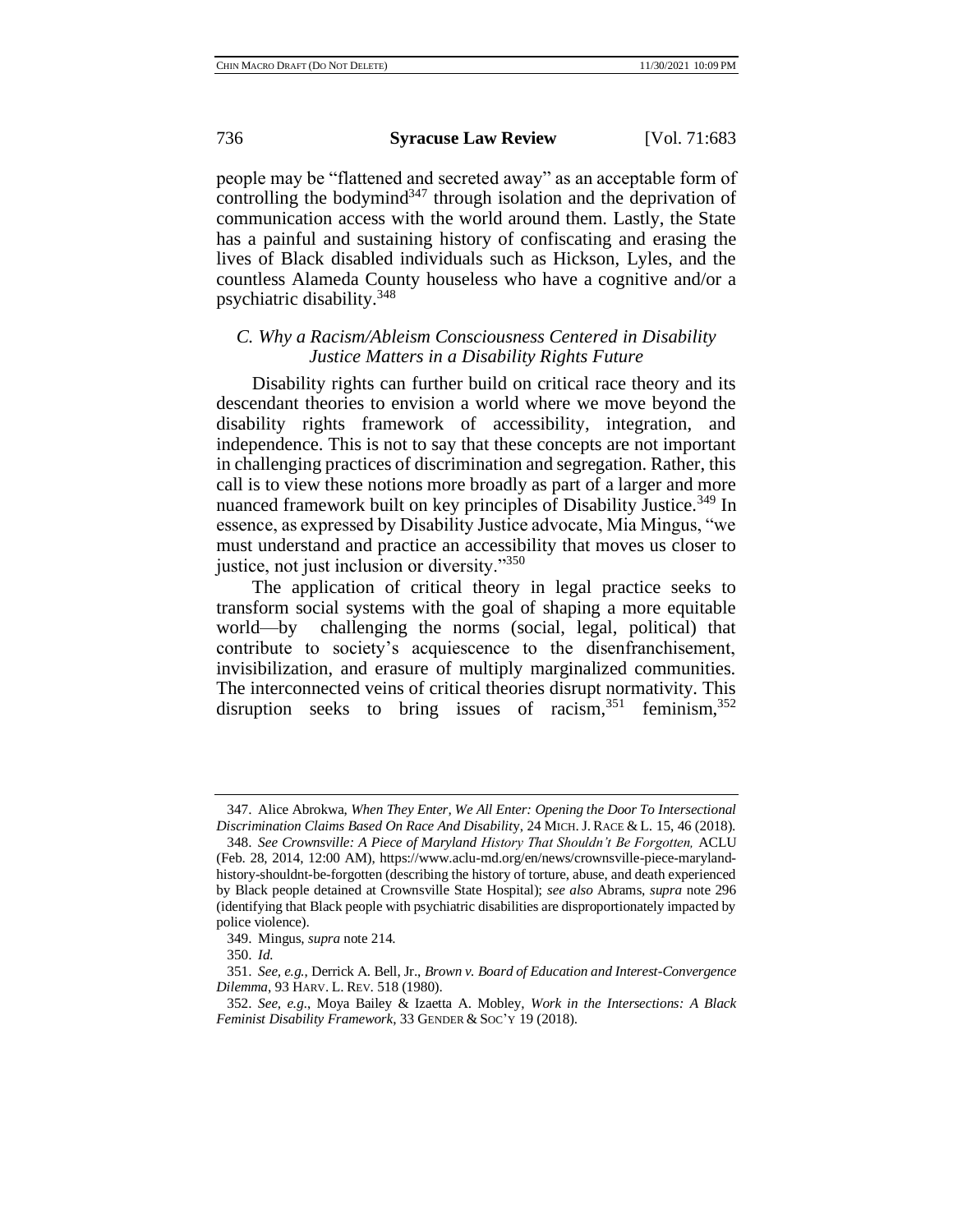queerness,  $353$  disability,  $354$  fatness,  $355$  gender,  $356$  and others to the foreground—primarily through an intersectional critique. Critical race theorists, for example, push against the legal status quo "to develop a jurisprudence that accounts for the role of racism in American law and that works toward the elimination of racism as part of a larger goal of eliminating all forms of subordination."<sup>357</sup>

In marrying theory with praxis, a critical racism/ableism consciousness framework that centers principles of Disability Justice can create an opportunity to expand the disability strategy through an approach that looks beyond the single issue of disability discrimination to a goal of social transformation. This framework recognizes that the foundational policies and ideals that supported enslavement and eugenics remain intact and must be considered when engaging in the implementation of a remedial approach to the harm. History is a resource that can contextualize the way we look at and solve current problems. It provides a playbook that discloses the psyche that built the foundations of racism/ableism. This historical playbook discloses past mistakes and successes to act as a guide in disability advocacy.

A consequence of not confronting disability rights through an intersectional lens rooted in a racism/ableism consciousness centered in Disability Justice is that the successes of the ADA and other disability rights laws only scratch the surface of the structural inequities that uphold the attendant harm. As a result, when engaging in the implementation of a remedial approach to the harm, the conditions remain that caused that harm. These conditions fester, acting as sustenance to the initial injustice to create the likelihood that the harm will repeat with its stronger roots intact. In thinking about disability advocacy, confronting racism/ableism is a tool to move justice forward. The Year in Review, *supra*, is reflective of a revolving

<sup>353.</sup> *See, e.g*., Cathy J. Cohen, *Punks, Bulldaggers, and Welfare Queens: The Radical Potential of Queer Politics?*, 3 GLQ: J. LESBIAN & GAY STUD. 437 (1997).

<sup>354.</sup> *See, e.g.*, Laura Jaffee & Kelsey John, *Disabling Bodies of/and Land: Reframing Disability Justice in Conversation with Indigenous Theory and Activism*, 5 DISABILITY & GLOB. S. 1407 (2018); Jina B. Kim, *Toward a Crip-of-Color Critique: Thinking with Minich's "Enabling Whom?"*, 6.1 LATERAL (2017).

<sup>355.</sup> *See, e.g.*, Anna Mollow, *Unvictimizable: Toward a Fat Black Disability Studies*, 50 AFR. AM. REV. 105 (2017).

<sup>356.</sup> *See, e.g.*, Michael Gill & Nirmala Erevelles, *The Absent Presence of Elsie Lacks: Hauntings at the Intersection of Race, Class, Gender, and Disability*, 50 AFR. AM. REV. 123 (2017).

<sup>357.</sup> Mari J. Matsuda, *Voices of America: Accent, Antidiscrimination Law, and a Jurisprudence for the Last Reconstruction*, 100 YALE L.J. 1329, 1331 n.7 (1991).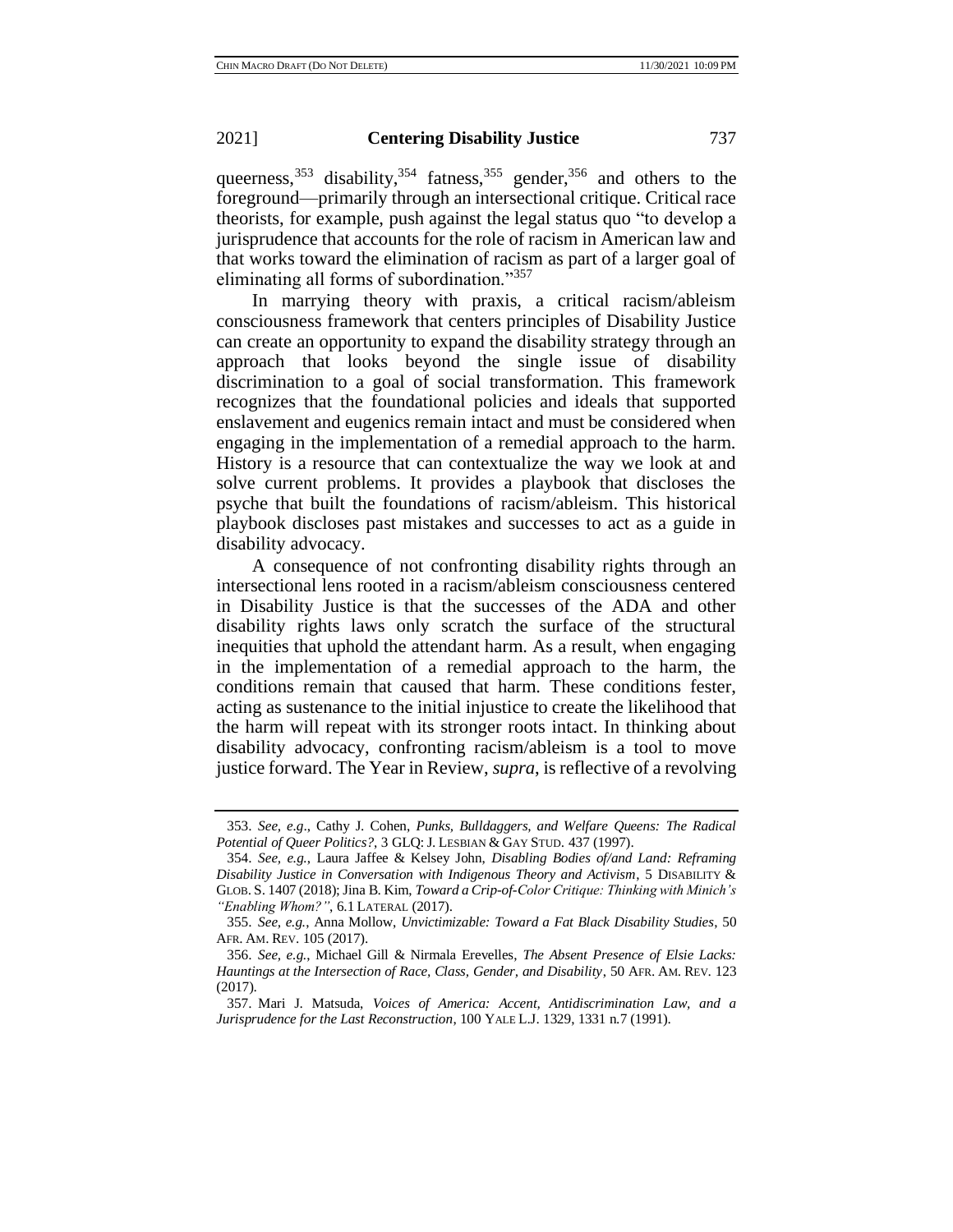door of inequities that disability advocacy cannot penetrate without a reimagined framework that centers Disability Justice.

# IV. CENTERING DISABILITY JUSTICE

*I am done with disability simply being "included" in able bodies people's agenda and living only when it's convenient. I want us to tap into the transformative powers of disability, instead of gaining access to the current system . . . and doing nothing to change that system. We don't simply want to join the ranks of the privileged, we want to challenge and dismantle those ranks and question why some people are consistently at the bottom.<sup>358</sup>*

*- Mia Mingus*

# *A. The Building Blocks of a Racism/Ableism Consciousness Framework that Centers Disability Justice*

A racism/ableism consciousness framework is grounded in three principles of Disability Justice: intersectionality, centering and amplifying marginalized disabled voices, and building crossmovement solidarity. First, this framework critically examines how intersectionality interlaces with any advocacy approach.<sup>359</sup> An intersectional approach, however, is not limited to identity awareness.<sup>360</sup> In reimagining a disability rights framework, it is necessary to view intersectionality with all of its complexities.<sup>361</sup> In her work, Sami Schalk adopts "an intersectional approach that acknowledges the role of identity, experience, social systems of privilege and oppression, and social constructions."<sup>362</sup> Schalk explains that this approach "allow[s] us, for example, to read enactments of medical and scientific racism as not only racist, but also as ableist toward both disabled and nondisabled people of color."<sup>363</sup>

Jay Justice, a Jamaican American queer disabled woman, succinctly explained the necessity of advocating through an intersectional framework: "My disability does not add to the challenges created by racial injustice. The institutionalized ableism

<sup>358.</sup> Mia Mingus, *Access Intimacy, Interdependence and Disability Justice*, LEAVING EVIDENCE (Apr. 11, 2017), https://leavingevidence.wordpress.com/2017/04/12/accessintimacy-interdependence-and-disability-justice/.

<sup>359.</sup> SINS INVALID, *supra* note 4, at 23.

<sup>360.</sup> *See generally* SKIN, TOOTH, AND BONE, *supra* note 48.

<sup>361.</sup> *Id*.

<sup>362.</sup> SCHALK, *supra* note 4, at 141–42.

<sup>363.</sup> *Id.* at 140.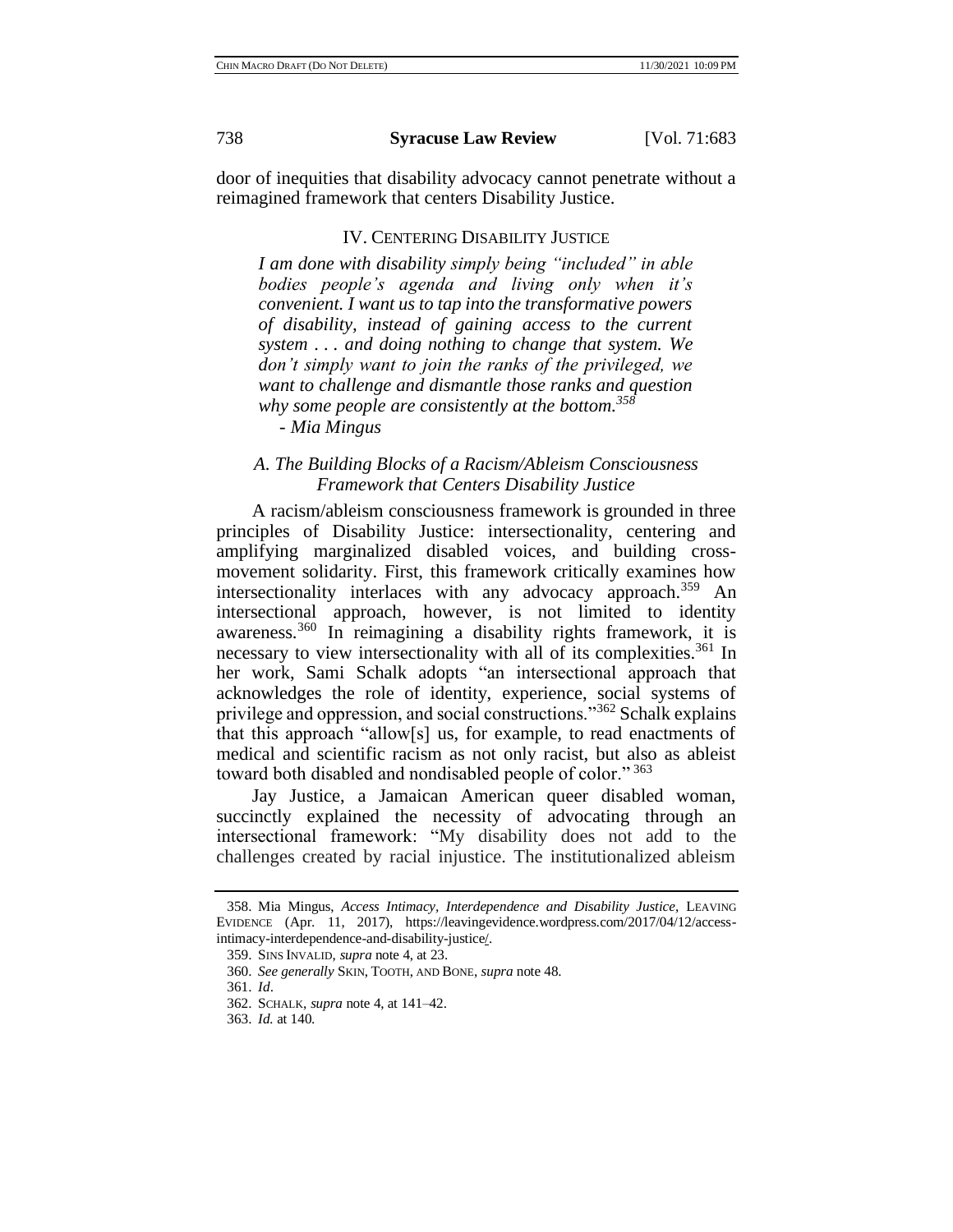and state-mandated poverty, that is inexorably linked to disability because of the policies enacted by our government, is what adds to the challenges created by racial injustice."<sup>364</sup> Because disability/racial/class-based and other intersecting oppressions are so inextricably linked through ableism, embracing a similarly nuanced intersectional approach, as Schalk describes, in disability advocacy can provide the depth needed to look beyond the single issue of disability identity.

Second, this framework requires a centering of the leadership and voices of the disabled communities most impacted by the harm.<sup>365</sup> Critiques of the whiteness in disability rights are not new. Disabled people of color have taken many initiatives to elevate the voices of Black, Indigenous, and other People of Color due to the absence of these voices in disability rights discourse.<sup>366</sup> To name a few: Vilissa Thompson started the hashtag #DisabilityTooWhite to "eradicate the erasure" of disabled people of color within history and disability rights advocacy.<sup>367</sup> Alice Wong founded and directs the Disability Visibility Project, "an online community dedicated to creating, sharing, and amplifying disability media and culture."368

Wong started the Disability Visibility Project because of the absence of stories for and about disabled people,  $369$  and amplifies the voices of disabled people of color.<sup>370</sup> The Disability Visibility Project showcased a series called "ADA 30 in Color" that highlighted original essays "on the past, present, and future of disability rights and justice by disabled" Black, Indigenous, and other People of Color<sup>371</sup> to mark the 30th anniversary of the ADA and recently published a book,

<sup>364.</sup> Sherina Poyyail, *Black and Disabled: How Racial Discrimination Is Amplified by Ableism*, RESET YOUR EVERYDAY (June 8, 2020), https://resetyoureveryday.com/black-anddisabled-how-racial-discrimination-is-amplified-by-ableism/.

<sup>365.</sup> SINS INVALID, *supra* note 4, at 23; *see also* Mari J. Matsuda, *Looking to the Bottom: Critical Legal Studies and Reparations*, 22 HARV. C.R.-C.L. L. REV. 323, 324 (1987).

<sup>366.</sup> *See* Blahovec, *supra* note 163; *see also* DISABILITY VISIBILITY PROJECT, https://disabilityvisibilityproject.com/about/ (last visited May 14, 2021).

<sup>367.</sup> Blahovec, *supra* note 164.

<sup>368.</sup> DISABILITY VISIBILITY PROJECT, *supra* note 366.

<sup>369.</sup> Angel Powell, *The Visibility of Disability: An Interview with Activist Alice Wong*, ADOLESCENT (Jan. 10, 2019), https://www.adolescent.net/a/the-political-visibility-ofdisability-an-interview-with-alice-wong. As of 2018, DVP collected about 140 oral histories, many of which are archived in the Library of Congress. *Id.*

<sup>370.</sup> Keah Brown, *Disabled People of Color Struggle To Be Heard*, ESTABLISHMENT (Oct. 14, 2016), https://theestablishment.co/disabled-people-of-color-struggle-to-be-heardb6c7ea5af4b4/index.html.

<sup>371.</sup> *ADA 30 In Color*, DISABILITY VISIBILITY PROJECT, https://disabilityvisibilityproject.com/ada30/ (last visited May 14, 2021).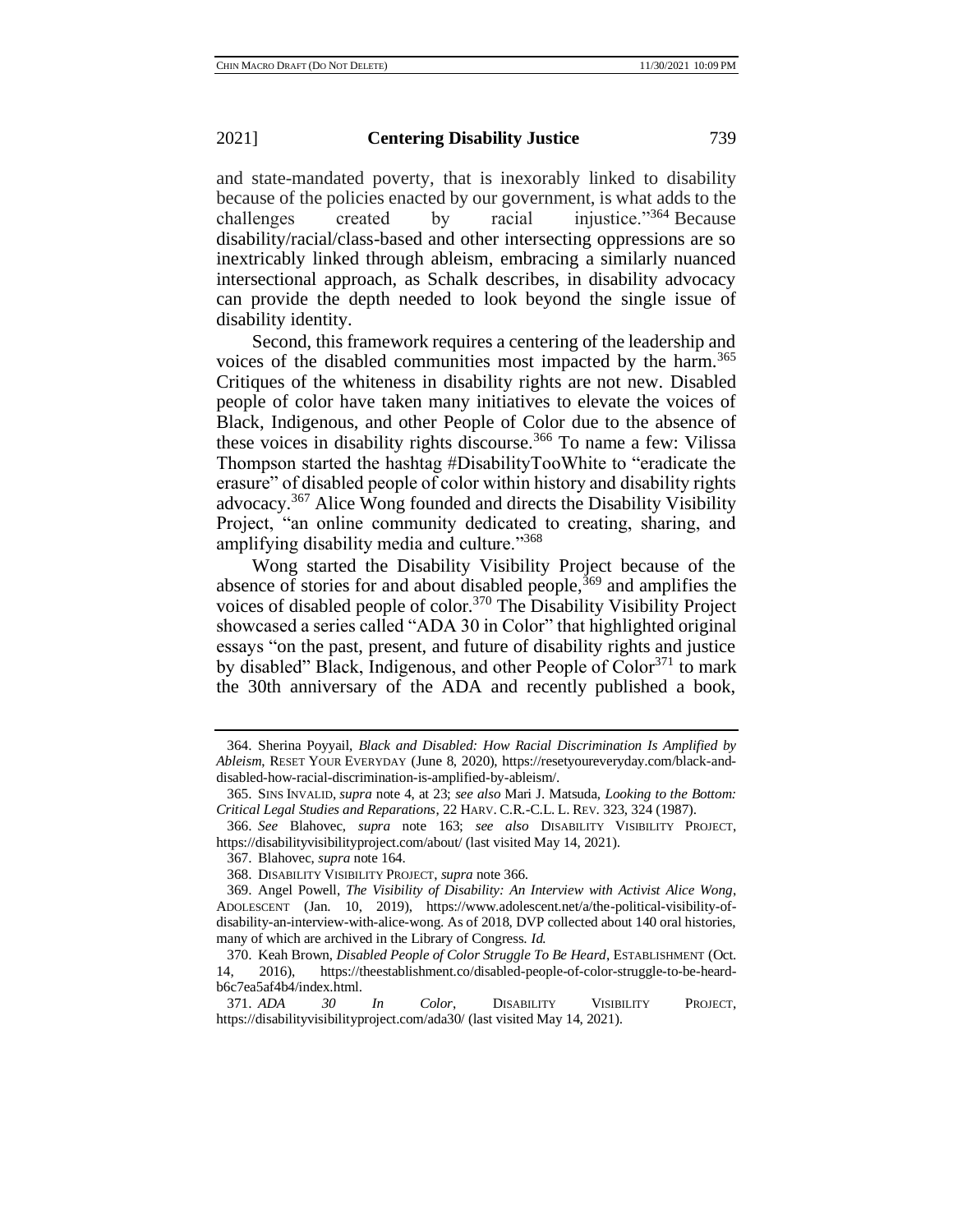*Disability Visibility First Person Stories from Twenty-First Century*  that further elevates the voices of disabled people.<sup>372</sup>

Similarly, Lydia X.Z. Brown, E. Ashkenazy, and Morénike Giwa Onaiwu released the book, *All the Weight of Our Dreams on Living Racialized Autism*, to center and amplify the lives, thoughts, and experiences of autistics of color.<sup>373</sup> And Sins Invalid is "a disability justice based performance project . . . [that] centraliz[es] artists of color and LGBTQ/gender-variant artists as communities who have been historically marginalized."<sup>374</sup> Sins Invalid published a Disability Justice Primer: *Skin, Tooth, and Bone The Basis of Movement is Our People* that "offers analysis, history, and context for the growing Disability Justice Movement."<sup>375</sup> Sins Invalid also engages in a range of cultural and political work, including political education and community organizing. $376$  Talila A. Lewis is the co-founder and volunteer director of HEARD, the only organization (volunteerdependent, non-profit) in the country that advocates to "correct & prevent deaf wrongful convictions; end abuse of incarcerated people with disabilities; decrease recidivism for deaf and returning individuals; and increase representation of deaf people in professions that can combat mass incarceration."<sup>377</sup>

Early efforts of the disability rights movement to cultivate a shared disability identity as a means to advance disability law and policy resulted in exclusion—and the erasure of multiplymarginalized disabled people. Rarely in disability rights advocacy are the voices of those most impacted by systems of oppression elevated or the leadership of disabled BIPOC or queer and gender non-conforming BIPOC reflected.<sup>378</sup> The work of Thompson, Wong, Brown, Lewis

<sup>372.</sup> ALICE WONG, DISABILITY VISIBILITY: FIRST PERSON STORIES FROM THE TWENTY-FIRST CENTURY (2020).

<sup>373.</sup> LYDIA X.Z. BROWN ET AL., ALL THE WEIGHT OF OUR DREAMS: ON LIVING RACIALIZED AUTISM x-xxii (2018).

<sup>374.</sup> *Mission & Vision*, SINS INVALID, https://www.sinsinvalid.org/mission (last visited May 14, 2021).

<sup>375.</sup> *Disability Justice Primer*, SINS INVALID, https://www.sinsinvalid.org/disabilityjustice-primer (last visited May 14, 2021).

<sup>376.</sup> *Sins Invalid Community Events Calendar*, SINS INVALID, https://www.sinsinvalid.org/ (last visited May 14, 2021).

<sup>377.</sup> *About Me*, TALILA A.LEWIS, https://www.talilalewis.com/about.html (last visited May 14, 2021).

<sup>378.</sup> *See, e.g.*, Keah Brown, *Disabled People of Color Struggle to Be Heard*, ESTABLISHMENT (Oct. 14, 2016), https://theestablishment.co/disabled-people-of-colorstruggle-to-be-heard-b6c7ea5af4b4/index.html (expressing that "Disabled organizations should be hiring disabled people of color . . . to spearhead projects [and] acknowledge when they mess up and give a sincere apology while taking steps to make sure it won't happen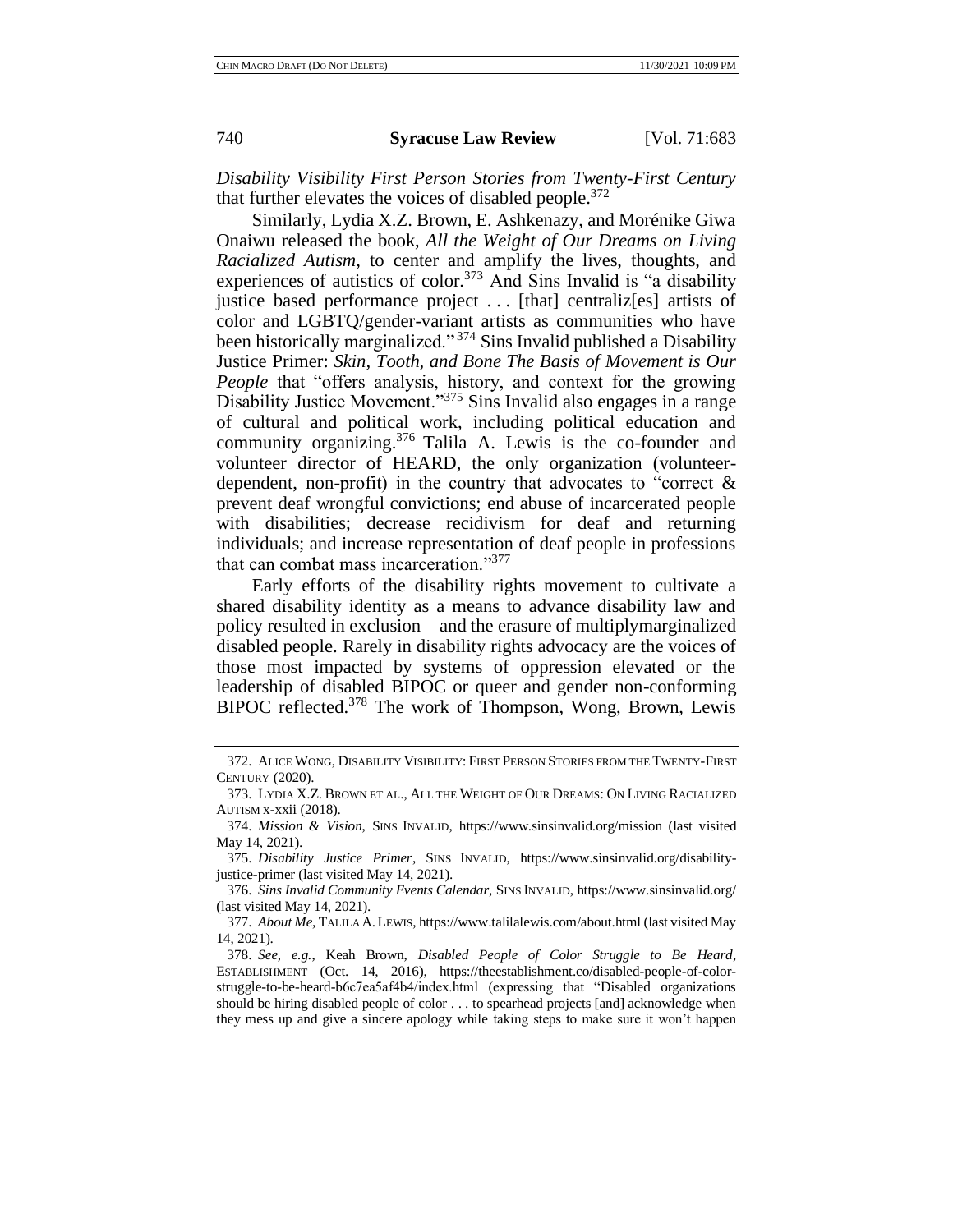and others represent the voices that are seldom heard in disability rights advocacy. For example, in her essay for the Disability Visibility Project, "ADA 30: No Justice for Disabled Native People," Jen Deerinwater discusses what the ADA means to her "as a disabled and chronically ill Indigenous person."<sup>379</sup> Deerinwater resides in Oklahoma, a state with one of the largest Native populations in the United States.<sup>380</sup>

Citing to Oklahoma's lack of access to affordable housing, medical care, and clean water, in addition to the inadequate availability of COVID-19 testing and facilities to process tests, and the environmental pollution that overwhelms the state, she concludes, "[h]onestly, [the ADA] means very little to me. I'd rather the ADA exist than not, but as we're seeing under COVID-19 it means very little for Native lives."<sup>381</sup> Elevating the voices and leadership of those most impacted by systems of oppression foregrounds the disability narrative and experience. It incorporates into disability rights strategy the lived experience of multiply marginalized people with disabilities, prioritizing the need to "engag[e] frontline communities in shaping policy and selecting priorities."<sup>382</sup> As expressed by Angela P. Harris and Aysha Pamukcu, "insistence on leadership" from the community most impacted "can serve as a check on expert-driven policies and majoritarian legal initiatives that reinforce subordination.<sup>5383</sup>

Third, a racism/ableism consciousness framework that centers Disability Justice emphasizes the intentionality needed to build and sustain cross-movement solidarity as an essential tool to penetrate oppressive systems through "the politics of alliance."<sup>384</sup> The centering of Disability Justice is equally critical to racial justice, reproductive justice, environmental justice, gender justice, LGBTQIA justice, food justice, and other advocacy in building and sustaining cross-advocacy

again." The author further argues that the "disability community has a long way to go" and "[i]f [] disability activism isn't inclusive, it isn't activism").

<sup>379.</sup> Jen Deerinwater, *ADA 30: No Justice for Disabled Native People*, DISABILITY VISIBILITY PROJECT (July 19, 2020), https://disabilityvisibilityproject.com/2020/07/19/ada-30-no-justice-for-disabled-native-people/.

<sup>380.</sup> *Id.*

<sup>381.</sup> *Id.*

<sup>382.</sup> Angela P. Harris & Aysha Pamukcu, *The Civil Rights of Health: A New Approach to Challenging Structural Inequality*, 67 UCLA L. REV. 758, 810–11 (2020).

<sup>383.</sup> *Id.* at 811.

<sup>384.</sup> *10 Principles of Disability Justice,* SINS INVALID (Sept. 17, 2015), https://www.sinsinvalid.org/blog/10-principles-of-disability-justice.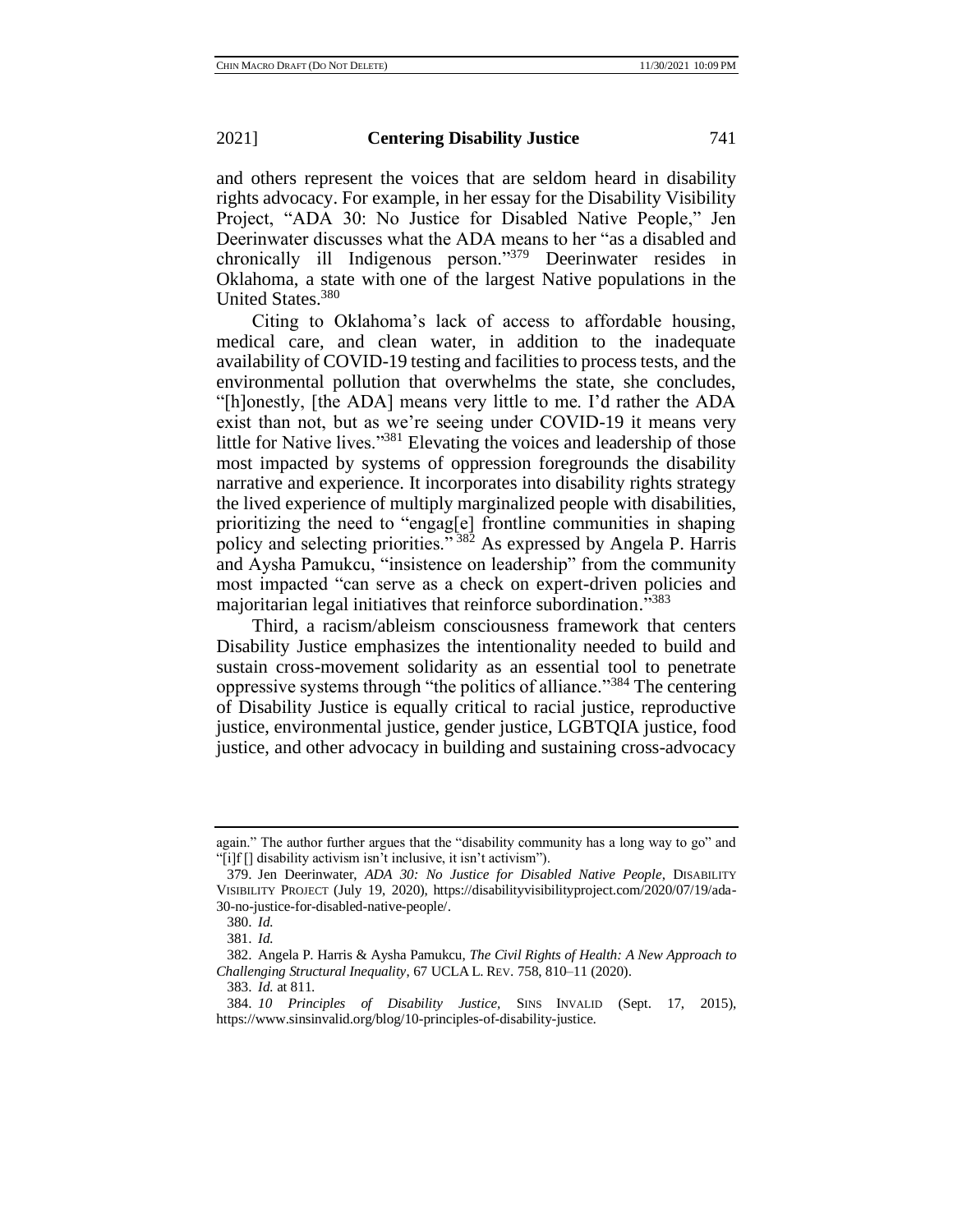movements.<sup>385</sup> Disability Justice is inextricably linked to all of these social justice movements.<sup>386</sup>

Deerinwater's view that Indigenous disabled lives are expendable, even with the advancements of the ADA, identifies the interlocking systems that are disproportionately impacting disabled Indigenous people.<sup>387</sup> This includes racism, poverty, ableism, medical racism, $388$  and environmental injustice. $389$  It also creates space to critically engage with the role of disabling conditions in conceiving a disability rights strategy. Disabling conditions such as poverty, incarceration, environment, violence, barriers to healthcare access, and others. Confronting these interlocking systems is an integral part of a disability rights strategy. It is a challenging task that requires intentionality in building and sustaining relationships with social justice movements to work in solidarity for transformative justice.

# *B. Applying a Racism/Ableism Consciousness Framework in Disability Rights Advocacy*

Continuing to look at disability rights as a single issue struggle that the ADA can ameliorate creates a revolving door of racist/ableist outcomes. The ADA's singular view erases the racism/ableism experience that is deeply rooted in history, making invisible large segments of the Black, Indigenous, and People of Color disabled community. And, within this racialized disabled community, individuals with intellectual, developmental, psychiatric, and cognitive disability and deaf/disabled persons are disproportionately targets of the eugenics pipeline. A pipeline that leads to the

<sup>385.</sup> *See supra* Part III.C.

<sup>386.</sup> *See, e.g.*, Catherine Jampel, *Intersections of Disability Justice, Racial Justice and Environmental Justice*, 4 ENV'T SOC. 122, 125 (2018); Robyn M. Powell, *Confronting*  Eugenics Means Finally Confronting Its Ableist Roots, 27 WM. & MARY J. RACE, GENDER, & SOC.JUST. (forthcoming 2021); Natasha Simpson, *Disabling Justice? The Exclusion of People with Disabilities from the Food Justice Movement*, *in* DISABILITY STUDIES AND THE ENVIRONMENTAL HUMANITIES: TOWARD AN ECO-CRIP THEORY 403 (Ray Sarah Jaquette & Sibara Jay ed., 2017); Mia Mingus, *On Claiming My Movement: Disability and Reproductive Justice*, LEAVING EVIDENCE (Dec. 2, 2009, 9:12 PM), https://leavingevidence.wordpress.com/2009/12/02/on-claiming-my-movement-disabilityand-reproductive-justice/.

<sup>387.</sup> Deerinwater, *supra* note 379.

<sup>388.</sup> Vikas Gampa et al., *Racialization as a Barrier to Achieving Health Equity for Native Americans*, 22 AMA J. ETHICS 874, 876 (2020).

<sup>389.</sup> Katherine Bagley, *Connecting the Dots Between Environmental Injustice and the Coronavirus*, YALEENVIRONMENT360 (May 7, 2020), https://e360.yale.edu/features/connecting-the-dots-between-environmental-injustice-andthe-coronavirus.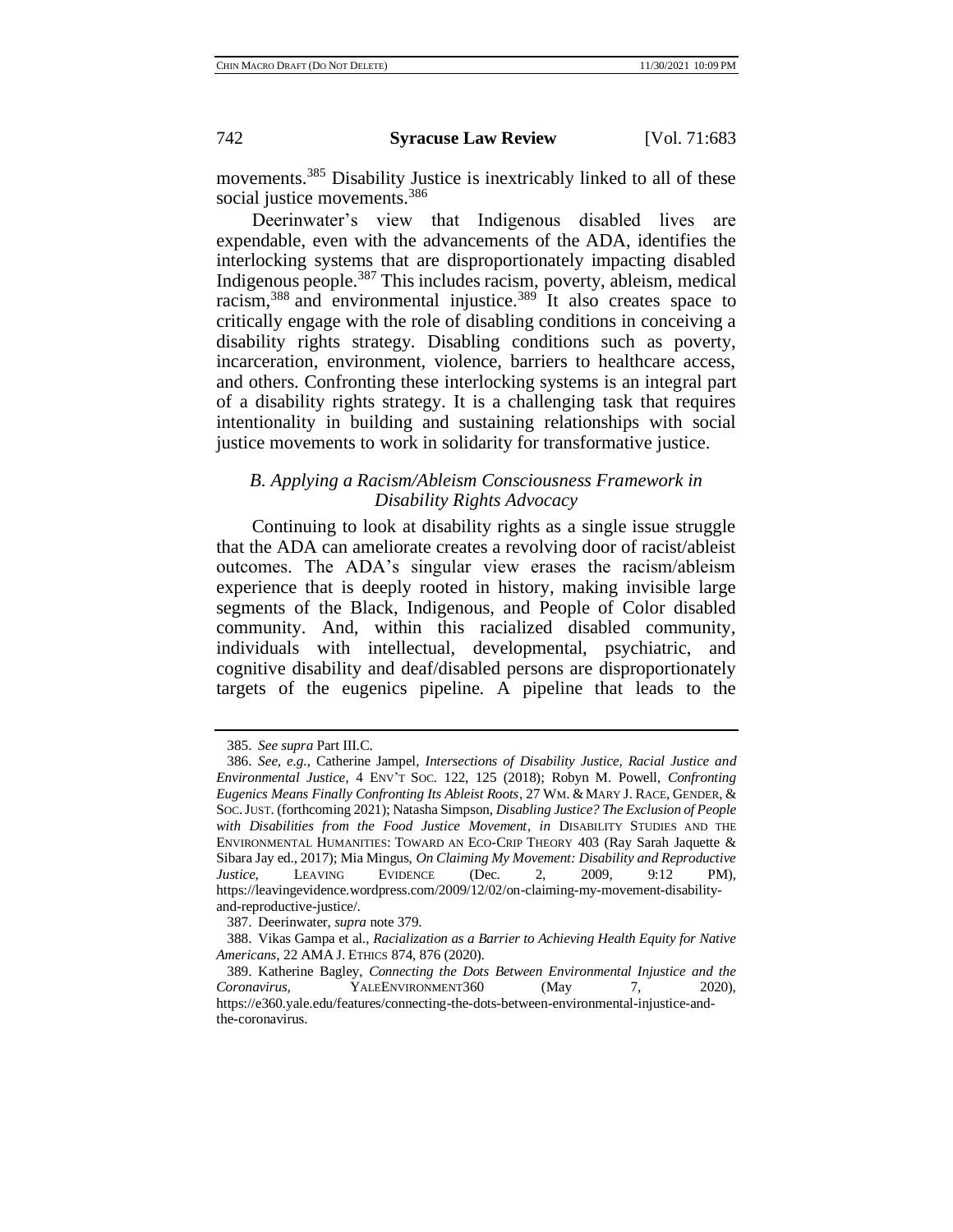segregation, incarceration, confiscation, and discarding of the racialized, othered, disabled bodymind. The next chapter of the ADA requires a racism/ableism consciousness framework rooted in principles of Disability Justice.

In 2018, several disability justice advocates responded to a white paper ("Ruderman Report"<sup>390</sup>) on media coverage, police violence and disability.<sup>391</sup> The response held to account the report's failure to analyze the issue of police violence and disability through a critically intersectional lens.<sup>392</sup> Rather, the authors of the report (two white men, one of whom is disabled) relied on the narratives of Black and Indigenous and other People of Color while simultaneously erasing the on-the-ground work of those most impacted by police violence.<sup>393</sup> In essence, the response by disability justice advocates noted that the report "situate[ed] white people as the authoritative experts over the lives and experiences of Black Indigenous and people of color." <sup>394</sup> The response concluded with the following statement:

If foundations and organizations are genuinely interested in addressing ableism intersected with racism, whether in the context of police violence or related issues, they must start by learning and building from existing work, deferring to the expertise of those with lived experience who are already working on these issues. This is the only path that allows for the implementation of community-based research models where Black Indigenous and people of color with disabilities take the lead in research design and interpretation and analysis that supports our political and cultural projects. This is the only path that is in line with our vision for a just world.<sup>395</sup>

<sup>390.</sup> DAVID M. PERRY & LAWRENCE CARTER-LONG, RUDERMAN FAM. FOUND., RUDERMAN WHITE PAPER ON THE MEDIA COVERAGE OF USE OF FORCE AND DISABILITY (2016), https://rudermanfoundation.org/wp-content/uploads/2017/08/MediaStudy-PoliceDisability\_final-final.pdf.

<sup>391.</sup> LYDIA X.Z. BROWN ET AL., ACCOUNTABLE REPORTING ON DISABILITY, RACE, &POLICE VIOLENCE: A COMMUNITY RESPONSE TO THE "RUDERMAN WHITE PAPER ON THE MEDIA COVERAGE OF USE OF FORCE AND DISABILITY" 16 (2016), https://docs.google.com/document/d/117eoVeJVP594L6-

<sup>1</sup>bgL8zpZrzgojfsveJwcWuHpkNcs/edit. The Harriet Tubman Collective is "a collective of Black Deaf and Disabled organizers, community builders, activists, dreamers, lovers striving for radical inclusion and collective liberation." *Id.*

<sup>392.</sup> *Id.* at 1.

<sup>393.</sup> *Id.* at 7*.*

<sup>394.</sup> *Id.*

<sup>395.</sup> *Id.* at 11.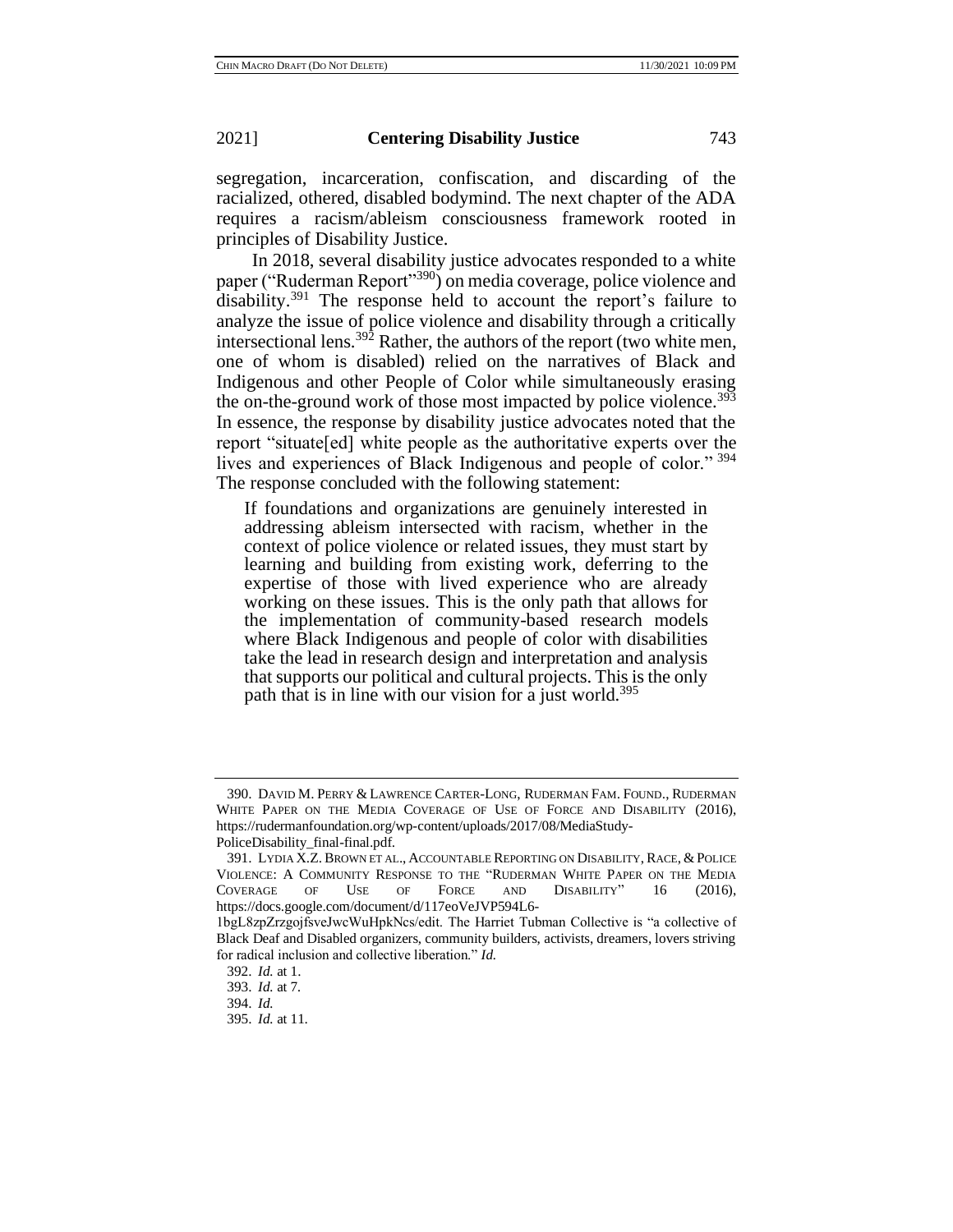Over thirty years ago, Mari Matsuda wrote *Looking to the Bottom: Critical Legal Studies and Reparations.*<sup>396</sup> She presented views that disability justice advocates build upon as a principle of Disability Justice—the necessity that leadership comes from those most impacted. Matsuda argued for the need to seek out voices of those who experience discrimination and navigate, as a matter of survival, systems of oppression<sup>397</sup>-what Matsuda described as "organic intellectuals."<sup>398</sup> Namely, "people of color in America."<sup>399</sup>

Matsuda explains organic intellectuals as "grass roots philosophers who are uniquely able to relate theory to the concrete experience of oppression."  $400^\circ$  She reasons that "[t]he technique of imagining oneself black and poor in some hypothetical world is less effective than studying the actual experience of black poverty and listening to those who have done so."<sup>401</sup> Matsuda's article was, at that time, a call to action for critical legal scholars to center the "actual experience, history, culture, and intellectual tradition of people of color" in legal advocacy and discourse. $402$ 

The critical response by disability justice advocates to the Ruderman Report reflects a long-standing and deep disconnect between disability rights advocacy and scholarship and confronting the absence of Black, Indigenous, and other People of Color disabled voices, experiences, culture, history, intellectual tradition, and leadership in advocacy efforts. This absence is reflected in efforts to address systemic issues that impact racialized and multiply marginalized disabled communities.

What benefit do we receive from analyzing advocacy through a racism/ableism consciousness framework? At the completion of the five-year DOJ investigation against the GNETS program, for example, the DOJ published a twenty-one-page-opinion concluding that the State of Georgia violated Title II of the ADA in violation of *Olmstead* in its treatment of the students enrolled in the GNETS program.<sup>403</sup> In its report and subsequent federal complaint filed the following year, the DOJ focused only on disability, making no mention throughout

<sup>396.</sup> Matsuda, *supra* note 365, at 323.

<sup>397.</sup> *Id.* at 346 ("One needs to ask who has the real interest and the most information. Those who are oppressed in the present world can speak most eloquently of a better one.").

<sup>398.</sup> *Id.* at 325. Matsuda attributes the origins of this term "organic intellectuals" to the Italian Marxist philosopher, Antonio Gramsci. *Id.*

<sup>399.</sup> *Id.*

<sup>400.</sup> Matsuda, *supra* note 365, at 325.

<sup>401.</sup> *Id.*

<sup>402.</sup> *Id.*

<sup>403.</sup> *See* Letter from Vanita Gupta to Nathan Deal & Sam Olens, *supra* note 292, at 13.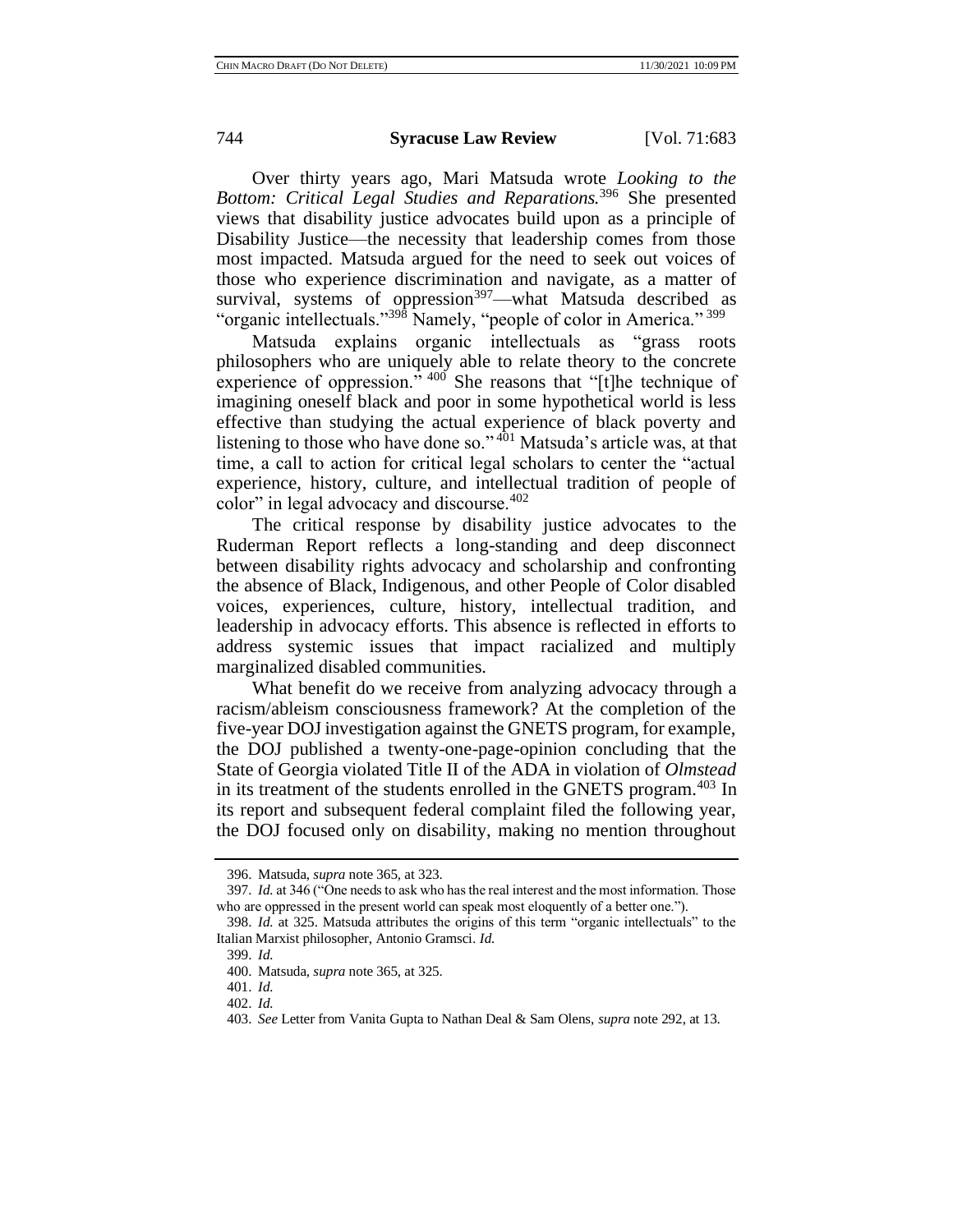years of investigation of the impact of student demographics such as race or socio-economic status on why GNETS operated in the inhumane manner that it did.<sup>404</sup>

How does a five-year investigation of racist, ableist, eugenicsdriven policies by GNETS fail to analyze the role of race and class in how the GNETS program operated and thrived? How does the State of Georgia continue funding the GNETS program at seventy million dollars per year after the DOJ investigation? <sup>405</sup> The use of dog collars for humiliation, segregated and dilapidated classrooms, corporal punishment, and little chance of receiving a diploma due to the absence of effective school programming, are practices<sup>406</sup> resound from history. For years, Georgia failed to give poor, Black students who are labeled with "behavior-related disabilities" an education, effectively discarding them from the public eye.<sup> $407$ </sup> We have been here before.

This ADA-single-issue remedy of mere integration cannot begin to address systemic failures based on racism/ableism and class that sustained GNETS and its power to subjugate disabled students. Similar to Reconstruction after the Civil War, which failed, in part, because of the resistance by white supremacist power structures to support the economic and social transition of enslaved persons into society—and confront the legacy of slavery, GNETS will continue. GNETS will continue in other iterations if integration—and not the confrontation of the systemic issues—is the primary goal.

Had the DOJ approached the GNETS investigation with a curiosity and commitment to confront the systemic structures that created the culture of GNETS, we could work toward achieving a deeper understanding of GNETS' machinations and identify the steps needed to suffocate the fertile grounds that allowed this torturous institution to thrive. We could, for example, better understand why Black parents were told that GNETS was the only option for their disabled children, and how this misinformation thrived in poor, Black communities.

GNETS is not simply a disability issue. Through a racism/ableism consciousness framework, we could elicit conversations between GNETS and the families, we can analyze the statistics or quotas that GNETS tried to target for student enrollment,

<sup>404.</sup> *See id*. at 2.

<sup>405.</sup> *Id*. at 18.

<sup>406.</sup> *Id*. at 16–18.

<sup>407.</sup> *Id*. at 2.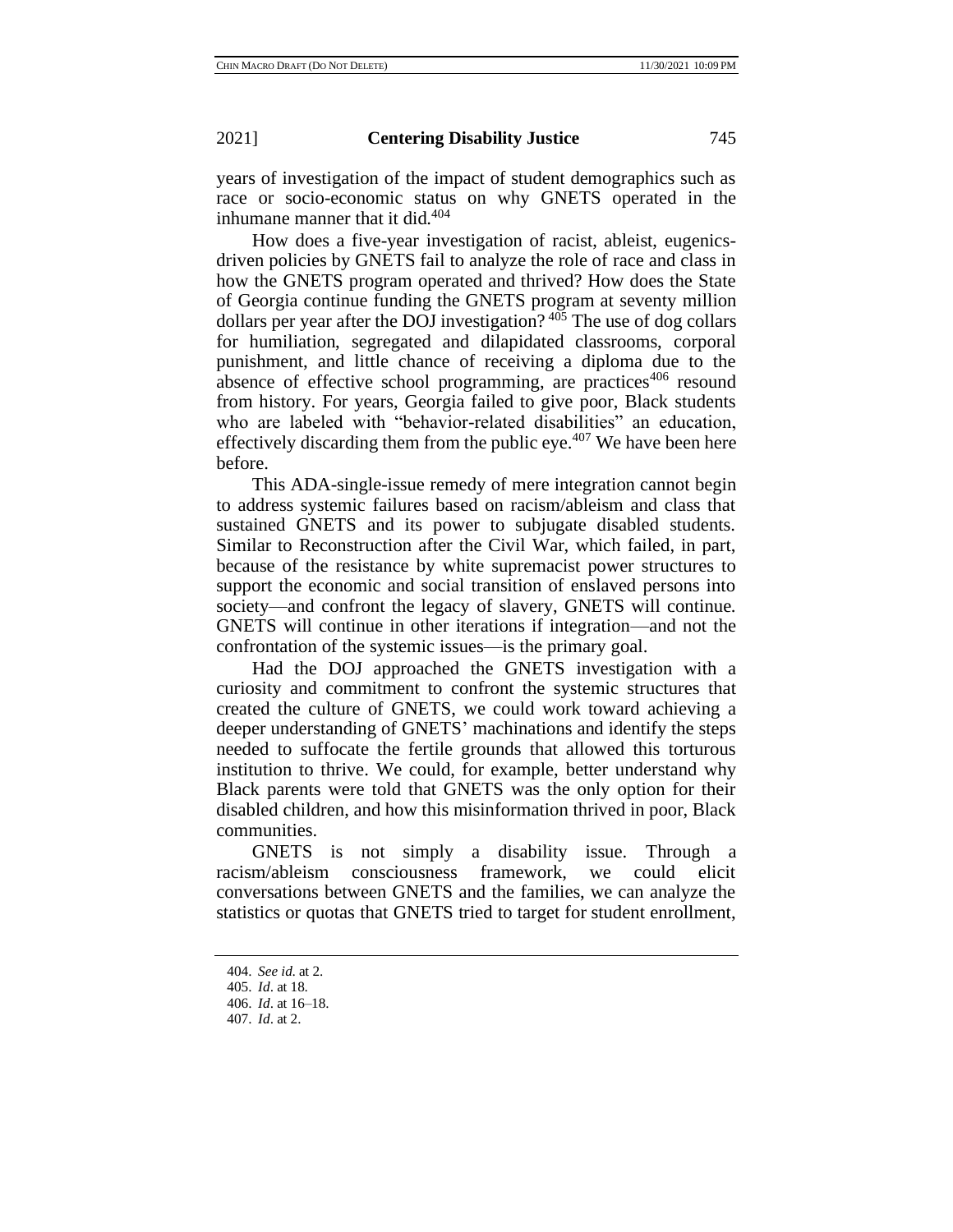we can unravel the systematic way the GNETS program specifically targeted Black, brown and low-income families and what that strategy was—whether unconscious or intentional. We can center the voices and lived experiences of students and parents at GNETS to drive the narrative, policy, and legal goals. We can invest in building crosscollaborative relationships with disability rights, racial justice, education rights, and poverty groups to highlight the intersectional oppression that plagues GNETS and strategize about intersectional remedies.

Five years after the DOJ finding, the GNETS program remains active in federal court.<sup>408</sup> The federal lawsuit filed by two disability rights groups, the Georgia Advocacy Office (GAO) and The Arc of the United States (ARC), unlike the DOJ, mention the racial and socioeconomic composition of GNETS students in their federal complaint.<sup>409</sup> In doing so, the complaint specified that "[f]ifty-four percent of students in Georgia's psychoeducational programs are African American, compared to thirty-seven percent in all public schools statewide."410

The GAO/ARC complaint further stated that "the percentage of African American students in GNETS exceeds 60 percent" with "the percentage [] as high as 89 percent" in some areas with the majority of students eligible for Medicaid. $411$  Yet, the complaint does not yet paint a narrative through a racism/ableism consciousness lens.<sup>412</sup> The remedy sought in the GNETS federal lawsuit is for GNETS students to receive "services necessary to ensure [GNETS students] equal educational opportunity in classrooms with their non-disabled peers."<sup>413</sup> Perhaps this case is an opportunity to apply the racism/ableism consciousness framework that centers Disability Justice to achieve transformative justice, moving beyond what is achieved through disability rights, alone.

A recently filed lawsuit, *Sixth District of the American Methodist Episcopal Church v. Kemp*, <sup>414</sup> reflects the strengths of advocacy that is conducted through a framework that foregrounds intersectionality,

<sup>408.</sup> *See* Ga. Advoc. Off. v. Georgia., 447 F. Supp. 3d 1311, 1328 (N.D. Ga. 2020).

<sup>409.</sup> *See* Class Action Complaint at 25, Ga. Advoc. Off. v. Georgia, 447 F. Supp. 3d 1311 (N.D. Ga. 2020).

<sup>410.</sup> *Id.* (citing Judd, *supra* note 288).

<sup>411.</sup> *Id.*

<sup>412.</sup> *See generally id.*

<sup>413.</sup> *Id.* at 47.

<sup>414.</sup> First Amended Complaint, Sixth Dist. of the Am. Methodist Episcopal Church v. Brian Kemp, No. 1:21-CV-01284) (N.D. Ga. May 24, 2021).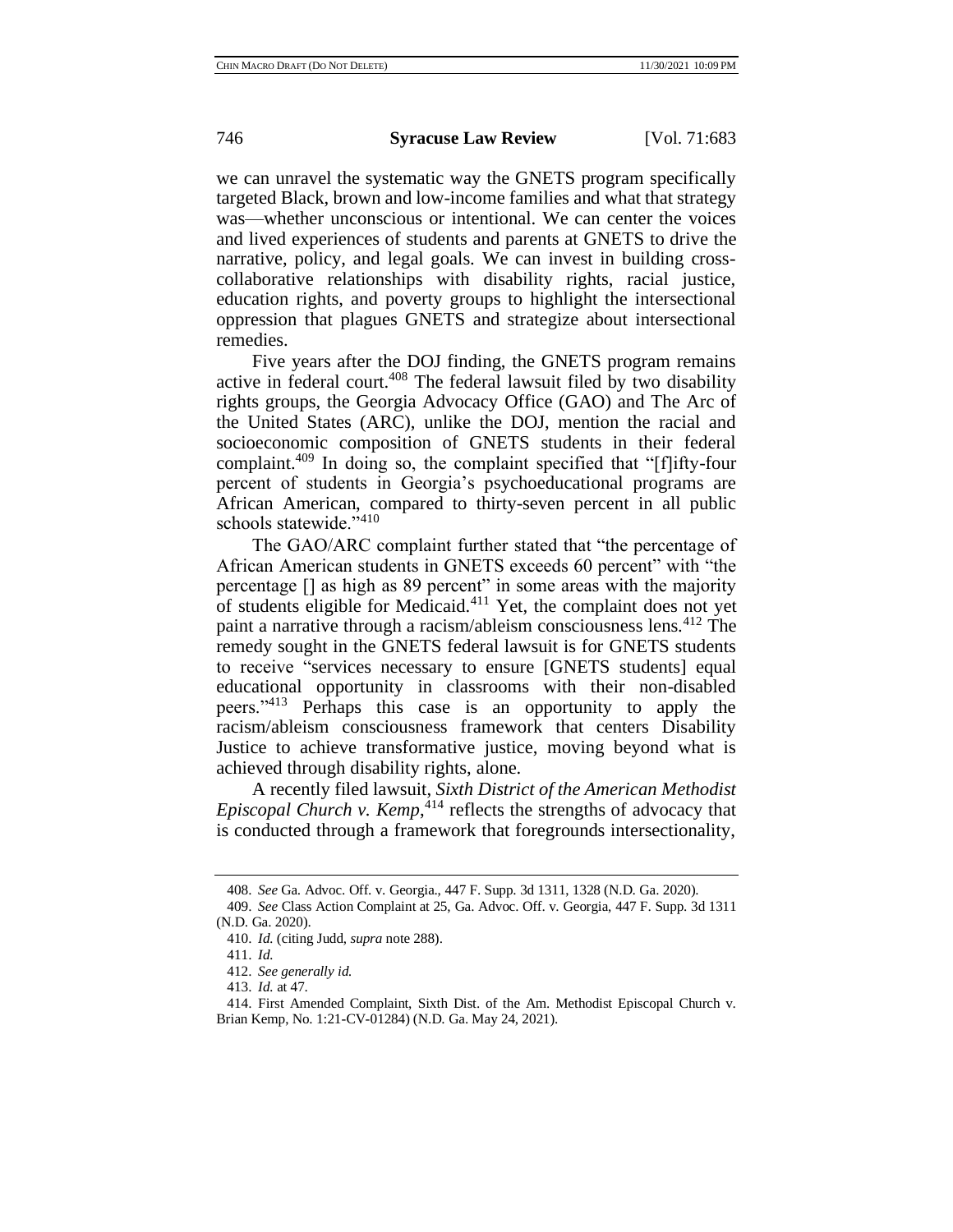engages with history in presenting its legal claims, and engages a cross-section of community voices.<sup>415</sup> *Kemp* challenges Georgia Senate Bill 220 (S.B. 220), a sweeping law that includes multiple provisions that limit and restrict voting access, including stricter voter identification laws for absentee ballots, the elimination of mobile voting centers, limiting the number of available absentee ballot drop boxes, and making it a misdemeanor to provide food or water to voters who are waiting in line.<sup>416</sup>

In response to S.B. 220, a broad coalition of civic, religious, civil and disability rights groups $4^{17}$  filed an eighty-seven-page amended complaint seeking injunctive and declaratory relief. <sup>418</sup> The amended complaint is striking in many respects for its direct confrontation of Georgia's history of reinforcing white supremacy through the voter suppression and intimidation of Black voters.<sup>419</sup> The complaint uses language that squarely asserts the disproportionate impact that S.B. 220 will have on voters of color with disabilities and Black Georgians with disabilities, in particular.<sup>420</sup> It further incorporates statistics that highlight the economic inequality of Black and Latinx Georgians<sup>421</sup> and reflects the depth of stakeholder representation through its named plaintiff organizations. The amended complaint, for example, includes how S.B. 220 will disproportionately impact Georgia residents who are Muslims, African woman, and disabled people of color.

For example, in its discussion S.B. 220 and disability discrimination, the complaint identifies the social conditions of disability that create barriers to disabled voters, including poverty and unemployment in contrast to focusing on disability as the single issue that impedes access to voting for disabled people.<sup> $422$ </sup> This complaint is one example of how to incorporate a racism/ableism consciousness framework into the early stages of litigation. The amended complaint

<sup>415.</sup> *Battle for Representation*, S. POVERY L. CTR., https://www.splcenter.org/battlerepresentation-ongoing-struggle-voting-rights (last visited May 14, 2021).

<sup>416.</sup> Nick Corasaniti & Reid J. Epstein, *What Georgia's Voting Law Really Does*, (Apr. 2, 2021), https://www.nytimes.com/2021/04/02/us/politics/georgia-voting-law-annotated.html.

<sup>417.</sup> The plaintiffs in *Kemp* include Sixth District of the African Methodist Episcopal Church, Delta Sigma Theta Sorority Inc., and Southern Christian Leadership Conference, Georgia Muslim Voter Project, Women Watch Afrika, Latino Community Fund of Georgia and several disability advocacy groups, including The Arc of the United States, Georgia ADAPT, Georgia Advocacy Office. *See* First Amended Complaint, *supra* note 414, at 1.

<sup>418.</sup> *See generally id*.

<sup>419.</sup> *Id.* at ¶¶ 140–52.

<sup>420.</sup> *Id.* at ¶¶ 2, 6, 182–93.

<sup>421.</sup> *Id.* at ¶ 201.

<sup>422.</sup> *Id.* at ¶ 183.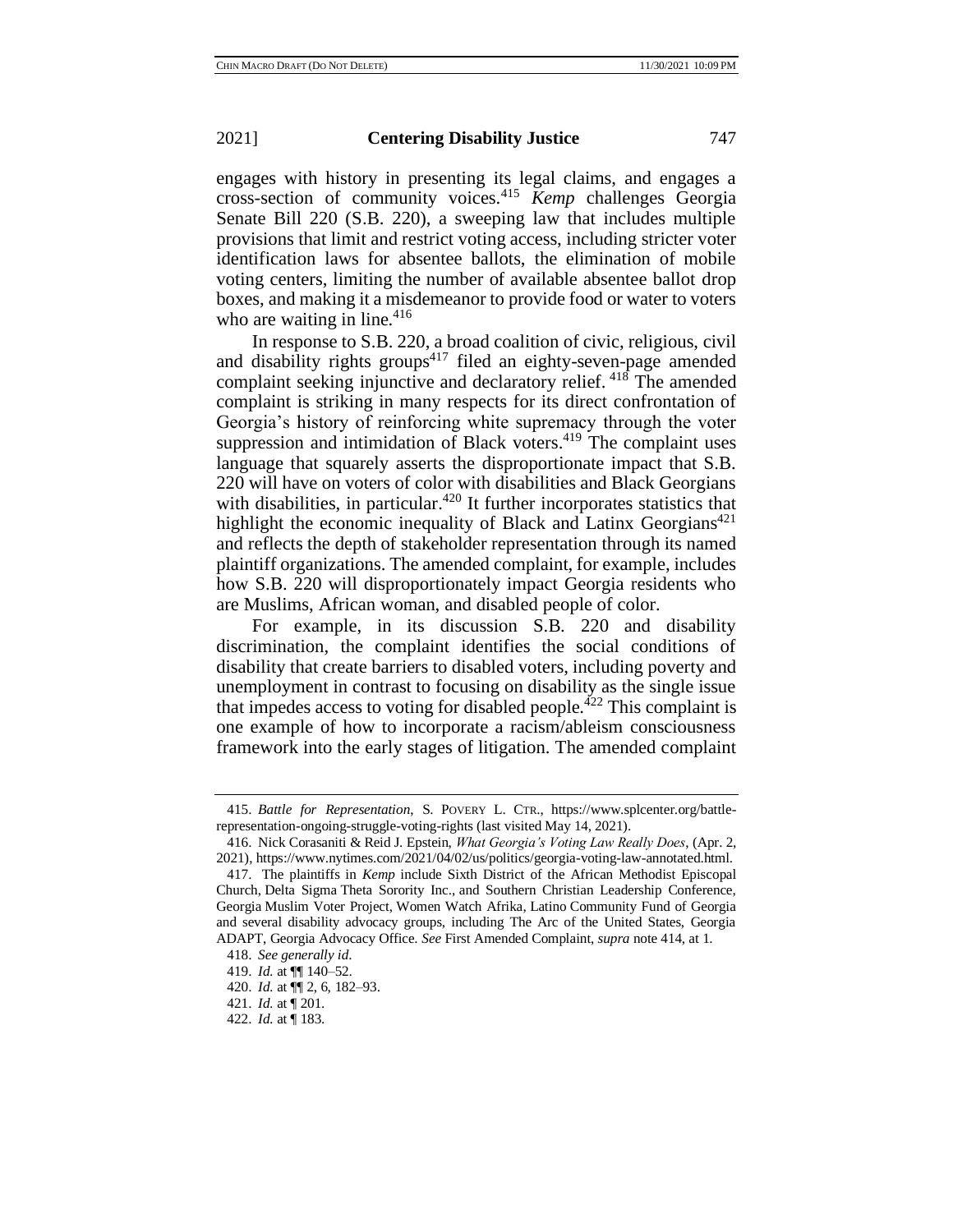is powerful, in part, because it weaves in the history of Georgia's white supremist past and present to support its legal arguments and remedies sought.

This voting rights litigation brought plaintiffs together who seem disparate, with the goal of advocating collectively; white supremacy impacts all of these communities. While the singular issue of voting rights may make this complaint more easily suitable for emphasizing how this law impacts marginalized and multiply marginalized communities, its choice in expanding and deepening the focus through the incorporation and emphasis on history, race, ethnicity, and disability and its intersections provides an effective example of the impact that a complaint can have when it moves beyond arguing under a single classification.

## **CONCLUSION**

The weight of history continues to shape laws and policies that legitimize the decisions by public and private actors to torture, isolate, withhold life sustaining treatment, and forcibly institutionalize deaf/disabled, Black, Indigenous, and other People of Color. Isolating disability rights advocacy from broader systemic issues perpetuates the notion that access to disability rights is executed on equal grounds. Yet, the revolving door of inequities that disproportionately impact the Black and brown disabled community reflects a different reality.

A racism/ableism consciousness framework challenges how institutional culture and practices of white supremacy, racism/ableism, and heteropatriarchy influence disability rights advocacy. More specifically, it involves critiquing how these institutional cultures and practices shape the priorities, discourse, decisions, and strategies in disability rights work. This internalized work requires a humility in acknowledging and course correcting the role that white supremacy has long played in developing disability rights strategies and strained coalition building with disabled people of color.<sup>423</sup> It further requires a recognition of and a strategy around how to navigate conversations concerning the stigma and fear experienced by some disabled communities of color to self-identify and disclose their disability.<sup> $424$ </sup>

<sup>423.</sup> *See, e.g.*, Jennifer L. Erkulwater*, How the Nation's Largest Minority Became White: Race Politics and the Disability Rights Movement, 1970–1980*, 30 *J. POL'Y HIST.* 367, 371, 372, 386 (2018).

<sup>424.</sup> Morgan, *supra* note 34, at 985 ("It also fails to acknowledge that historically marginalized groups may find it challenging to identify as having a disability.").